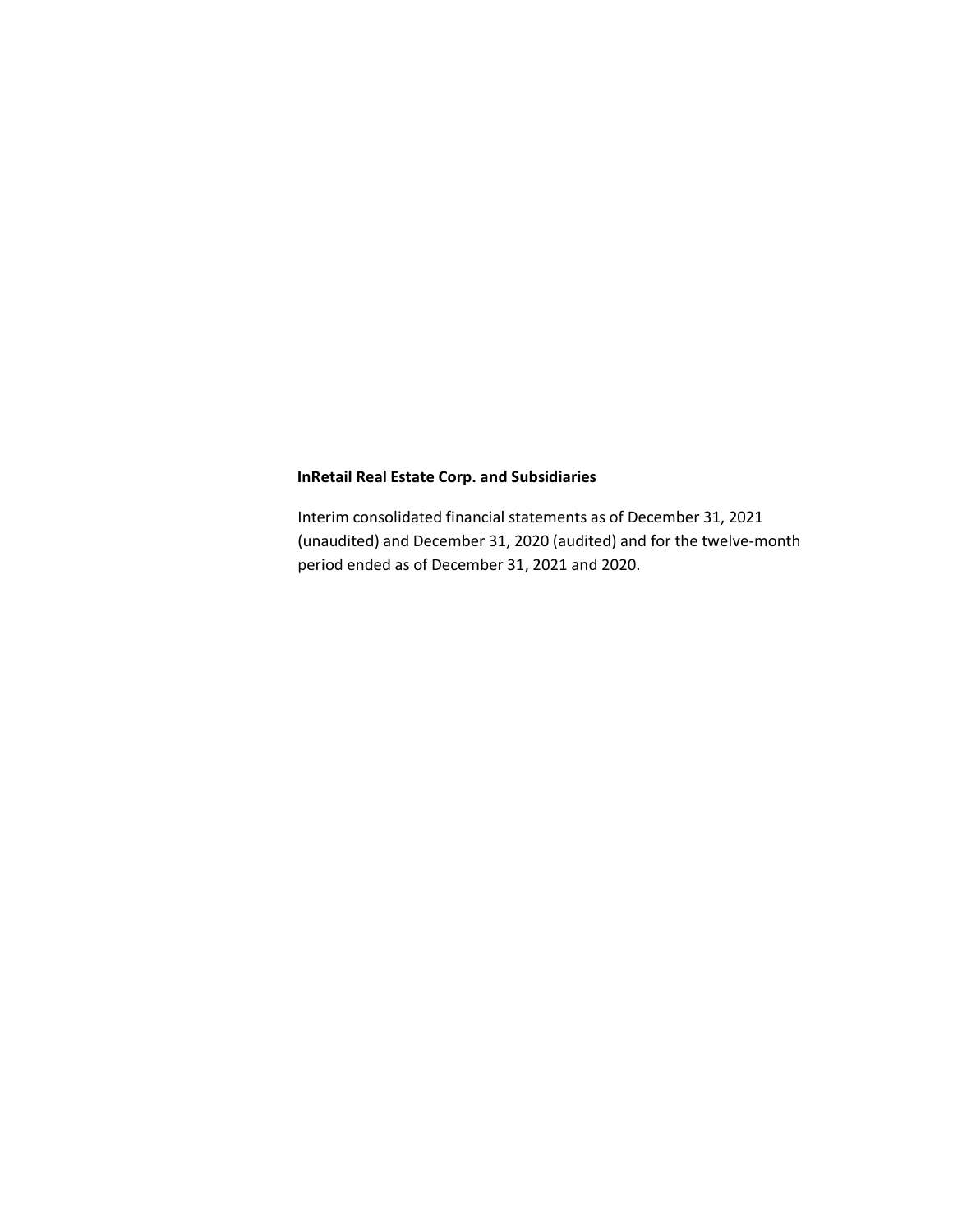Interim consolidated financial statements as of December 31, 2021 and December 31, 2020 and for the twelve-month period ended December 31, 2021 and 2020.

# **Contents**

# **Interim consolidated financial statements**

Interim consolidated statements of financial position Interim consolidated statements of income Interim consolidated statements of comprehensive income Interim consolidated statements of changes in equity Interim consolidated statements of cash flows Notes to the interim consolidated financial statements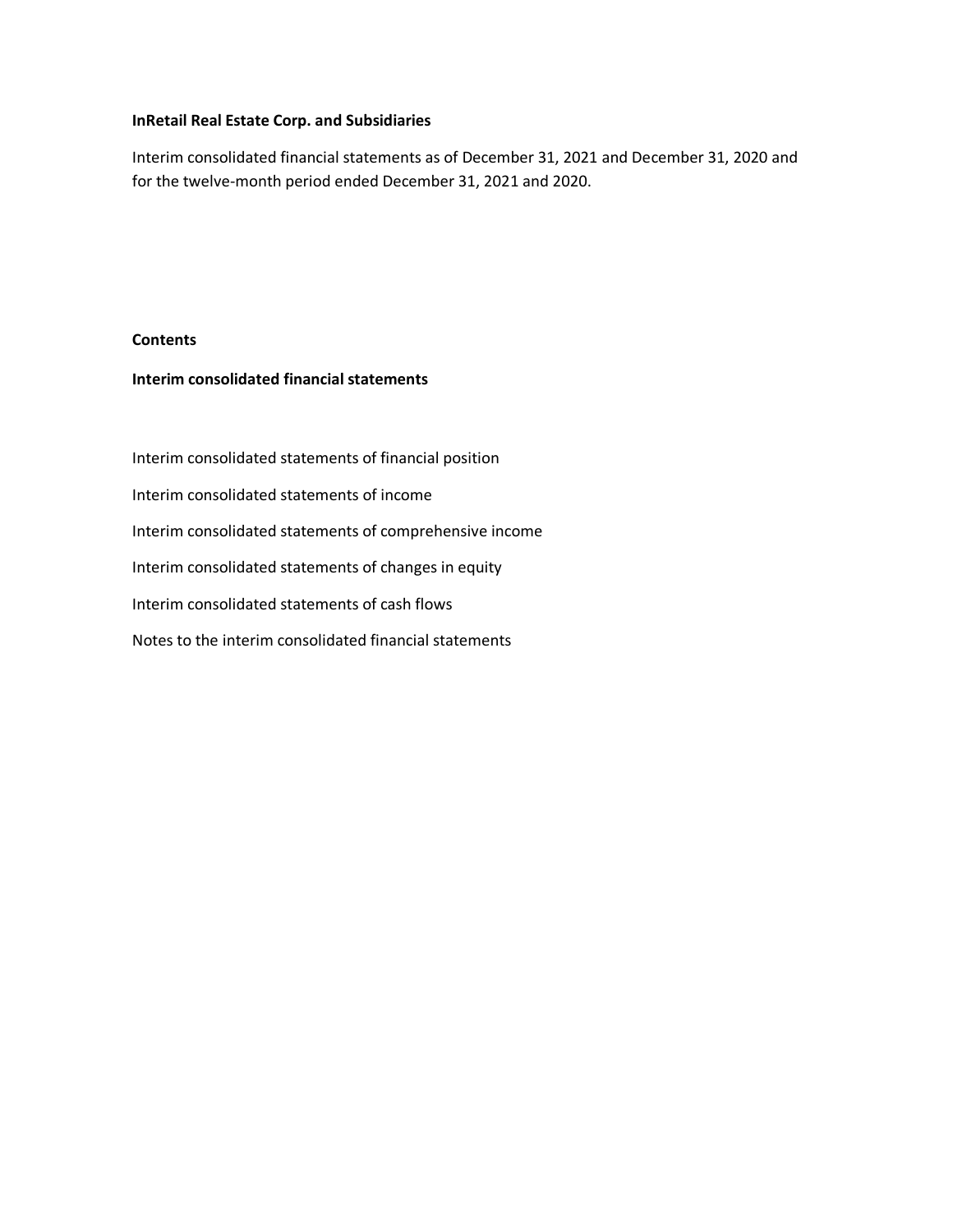# Interim consolidated statements of financial position

# As of December 31, 2021 (unaudited) and December 31, 2020 (audited)

|                                                  | <b>Note</b> | 2021      | 2020      |                                              | <b>Note</b> | 2021      | 2020      |
|--------------------------------------------------|-------------|-----------|-----------|----------------------------------------------|-------------|-----------|-----------|
|                                                  |             | S/(000)   | S/(000)   |                                              |             | S/(000)   | S/(000)   |
| <b>Assets</b>                                    |             |           |           | Liabilities and equity                       |             |           |           |
| <b>Current assets</b>                            |             |           |           | <b>Current liabilities</b>                   |             |           |           |
| Cash and cash equivalents                        | 4           | 195,484   | 19,987    | Trade payables                               | 14          | 48,209    | 64,021    |
| Investments at fair value through equity         | 5           | 191,266   | 194,456   | Other liabilities                            | 15          | 69,070    | 57,715    |
| Investments at fair value through profit or loss | 6           | 81,782    | 149,334   | Accounts payable to related parties          | 26          | 1,880     | 411       |
| Trade receivables, net                           |             | 44,693    | 35,060    | Current portion financial obligations        | 17          | 157,953   | 101,003   |
| Other receivables                                | 8           | 8,890     | 6,590     | Lease liability                              | 16(c)       | 4,796     | 3,570     |
| Accounts receivables from related parties        | 26          | 45,528    | 43,497    | <b>Total current liabilities</b>             |             | 281,908   | 226,720   |
| Prepaid expenses                                 | 9           | 2,619     | 402       |                                              |             |           |           |
| Recoverable taxes                                | 10          | 10,086    | 8,583     | <b>Non-current liabilities</b>               |             |           |           |
| <b>Total current assets</b>                      |             | 580,348   | 457,909   | Trade payables                               | 14          | 6,809     | 5,495     |
|                                                  |             |           |           | Other liabilities                            | 15          | 13,760    | 15,546    |
| Non-current assets                               |             |           |           | Income tax related to special purpose entity | 25(e)       | 416,979   | 407,172   |
| Other receivables                                | 8           | 4,892     | $\sim$    | Lease liability                              | 16(c)       | 230,007   | 208,515   |
| Accounts receivables from related parties        | 26          | 460,571   | 458,875   | Long-term financial obligations              | 17          | 2,163,897 | 2,094,917 |
| Deferred income tax, net                         | 18          | 6,208     | 4,496     | Deferred income tax liabilities, net         | 18          | 33,716    | 29,628    |
| Recoverable taxes                                | 10          | 20,076    | 21,321    | <b>Total non-current liabilities</b>         |             | 2,865,168 | 2,761,273 |
| Facilities, furniture and equipment, net         | 11          | 9,734     | 11,636    | <b>Total liabilities</b>                     |             | 3,147,076 | 2,987,993 |
| Investment properties                            | 12          | 4,430,543 | 4,224,337 |                                              |             |           |           |
| Right-of-use assets, net                         | 16(b)       | 138,604   | 136,523   | Equity                                       |             |           |           |
| Intangible assets, net                           |             | 13,605    | 10,586    | Capital stock                                | 20          | 1,475,706 | 1,475,706 |
| Derivative financial instrument                  | 13          | 109,754   | 100,174   | Unrealized results                           |             | 30,522    | (24, 572) |
| <b>Total non-current assets</b>                  |             | 5,193,987 | 4,967,948 | Retained earnings                            |             | 1,121,031 | 986,730   |
|                                                  |             |           |           | <b>Total equity</b>                          |             | 2,627,259 | 2,437,864 |
| <b>Total assets</b>                              |             | 5,774,335 | 5,425,857 | <b>Total liabilities and equity</b>          |             | 5,774,335 | 5,425,857 |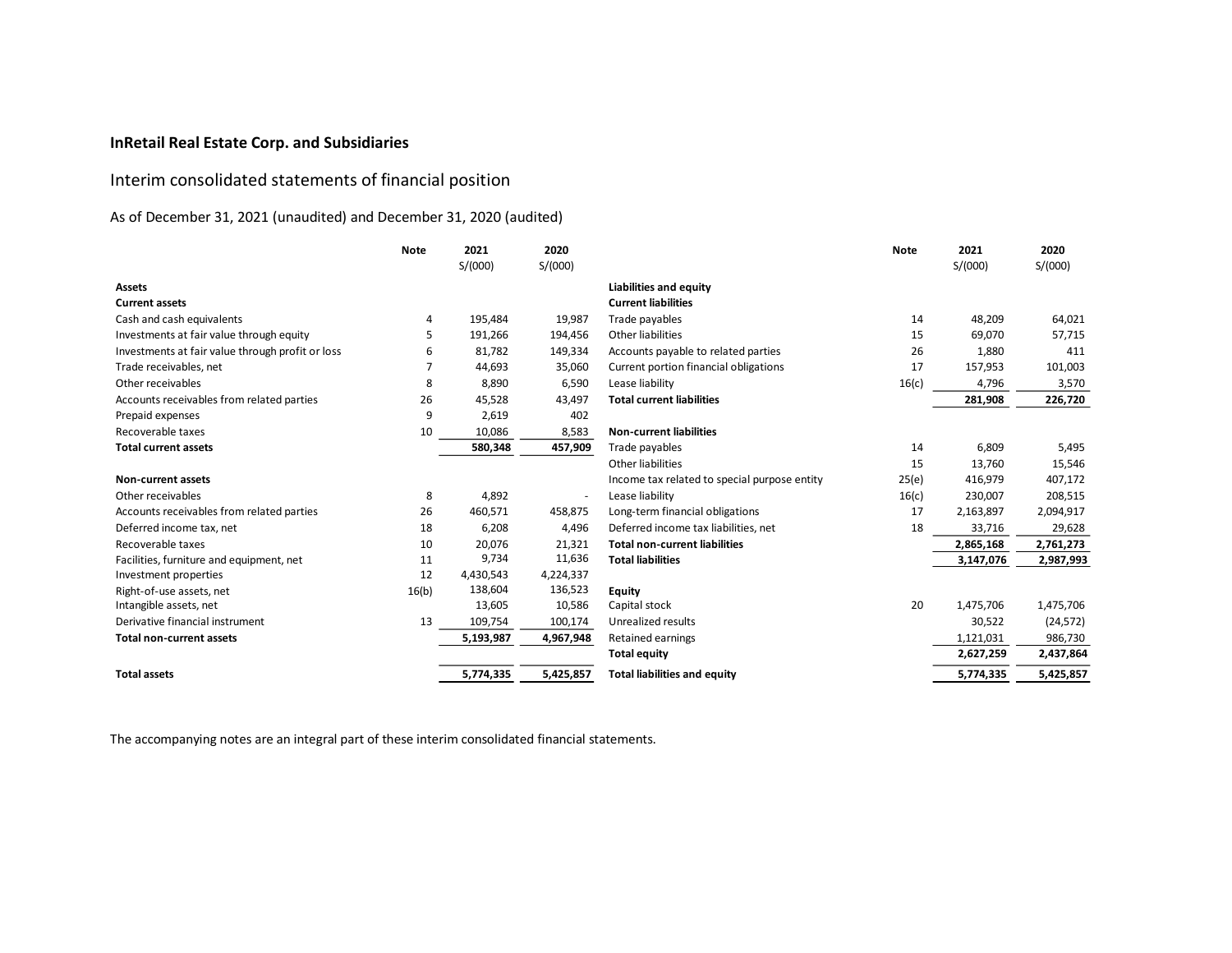## Interim consolidated statements of income

## For the twelve-month period ended as of December 31, 2021 and 2020

|                                                                                                         | <b>Note</b> | 2021       | 2020       |
|---------------------------------------------------------------------------------------------------------|-------------|------------|------------|
|                                                                                                         |             | S/(000)    | S/(000)    |
| Rental income                                                                                           | 21          | 361,019    | 249,784    |
| Cost of rental income                                                                                   | 22          | (47, 120)  | (41, 985)  |
| Net rental income                                                                                       |             | 313,899    | 207,799    |
| Income from management services                                                                         | 21          | 170,216    | 135,266    |
| Cost related to income from management services                                                         | 22          | (137, 668) | (109, 543) |
| Net management service income                                                                           |             | 32,548     | 25,723     |
| <b>Gross profit</b>                                                                                     |             | 346,447    | 233,522    |
| Fair value adjustment for investment properties                                                         | 12(b)       | 168,478    | (82, 748)  |
| Administrative expenses                                                                                 | 23          | (35,090)   | (31, 117)  |
| Selling expenses                                                                                        | 23          | (16,902)   | (19,571)   |
| Other operating expenses, net                                                                           |             | (8,060)    | (710)      |
| <b>Operating profit</b>                                                                                 |             | 454,873    | 99,376     |
| Financial income                                                                                        | 24          | 39,409     | 32,657     |
| <b>Financial expenses</b>                                                                               | 24          | (218, 328) | (154, 056) |
| Exchange difference, net                                                                                | 27(a)(ii)   | (84, 390)  | (15, 509)  |
| Profit (loss) before income tax                                                                         |             | 191,564    | (37, 532)  |
| Income tax                                                                                              | 18(a)       | (57, 263)  | 8,552      |
| Net profit (loss)                                                                                       |             | 134,301    | (28,980)   |
| Profit (loss) per share:                                                                                |             |            |            |
| Basic and diluted profit (loss) for the period attributable to<br>ordinary equity holders of the parent | 20(b)       | 0.236      | (0.051)    |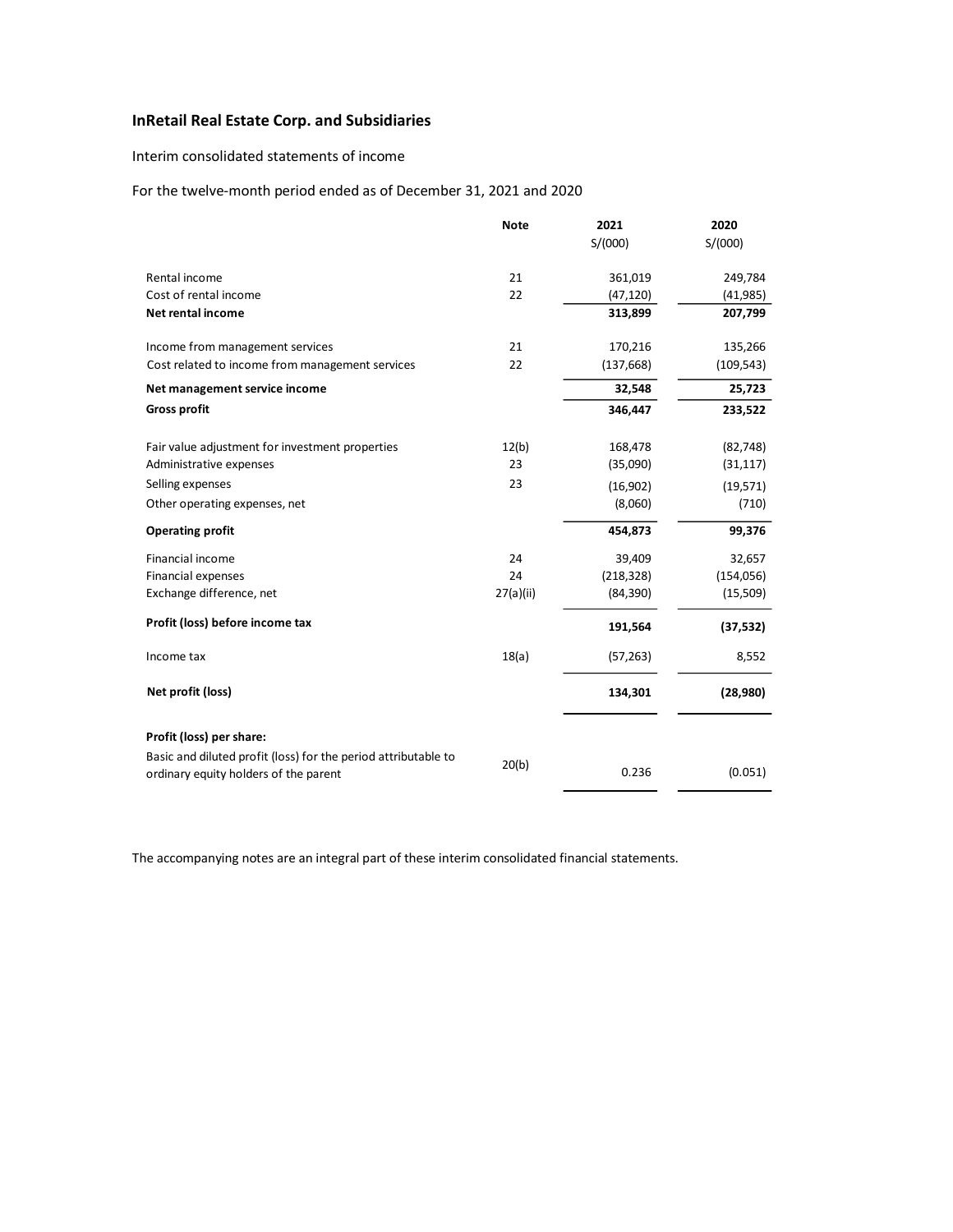# Interim consolidated statements of other comprehensive income

# For the twelve-month period ended as of December 31, 2021 and 2020

|                                                                      | 2021     | 2020      |
|----------------------------------------------------------------------|----------|-----------|
|                                                                      | S/(000)  | S/(000)   |
| Profit (loss) for the period                                         | 134,301  | (28,980)  |
| Other comprehensive income                                           |          |           |
| Unrealized (loss) gain on investments at fair value through equity   | (3, 190) | 31,002    |
| Income tax related to special purpose entities                       | 27,880   | (9,301)   |
| Total other comprehensive income of investments at fair value        |          |           |
| through equity                                                       | 24,690   | 21,701    |
|                                                                      |          |           |
| Unrealized gain (loss) on hedging derivative financial instrument    | 19,568   | (69, 652) |
| Income tax related to special purpose entities                       | 10,836   | (9,831)   |
| Total other comprehensive income of derivative financial instrument  | 30,404   | (79, 483) |
|                                                                      |          |           |
| Other comprehensive income for the period, net of income tax effects | 55,094   | (57, 782) |
| Total comprehensive income for the period                            | 189,395  | (86, 762) |
|                                                                      |          |           |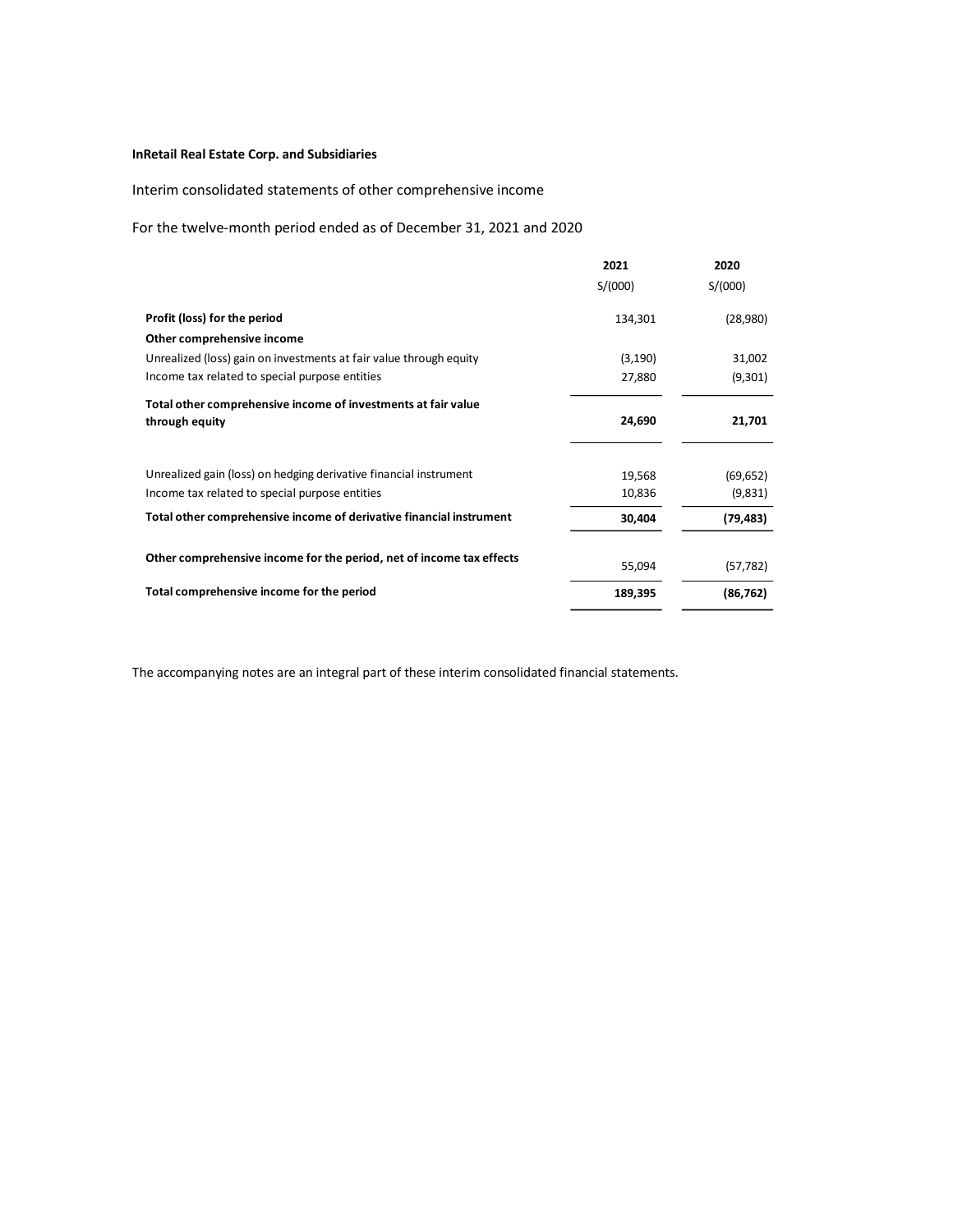Interim consolidated statements of changes in equity

For the twelve-month period ended as of December 31, 2021 and 2020

|                                   | Capital stock | <b>Unrealized results</b> | <b>Retained earnings</b> | Total     |
|-----------------------------------|---------------|---------------------------|--------------------------|-----------|
|                                   | S/(000)       | S/(000)                   | S/(000)                  | S/(000)   |
| Balance as of January 1, 2020     | 1,475,706     | 33,210                    | 1,015,710                | 2,524,626 |
| Loss for the period               |               |                           | (28,980)                 | (28,980)  |
| Other comprehensive income        |               | (57, 782)                 |                          | (57, 782) |
| Total comprehensive income        |               | (57, 782)                 | (28,980)                 | (86, 762) |
| Other                             |               |                           |                          |           |
| Balance as of December 31, 2020   | 1,475,706     | (24, 572)                 | 986,730                  | 2,437,864 |
| Balance as of January 1, 2021     | 1,475,706     | (24, 572)                 | 986,730                  | 2,437,864 |
| Profit for the period             |               |                           | 134,301                  | 134,301   |
| Other comprehensive income        |               | 55,094                    |                          | 55,094    |
| <b>Total comprehensive income</b> |               | 55,094                    | 134,301                  | 189,395   |
| Other                             |               |                           |                          |           |
| Balance as of December 31, 2021   | 1,475,706     | 30,522                    | 1,121,031                | 2,627,259 |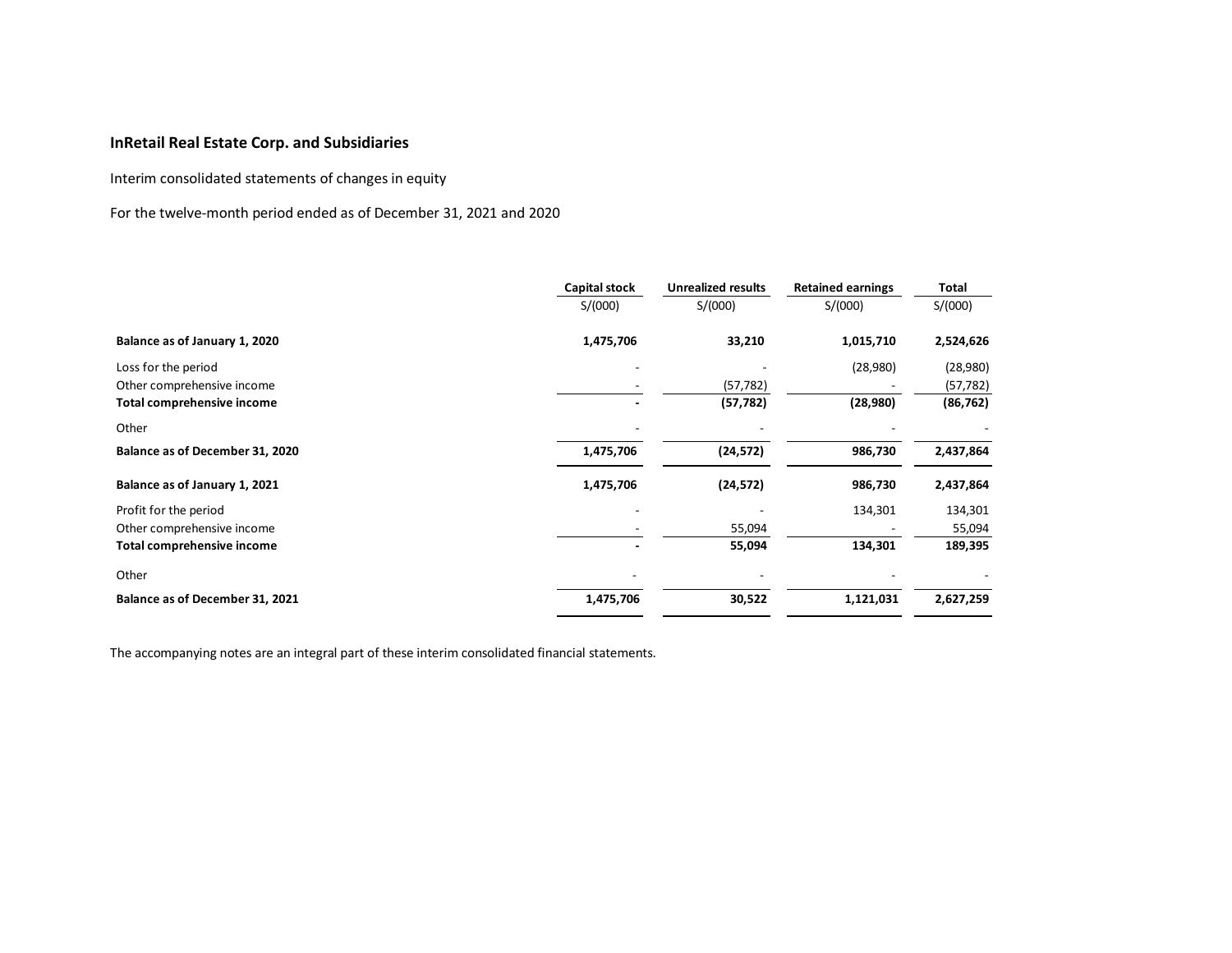Interim consolidated statements of cash flows

For the twelve-month period ended as of December 31, 2021 and 2020

|                                                                                                                          | 2021<br>S/(000)         | 2020<br>S/(000)        |
|--------------------------------------------------------------------------------------------------------------------------|-------------------------|------------------------|
|                                                                                                                          |                         |                        |
| <b>Operating activities</b>                                                                                              |                         |                        |
| Revenue                                                                                                                  | 567,321                 | 367,671                |
| Payments of goods and services to suppliers                                                                              | (156,960)               | (102, 312)             |
| Payments of salaries and social benefits to employees                                                                    | (43, 531)               | (43, 291)<br>(40, 958) |
| Taxes paid                                                                                                               | (69, 160)<br>14,230     | 27,166                 |
| Recovery of taxes<br>Other payments, net                                                                                 | (25,081)                | (23, 648)              |
| Net cash flows from operating activities                                                                                 | 286,819                 | 184,628                |
|                                                                                                                          |                         |                        |
| <b>Investing activities</b>                                                                                              |                         |                        |
| Collection of dividends                                                                                                  | 7,309                   | 2,635                  |
| Collection of loans granted to related parties                                                                           | 27,761<br>331,141       | 27,762<br>325,080      |
| Sale of investments at fair value through profit or loss<br>Purchase of investments at fair value through profit or loss | (263, 639)              | (464, 669)             |
| Sale of investment properties                                                                                            | 31,113                  |                        |
| Purchase of facilities, furniture and equipment                                                                          | (984)                   | (745)                  |
| Purchase and development of intangible assets                                                                            | (5, 525)                | (5,409)                |
| Purchase of investment properties                                                                                        | (75, 215)               | (77, 301)              |
| Value Added Tax payment related to investment properties                                                                 | (13, 539)               | (13, 914)              |
| Net cash flows from (used) in investing activities                                                                       | 38,422                  | (206, 561)             |
|                                                                                                                          |                         |                        |
| <b>Financing activities</b>                                                                                              |                         |                        |
| Proceeds from interest-bearing loans and borrowings                                                                      | 167,000                 | 258,400                |
| Payment of interest-bearing loans and borrowings                                                                         | (163, 861)              | (119, 570)             |
| Payment of lease liability                                                                                               | (5, 197)                | (3, 374)               |
| Interest payment of lease liability                                                                                      | (10, 714)<br>(136, 972) | (9,694)                |
| Interests paid                                                                                                           |                         | (115, 145)             |
| Net cash flows (used in) from financing activities                                                                       | (149, 744)              | 10,617                 |
| Net increase (decrease) of cash and short-term deposits                                                                  | 175,497                 | (11, 316)              |
| Cash and short-term deposits at the beginning of the period                                                              | 19,987                  | 31,303                 |
| Cash and short-term deposits at the end of the period                                                                    | 195,484                 | 19,987                 |
| <b>Non-cash transactions</b>                                                                                             |                         |                        |
| Fixed assets purchased through leasing and other financial obligations                                                   | 2,673                   | 6,330                  |
| Disposal of investment properties                                                                                        | 37,487                  |                        |
| Investment properties purchased through leasing and other financial obligations                                          |                         | 19,469                 |
| Addition of right-of-use asset                                                                                           | 9,857                   | 932                    |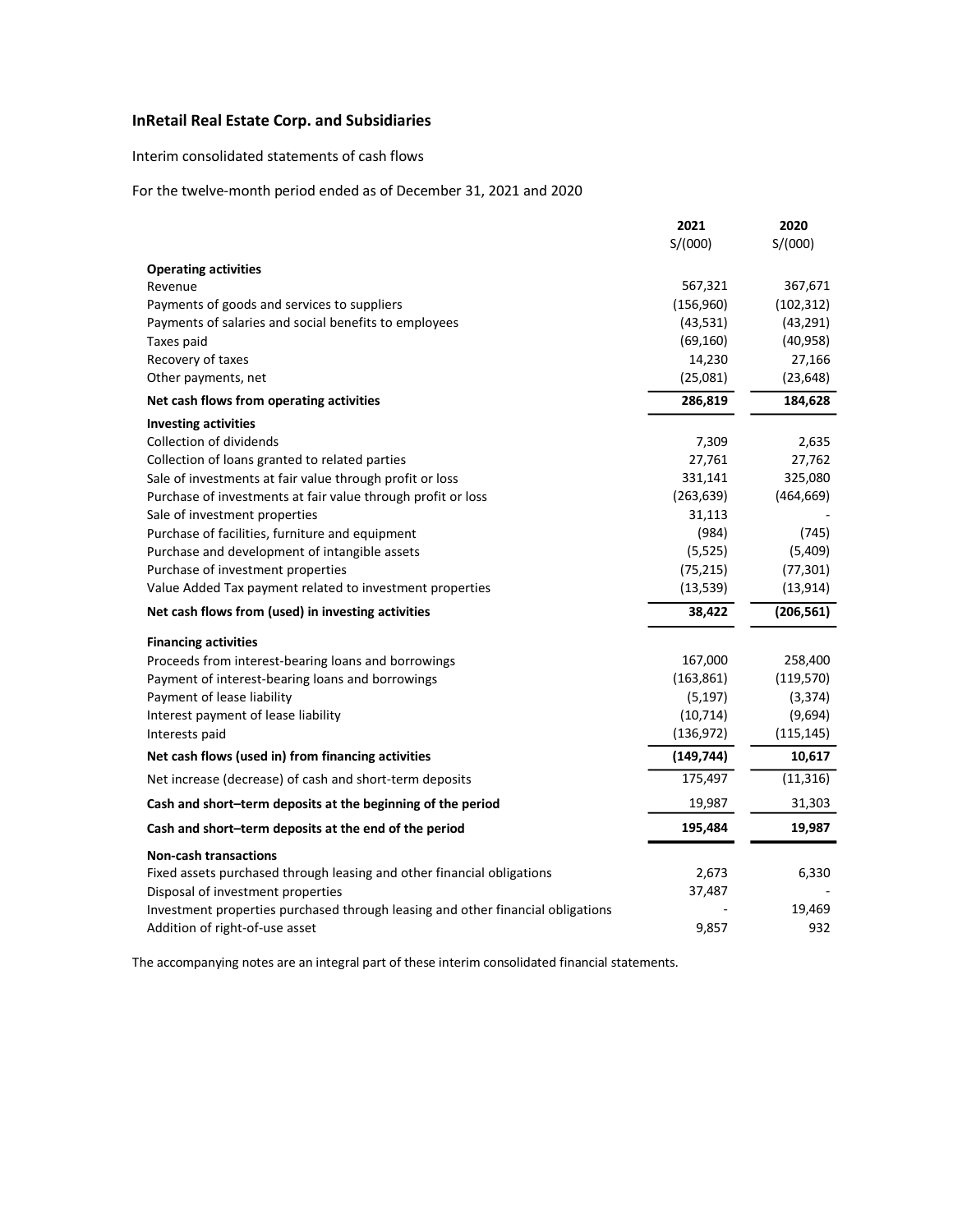### **Notes to the interim consolidated financial statements (unaudited)**

Interim unaudited consolidated financial statements as of December 31, 2021 and December 31, 2020 (audited) and for the twelve-month period ended as of December 31, 2021 and 2020.

### **1. Business activity and pandemic**

#### **Business activity**

InRetail Real Estate Corp. (hereinafter "the Company") is a holding entity incorporated in April 2012 in the Republic of Panama, subsidiary of InRetail Perú Corp. The latter is subsidiary of Intercorp Retail Inc., which in turn is a subsidiary of Intercorp Peru Ltd. (a holding company incorporated in The Bahamas, hereinafter "Intercorp Perú"), which is the ultimate holding Company of "Intercorp Peru Group" or the "Group", which refers to Intercorp Perú Ltd. and its subsidiaries.

As of December 31, 2021 and December 31, 2020 Intercorp Perú holds directly and indirectly 70.85 percent of the capital stock of InRetail Perú Corp., which in turn holds 100 percent of the capital stock of the Company.

Its management and administrative offices are located at Av. Punta del Este 2403, Jesús Maria, Lima, Perú. However, the Company's legal address is 50 Street and 74 Street, floor 16 "PH" Building, San Francisco, Republic of Panama.

The Company and its Subsidiaries, Patrimonio en Fideicomiso – D.S.N° 093-2002-EF-InRetail Shopping Malls, Patrimonio en Fideicomiso – D.S.N° 093-2002-EF-Interproperties Holding, Patrimonio en Fideicomiso –D.S.N° 093- 2002-EF-Interproperties Holding II and Real Plaza S.R.L. (hereinafter and together, "InRetail Real Estate"), are dedicated to the operation of shopping malls as well as real estate development. InRetail Real Estate operations are concentrated in Perú.

#### **Pandemic**

In March 2020, the World Health Agency "WHO" declared the coronavirus outbreak as a pandemic. The Company and its Subsidiaries have taken all the appropriate measures to safeguard the health of workers and ensure their critical processes.

From March 16 to June 21, 2020, the shopping centers were partially closed, only the stores related to essential services such as: supermarkets, pharmacies and banks remained open; for this reason, during this period the Company and its Subsidiaries granted discounts to their tenants for income and other related services. At the end of June, the opening of non essential stores and services was authorized with restrictions ruled by the government, which included maximum capacity in malls.

On January 26, 2021, the government of Peru announced new quarantine measures for the country to contain the virus, applying different measures in each region according to four different alert levels: extreme, very high, high and moderate. Measures were initially applicable for 15 days, from January 31, 2021 to February 15, 2021, but were extended to February 28, 2021. In this context, shopping centers in extreme risk regions were only allowed to operate essential retail and e-commerce. Shopping centers in other risk level regions were allowed to operate nonessential retail, but maximum visitor capacity was reduced to levels between 20% and 60%.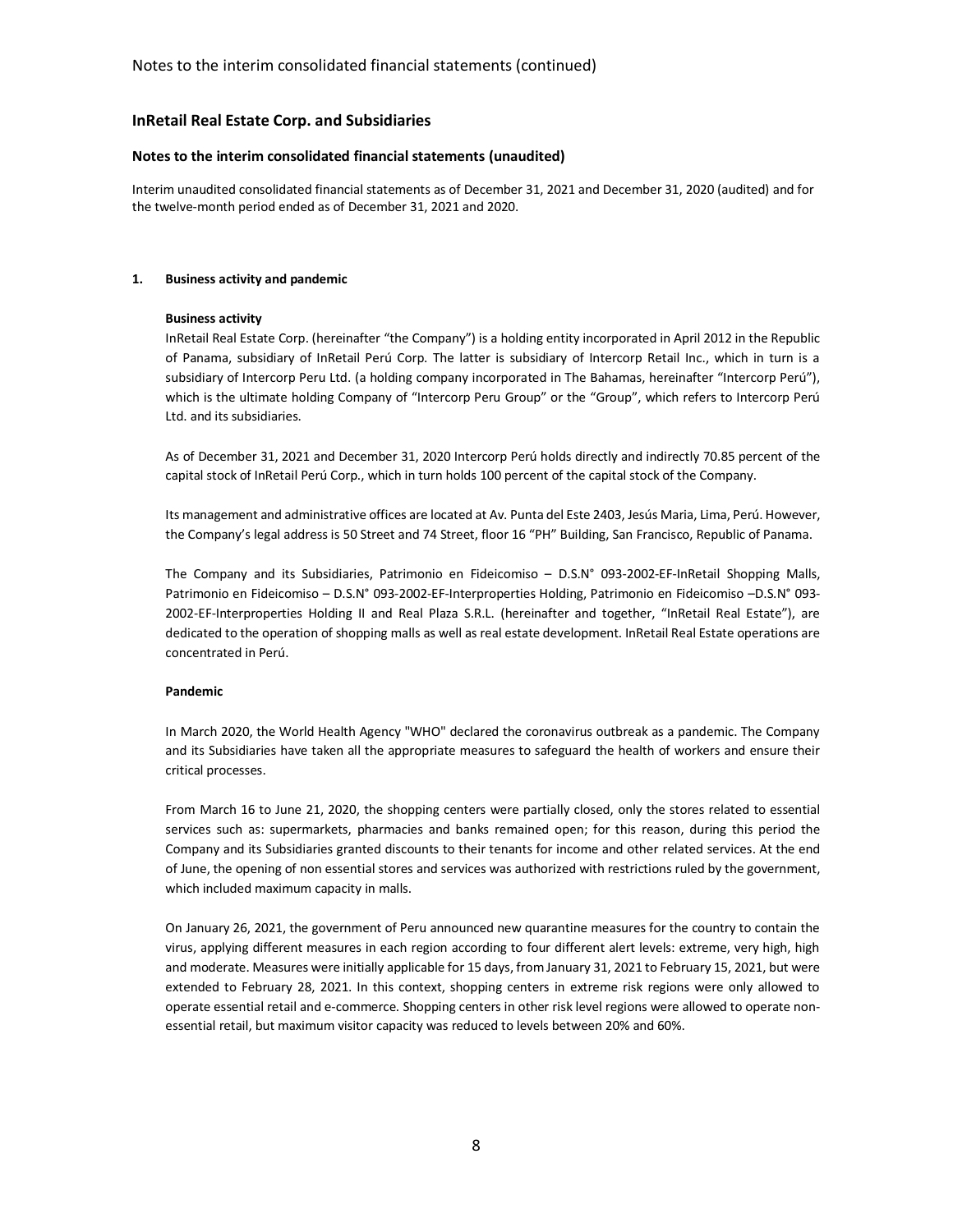### Notes to the interim consolidated financial statements (continued)

On February 24, 2021, the government of Peru announced the lifting of the quarantine measures in the country from March 1, 2021 to March 14, 2021. During this period, all shopping centers were allowed to operate both essential and non-essential retail, but with restrictions on maximum visitor capacity between 20% and 60% which varied depending on the tenant and risk level in each region. These effects are included in the consolidated financial statements.

On April 14, 2021, the Peruvian Government announced that, due to the increase in infections, several regions of the country would return to extreme risk, where the allowed capacity in shopping centers will be 20 percent, which will be in force from April 19 to May 5, 2021.

On July 12, 2021, restrictions on Sundays were lifted, capacity in Malls was increased to 50%, and opening hours were increased until 10 pm. Since September 6, 2021, most regions of the country have been classified in the lowest risk level.

The Peruvian Government announced that, due to the increase in infections, several regions of the country would return to the high risk level, where the capacity allowed in shopping centers will be 60 percent, which will be in force from December 15, 2021 to January 30, 2022.

In the opinion of the Company's Management and its Subsidiaries, the Company has sufficient liquidity and debt capacity to meet its obligations; as well as to continue operations.

The consolidated financial statements as of December 31, 2021, were approved by the Board of Directors on February 28, 2022.

#### **2. Subsidiaries activities**

Following is the description of the Company´s main Subsidiaries' activities:

- (a) Patrimonio en Fideicomiso D.S.N°093-2002-EF-InRetail Shopping Malls is a Special Purpose Entity (SPE) formed on July 2014, for the purpose of holding certificates of participation of Patrimonio en Fideicomiso – D.S.N°093-2002-EF-Interproperties Holding and Patrimonio en Fideicomiso – D.S.N°093—2002-EF-Interproperties Holding II and 100 percent of capital stock of Real Plaza S.R.L.
- (b) Patrimonio en Fideicomiso –D.S. N°093-2002-EF-Interproperties Holding and Patrimonio en Fideicomiso-D.S. N°093-2002-EF-Interproperties Holding II (hereinafter "Interproperties Holding" and "Interproperties Holding II", respectively).

Interproperties Holding and Interproperties Holding II are two Special Purpose Entities (SPEs) formed for the purpose of holding the certificates of participation of Patrimonio en Fideicomiso –D.S. N° 093-2002-EF-Interproperties Perú (hereinafter "Interproperties Perú"), which is a trust fund formed with the purpose of holding the real estate assets of InRetail Real Estate to obtain the necessary funding for developing investment plans.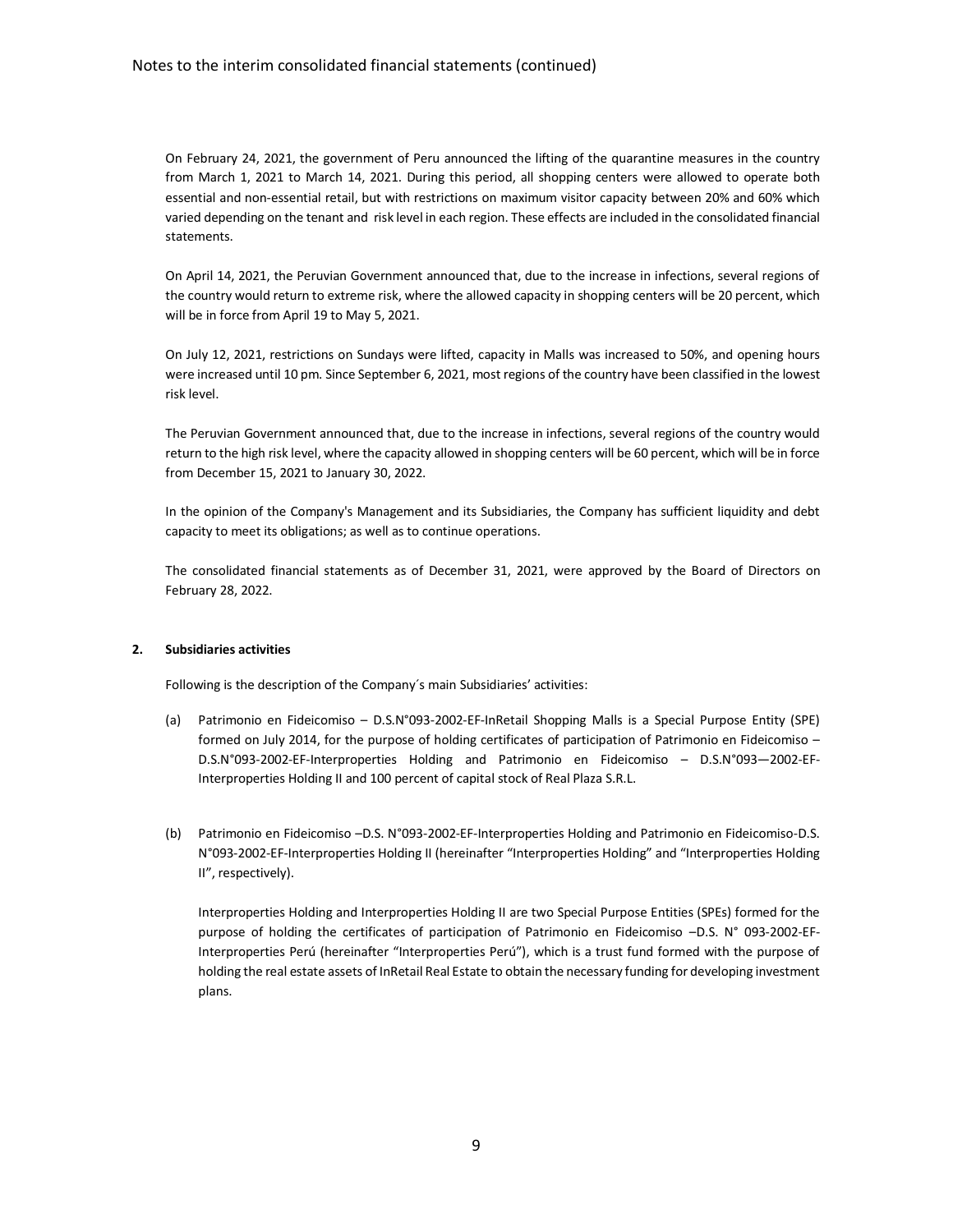Additionally, as of December 31, 2021 and December 31, 2020, Interproperties Holding II owns 100 percent of participation in the assets of Patrimonio Fideicometido – D.S. N° 093-2002-EF-Interproperties Puerta del Sol which is a special purpose entity formed to own and handle Real Plaza Cusco "San Antonio" Shopping Mall.

(c) Real Plaza S.R.L. (hereinafter "Real Plaza")

An entity focused on operating the shopping malls (21 as of December 31, 2021 and December 31, 2020) and maintaining and developing relationships with the tenants. Real Plaza operates under the name of "Real Plaza Shopping Mall".

As of December 31, 2021 and December 31, 2020, Real Plaza manages shopping malls in Chiclayo, Piura, Chimbote, Trujillo, Huancayo, Arequipa, Juliaca, Huánuco, Cusco, Cajamarca, Pucallpa and Lima.

(d) Centro Comercial Estación Central S.A. Company dedicated to the management of the shopping center located in the central station of Metropolitan Buses.

#### **3. Summary of significant accounting policies**

#### **3.1 Basis of preparation and presentation**

The interim consolidated financial statements of InRetail Real Estate have been prepared in accordance with the International Accounting Standard 34 "Interim financial reporting". Also, the accounting policies adopted in the preparation of the interim consolidated financial statements are consistent with those followed in the preparation of the InRetail Real Estate´s annual consolidated financial statements for the year ended December 31, 2020 which were audited. Therefore, these interim consolidated financial statements should be read in conjunction with such audited consolidated financial statements.

The interim consolidated financial statements have been prepared on a historical cost basis, except for financial instruments at fair value through profit and loss, financial instruments at fair value through other comprehensive income, investment properties and derivative financial instruments, which have been measured at fair value. The interim consolidated financial statements are presented in Soles and all values are rounded to the nearest thousands of Soles (S/(000)), except where otherwise indicated.

The interim consolidated financial statements do not include all information and disclosures required for annual consolidated financial statements and should be read together with consolidated financial statements as of December 31, 2020.

The consolidated financial statements include the financial statements of the Company and its subsidiaries, see note 2.

Subsidiaries are fully consolidated from the acquisition date, being the date on which InRetail Real Estate obtains control, and are consolidated until the date when such control ceases. The financial statements of the Subsidiaries are prepared for the same reporting period as the parent Company, using consistent accounting policies. All intra-group balances, transactions and unrealized gains and losses resulting from intra group transactions have been eliminated in full.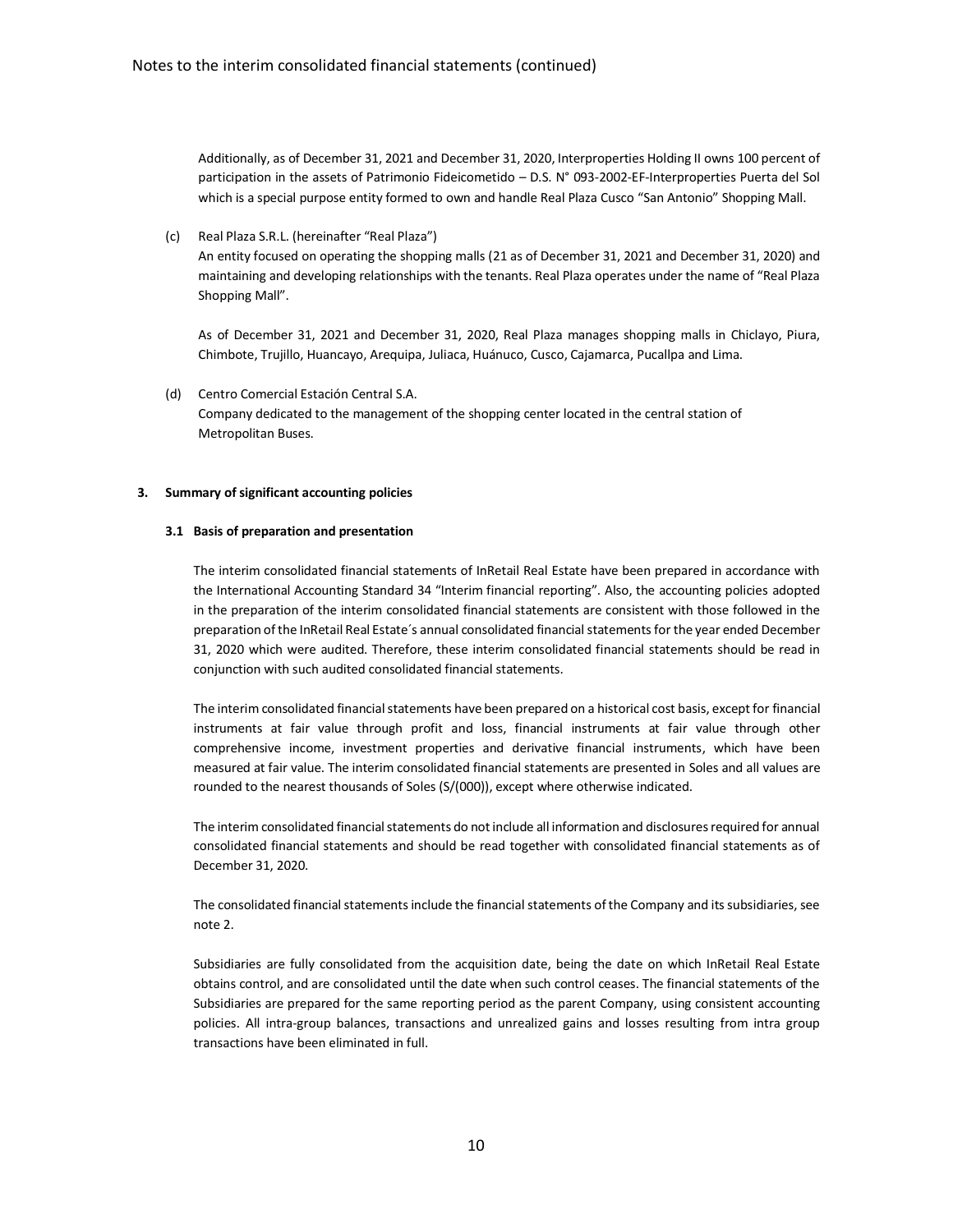The non-controlling interest has been determined in proportion to the participation of minority shareholders in the net equity and the results of the subsidiaries in which they hold shares, and they are presented separately in the consolidated statement of financial position, the consolidated income statement and the consolidated statement of comprehensive income.

Losses in a subsidiary are attributed to the non-controlling interest even if that results in a deficit balance. A change in the ownership interest of a subsidiary, without a loss of control, is accounted for as an equity transaction.

#### **3.2 New standards and interpretations adopted by InRetail Real Estate**

Several standards and amendments have come into effect from January 1, 2020; however, in the opinion of InRetail Real Estate´s Management, they have no impact on the accompanying unaudited consolidated financial statements as of December 31, 2021.

The standards and amendments, and improvements to the standards that are issued, and effective up to the date of issuance of the accompanying consolidated financial statements, are disclosed below:

(i) Amendments to IFRS 3 "Business combinations": Reference to the Conceptual Framework In May 2020, the IASB issued Amendments to IFRS 3, intended to replace a reference to the Framework for the Preparation and Presentation of Financial Statements, issued in 1989 with a reference to the Conceptual Framework for Financial Reporting issued in March 2018 without significantly changing its requirements. The Board also added an exception to the recognition principle of IFRS 3 to avoid the issue of potential ´Day 2´ gain or losses arising for liabilities and contingent liabilities that would be within the scope of IAS 37 or IFRIC 21 "Levies", if uncured separately.

At the same time, the Board decided to clarify existing guidance in IFRS 3 for contingent assets that would not be affected by replacing the reference to the Framework for the Preparation and Presentation of Financial Statements. The amendments are effective for annual reporting periods beginning on or after January 1, 2022 and apply prospectively.

Since the amendments apply prospectively to transactions or other events that occur on or after the date of the first application, the InRetail Real Estate Group will not be affected by these amendments on transition.

(ii) Modifications to IAS 1 "Presentation of financial statements" Classification of Liabilities as Current or Noncurrent

In January 2020, the IASB issued amendments to paragraphs 69 to 76 of IAS 1 to specify the requirements for classifying liabilities as current or non-current. The amendments clarify: (i) what is meant by a right to defer settlement; (ii) that a right to defer must exist at the end of the reporting period; (iii) that classification is unaffected by the likelihood that an entity will exercise its deferral right; and, (iv) that only if an embedded derivative in a convertible liability is itself an equity instrument would the terms of a liability not impact its classification. The amendments are effective for annual reporting periods beginning on or after January 1, 2023 and must be applied retrospectively.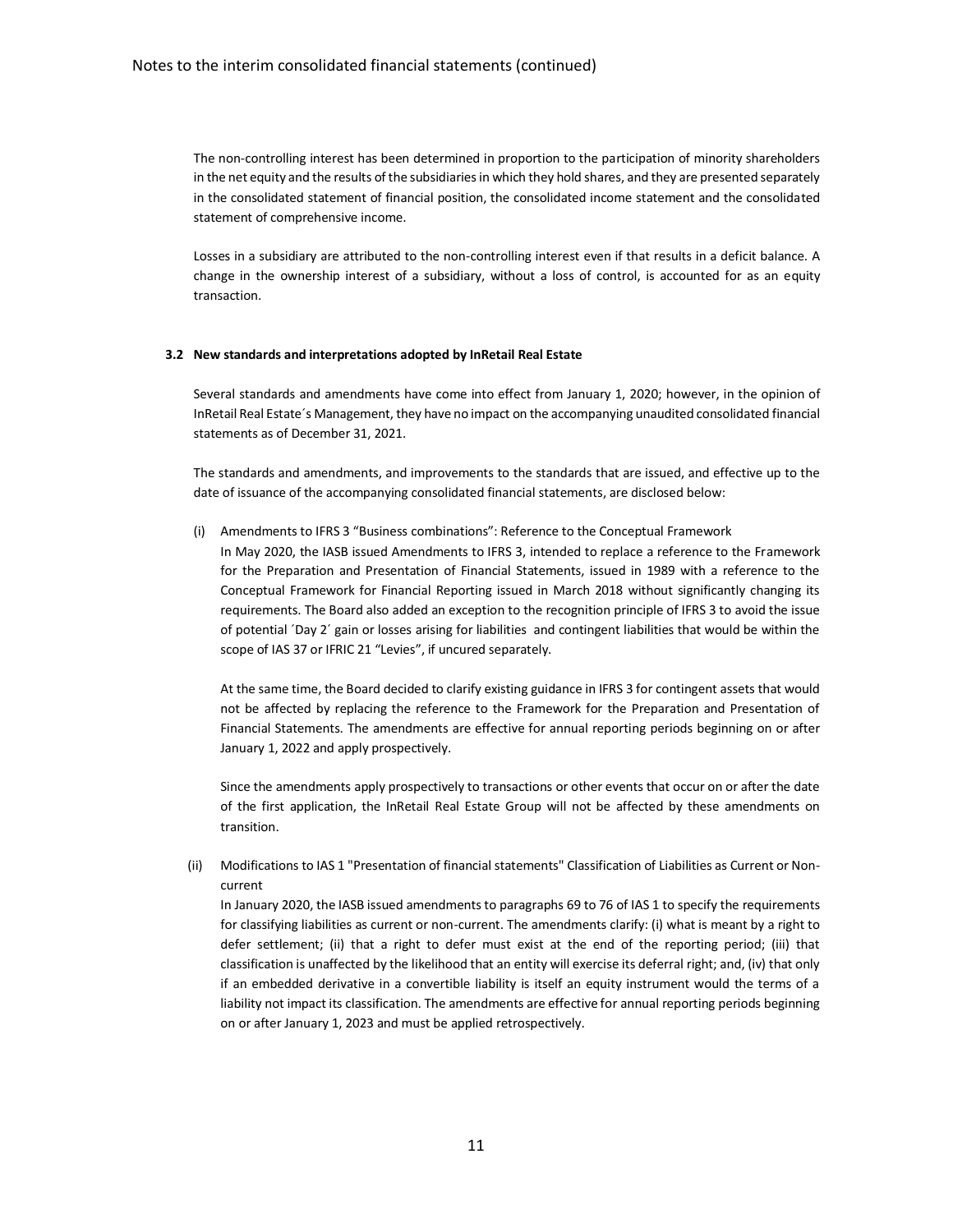The InRetail Real Estate Group is currently assessing the impact the amendments will have on current practice and whether existing loan agreements may require renegotiation.

(iii) Amendments to IAS 16 "Property, plant and equipment": Proceeds before intended use

In May 2020, the IASB issued amendments to IAS 16, which prohibits entities deducting fom the cost of an item of property, plant and equipment, any proceeds from selling items produced while bringing that asset to the location and condition necessary for it to be capable of operating in the manner intended by management. Instead, an entity recognizes the proceeds from selling such items, and the costs of producing those items, in profit or loss. The amendment is effective for annual reporting periods beginning on or after January 1, 2022 and must be applied retrospectively to items of property, plant and equipment made available for use on or after the beginning of the earliest period presented when the entity first applies the amendment.

The amendments are not expected to have a material impact on the InRetail Real Estate Group.

(iv) Amendments to IAS 37 "Provisions, contingent liabilities and contingent assets": Onerous contracts – costs of fulfilling a contract

In May 2020, the IASB issued amendments to IAS 37 to specify which costs an entity needs to include when assessing whether a contract is onerous or loss-making. The amendments apply a "directly related cost approach". The costs that relate directly to a contract to provide goods or services include both incremental costs and an allocation of costs directly related to contract activities. General and administrative costs do not relate directly to a contract and are excluded unless they are explicitly chargeable to the counterparty under the contract. The amendments are effective for annual reporting periods beginning on or after January 1, 2022.

The InRetail Real Estate Group will apply these amendments to contracts for which it has not yet fulfilled all its obligations at the beginning of the annual reporting period in which it first applies the amendments.

(v) Annual Improvements (2018-2020 cycle)

As part of its 2018-2020 annual improvement to IFRS standards process, the IASB issued the following amendments:

IFRS 1 "First-time adoption of international financial reporting standards": Subsidiary as a first-time adopter

The amendment permits a subsidiary that elects to apply paragraph D16(a) of IFRS1 to measure cumulative translation differences using the amounts reported by the parent, based on the parent's date of transition to IFRS. This amendment is also applied to an associate or joint venture that elects to apply paragraph D16(a) of IFRS 1. The amendment is effective for annual reporting periods beginning on or after January 1, 2022 with earlier adoption permitted.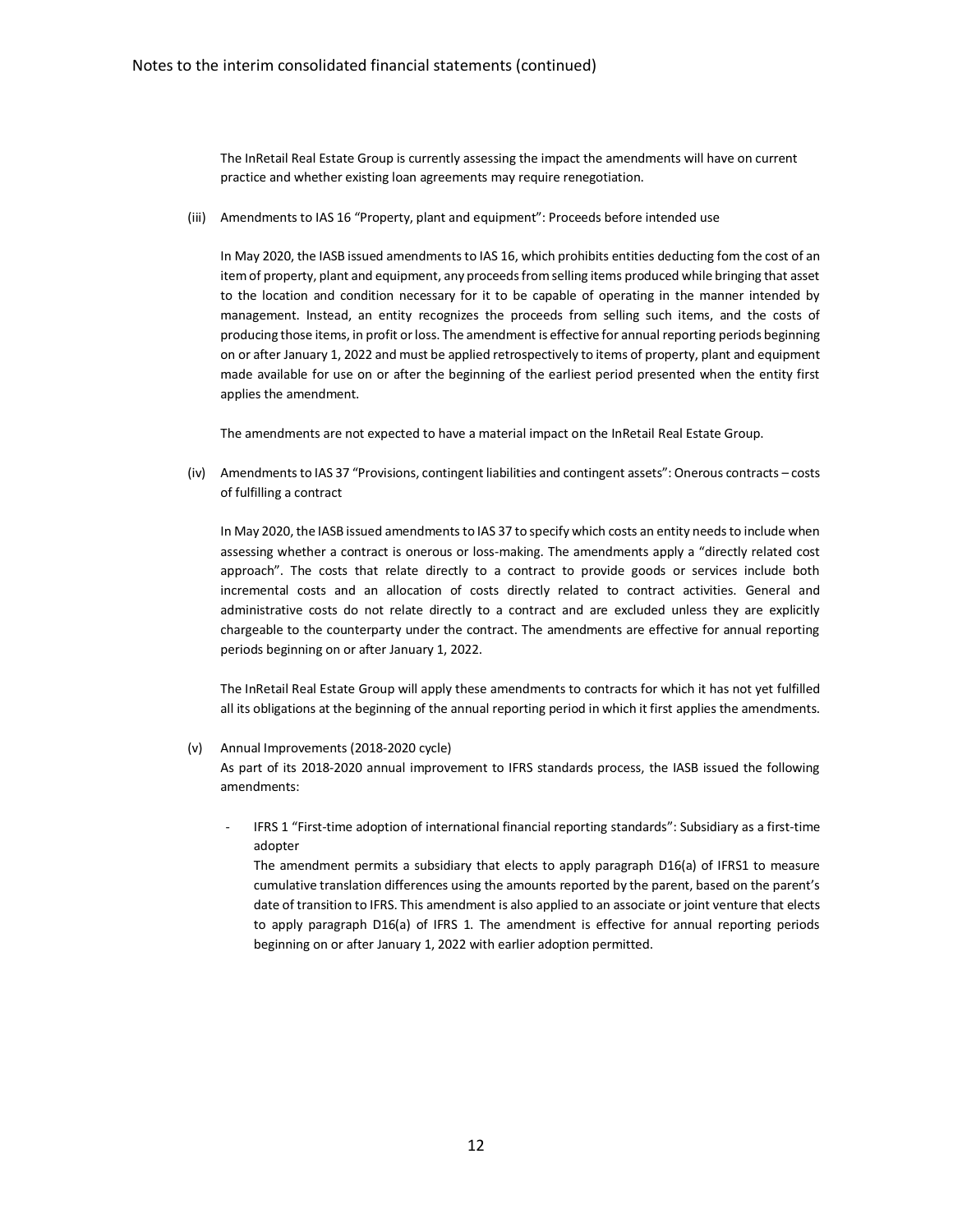- IFRS 9 "Financial instruments": Fees in the '10 percent' test for derecognition of financial liabilities The amendment clarifies the fees that an entity includes when assessing whether the terms of a new or modified financial liability are substantially different from the terms of the original financial liability. These fees include only those paid or received between the borrower and the lender, including fees paid or received by either the borrower or lender on the other's behalf. An entity applies the amendment to financial liabilities that are modified or exchanged on or after the beginning of the annual reporting period in which the entity first applies the amendment. The amendment is effective for annual reporting periods beginning on or after January 1, 2022 with earlier adoption permitted.
- IAS 41 "Agriculture": Taxation in fair value measurements The amendment removes the requirement in paragraph 22 of IAS 41 that entities exclude cash flows for taxation when measuring the fair value of assets within the scope of IAS 41. An entity applies the amendment prospectively to fair value measurements on or after the beginning of the first annual reporting period beginning on or after January 1, 2022 with earlier adoption permitted.

In the Management's opinion, these standards will not have a significant impact on the consolidated financial statements of the InRetail Real Estae Group.

### **3.3 Significant estimations and assumptions**

InRetail Real Estate´s Management has used certain estimates and assumptions for the preparation of the interim consolidated financial statements, such as the method of depreciation, useful lives and residual values of facilities, furniture and equipment, fair value of investment properties, impairment of non-financial assets and taxes estimation; therefore, the final results could differ from the amounts recorded by InRetail Real Estate.

## **4. Cash and cash equivalent**

(a) The composition of this caption is presented below:

|                      | As of December 31,<br>2021<br>S/(000) | As of December 31,<br>2020<br>S/(000) |
|----------------------|---------------------------------------|---------------------------------------|
| Cash                 | 51                                    | 50                                    |
| Current accounts (b) | 190,433                               | 19,937                                |
| Time deposits (c)    | 5,000                                 | $\overline{\phantom{a}}$              |
| Total                | 195,484                               | 19,987                                |

- (b) The current accounts comprise accounts in Soles and US Dollars, in local financial institutions, free of liens, unrestricted and do not bear interests.
- (c) As of December 31, 2021, time deposits are unrestricted, are maintained in Soles in local financial institutions, have maturities of up to one month since its inception and accrue annual interest of 0.25 percent in Soles.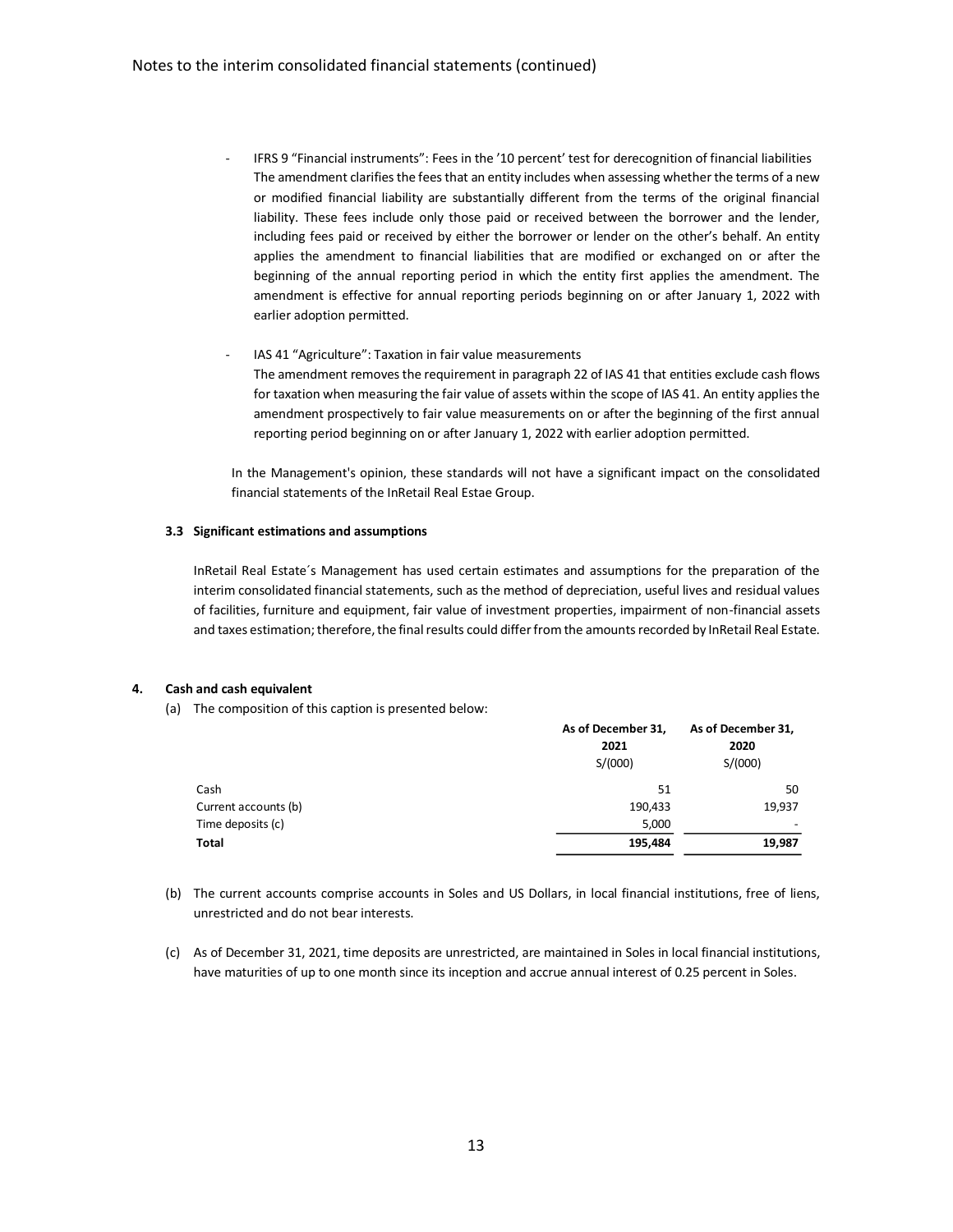#### **5. Investments at fair value through equity**

As of December 31, 2021, the Company has other investments at fair value through equity for an amount of US\$47,840,000 equivalent to S/191,266,000 (US\$53,658,000 equivalent to S/194,456,000 as of December 31, 2020).

#### **6. Investments at fair value through profit or loss**

(a) The composition of this caption is presented below:

| Entity                                       | As of December 31,<br>2021<br>S/(000) | As of December 31,<br>2020<br>S/(000) |
|----------------------------------------------|---------------------------------------|---------------------------------------|
| Mutual funds managed by Sura S.A. SAF        | 81.782                                | 143,684                               |
| Mutual funds managed by Credifondos S.A. SAF | ٠                                     | 5,650                                 |
| Total                                        | 81.782                                | 149,334                               |

As of December 31, 2021 and December 31, 2020, these mutual funds have been invested in a portfolio of financial instruments issued by renowned financial institutions of the local market. The results from this valuation are presented in the "Financial income" caption of the consolidated statement of income.

### **7. Trade receivables, net**

(a) The composition of this caption is presented below:

|                                     | As of December 31, | As of December 31, |
|-------------------------------------|--------------------|--------------------|
|                                     | 2021               | 2020               |
|                                     | S/(000)            | S/(000)            |
| Rents receivable (b)                | 37,665             | 35,324             |
| Unbilled services (c)               | 15,882             | 12,476             |
| Documents receivable                | 14,429             | 7,328              |
| <b>Total trade receivables</b>      | 67,976             | 55,128             |
| Allowance for doubtful accounts (e) | (23, 283)          | (20,068)           |
| Total trade receivables, net        | 44,693             | 35,060             |

(b) As of December 31, 2021 and December 31, 2020, trade accounts receivable are denominated in Soles and US Dollars, have current maturities and do not accrue interest.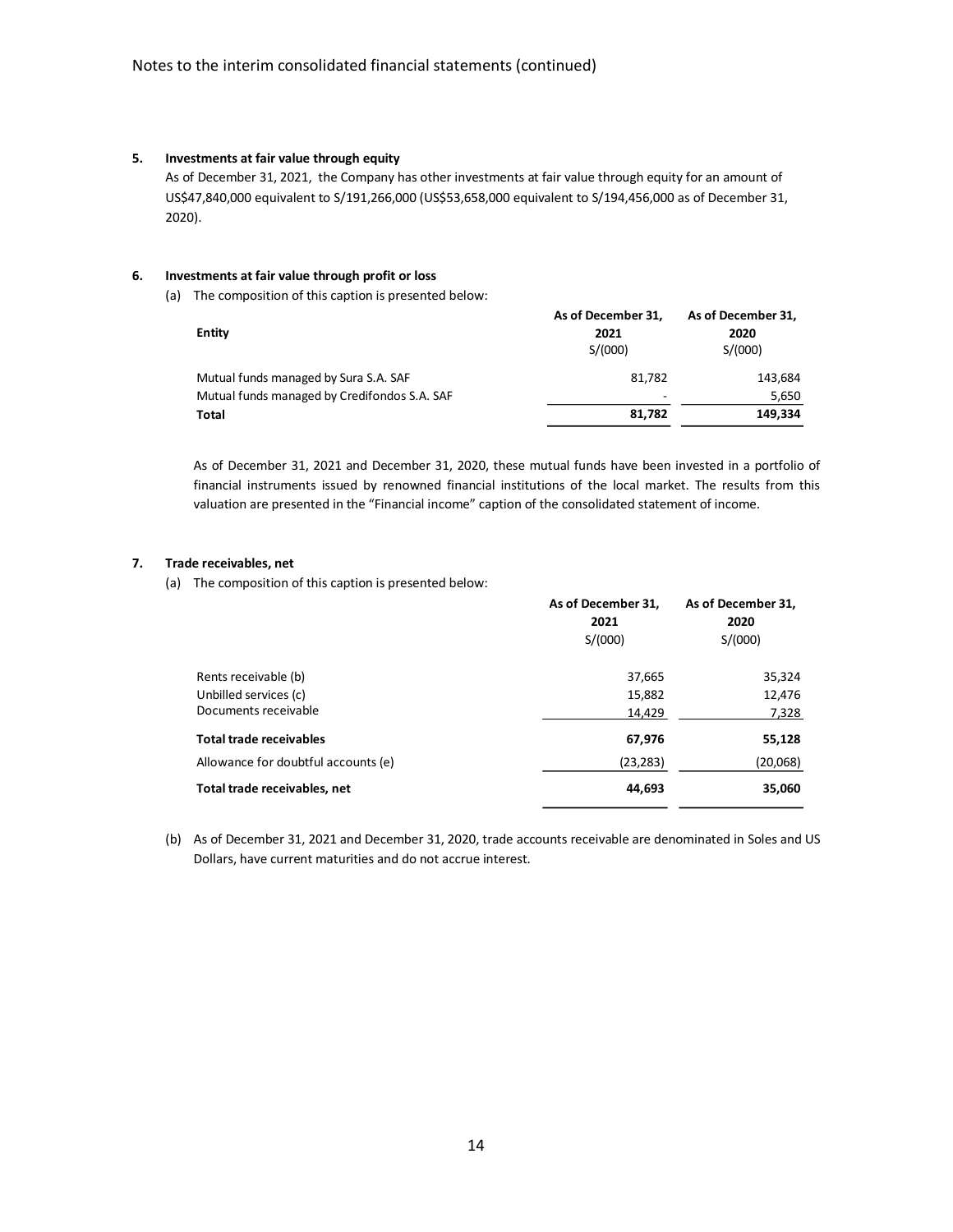- (c) As of December 31, 2021 and December 31, 2020, mainly corresponds to unbilled lease services for variable and fixed rents, which are billed during the following month.
- (d) As of December 31, 2021 and December 31, 2020 the analysis of trade receivables is as follows:

|                          | Balance as of December 31, 2021 |          |         |
|--------------------------|---------------------------------|----------|---------|
|                          | Non-impaired                    | Impaired | Total   |
|                          | S/(000)                         | S/(000)  | S/(000) |
| <b>Unbilled services</b> | 15,882                          |          | 15,882  |
| Not past-due             | 8,433                           | 3,346    | 11,779  |
| Past-due                 |                                 |          |         |
| From 1 to 90 days        | 17,180                          | 3,666    | 20,846  |
| From 91 to 120 days      | 907                             | 601      | 1,508   |
| From 121 to 180 days     | 795                             | 1,063    | 1,858   |
| From 181 to 270 days     | 1,296                           | 1,075    | 2,371   |
| More than 271 days       | 200                             | 13,532   | 13,732  |
| <b>Total</b>             | 44,693                          | 23,283   | 67,976  |

|                          | Balance as of December 31, 2020 |                     |                  |
|--------------------------|---------------------------------|---------------------|------------------|
|                          | Non-impaired<br>S/(000)         | Impaired<br>S/(000) | Total<br>S/(000) |
| <b>Unbilled services</b> | 12,476                          |                     | 12,476           |
| Not past-due             | 4.349                           | 241                 | 4,590            |
| Past-due                 |                                 |                     |                  |
| From 1 to 90 days        | 16,051                          | 2,389               | 18,440           |
| From 91 to 120 days      | 765                             | 852                 | 1,617            |
| From 121 to 180 days     | 799                             | 1,896               | 2,695            |
| From 181 to 270 days     | 238                             | 1,909               | 2,147            |
| More than 271 days       | 382                             | 12,781              | 13,163           |
| <b>Total</b>             | 35,060                          | 20,068              | 55,128           |

Past-due trade accounts receivable mainly correspond to tenants, who hold current contracts at the date of this report and operate in the shopping malls. Likewise, the past-due accounts which have a payment agreement are considered as non-impaired; therefore they do not represent risk of uncollectibility.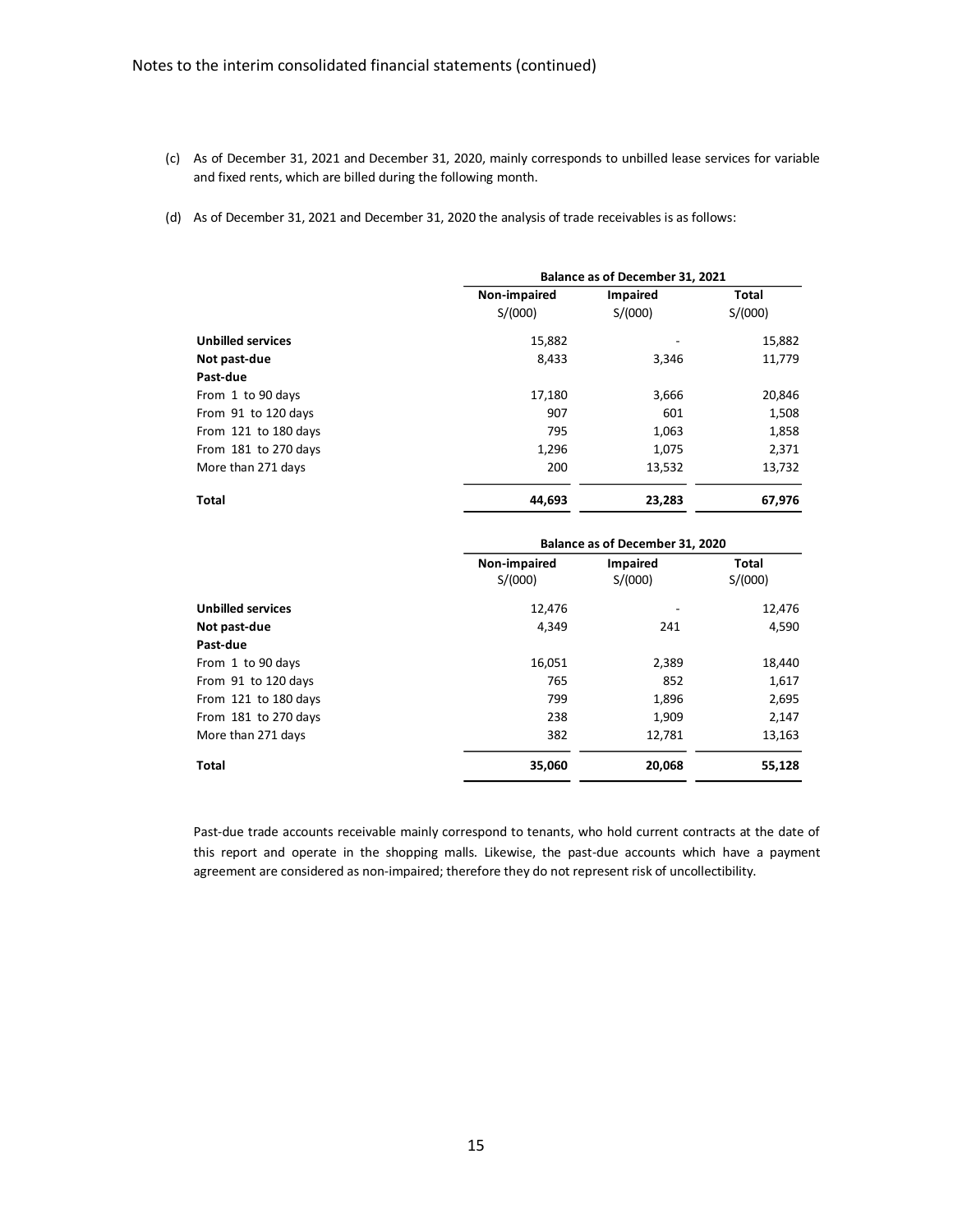(e) The movement of the provision for impairment as of December 31, 2021 and 2020 is as follows:

|                                                    | 2021      | 2020    |
|----------------------------------------------------|-----------|---------|
|                                                    | S/(000)   | S/(000) |
| Balance at the beginning of the year               | 20.068    | 9.448   |
| Provision recognized as period expense, note 23(b) | 19.140    | 10,880  |
| Recoveries, note 23(b)                             | (15, 925) | (259)   |
| Exchange difference                                |           | (1)     |
| Balance at the end of the period                   | 23.283    | 20,068  |

In the opinion of InRetail Real Estate's Management, the provision for impairment appropriately covers the credit risk as of December 31, 2021 and December 31, 2020.

#### **8. Other receivables**

(a) The composition of this caption is presented below:

|                                        | As of December 31,<br>2021 | As of December 31,<br>2020 |
|----------------------------------------|----------------------------|----------------------------|
|                                        | S/(000)                    | S/(000)                    |
| By type:                               |                            |                            |
| Outstanding advances (b)               | 162                        | 286                        |
| Claims (d)                             | 4,892                      |                            |
| Fund retained - Banco de la Nación (c) | 8,374                      | 5,895                      |
| Others                                 | 354                        | 409                        |
| Total                                  | 13,782                     | 6,590                      |
| By Term:                               |                            |                            |
| Current                                | 8,890                      | 6,590                      |
| Non-current                            | 4,892                      |                            |
| Total                                  | 13,782                     | 6,590                      |

- (b) As of December 31, 2021 and December 31, 2020, corresponds to advances given to suppliers related to projects for the investment properties.
- (c) In accordance with Superintendence Resolution N°183-2004/SUNAT, funds held in Banco de la Nación must be used exclusively for the payments of tax debts, or it is possible to request a cash reimbursement. In the case of the Company and its Subsidiaries, these funds have been used entirely for tax payments.
- (d) Corresponds to the claim resource before the Superintendency of Tax Administration for the inspection of nondomiciled income for the 2016 period. In Management's opinion, it is estimated that the result will be favorable.
- (e) In the opinion of InRetail Real Estate´s Management, it is not necessary to make a provision for impairment as of December 31, 2021 and December 31, 2020, as no credit risk has been identified.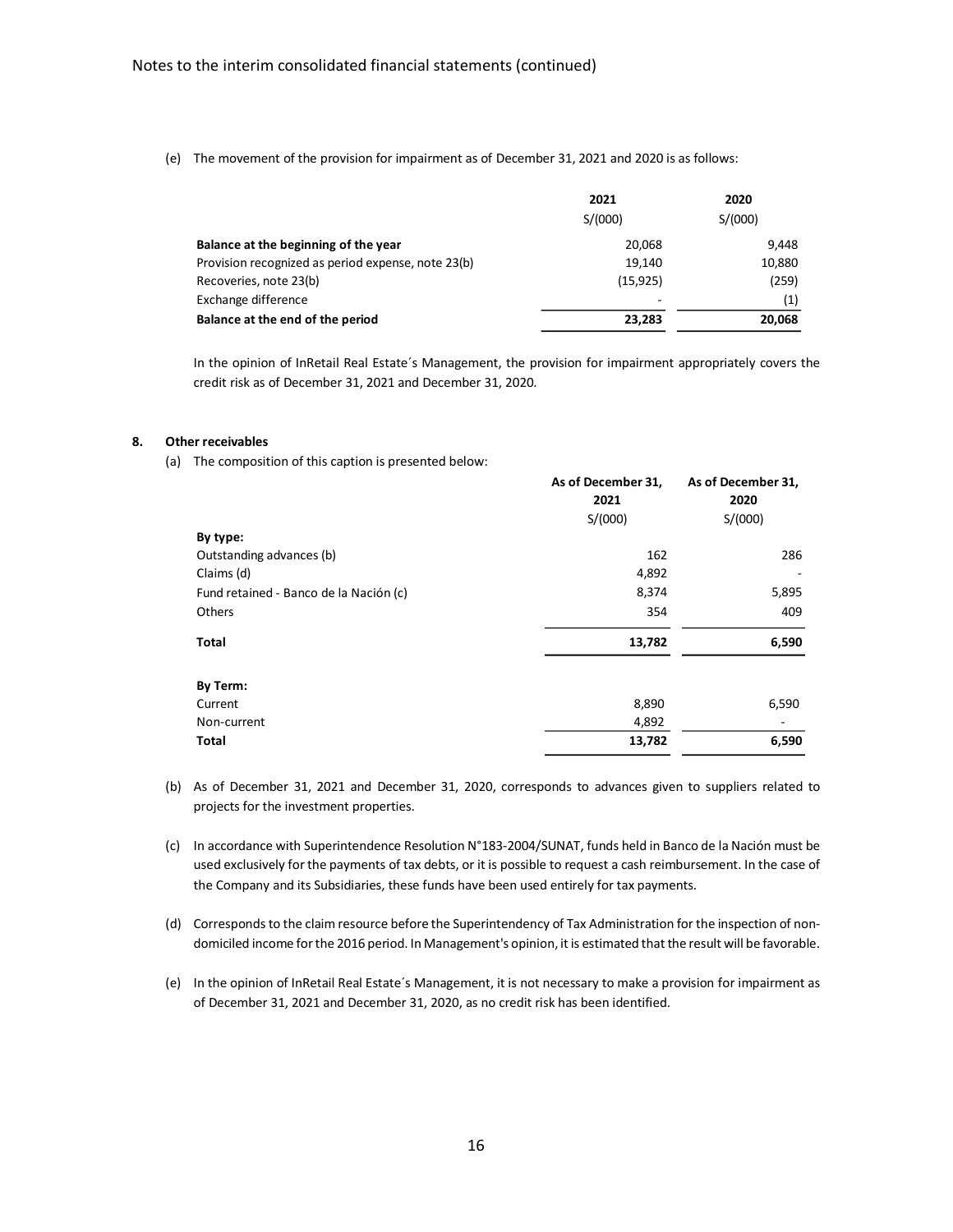#### **9. Prepaid expenses**

(a) The composition of this caption is presented below:

|                               | As of December 31,<br>2021 | As of December 31,<br>2020 |  |
|-------------------------------|----------------------------|----------------------------|--|
|                               | S/(000)                    | S/(000)                    |  |
| Insurance paid in advance (b) | 109                        | 171                        |  |
| Municipal taxes prepaid (c)   | 2,265                      |                            |  |
| Others                        | 245                        | 231                        |  |
| Total                         | 2,619                      | 402                        |  |

(b) Corresponds mainly to insurance payments on properties of the Company and its Subsidiaries.

(c) Corresponds mainly to municipal taxes prepaid for real estate.

#### **10. Recoverable taxes**

(a) The composition of this caption is presented below:

|                                    | As of December 31, | As of December 31, |
|------------------------------------|--------------------|--------------------|
|                                    | 2021               | 2020               |
|                                    | S/(000)            | S/(000)            |
| By type:                           |                    |                    |
| Tax credit for value-added-tax (b) | 28,980             | 26,941             |
| Income tax payment                 | 373                | 1,835              |
| Others                             | 809                | 1,128              |
| <b>Total</b>                       | 30,162             | 29,904             |
| By term:                           |                    |                    |
| Current                            | 10,086             | 8,583              |
| Non-current                        | 20,076             | 21,321             |
| Total                              | 30,162             | 29,904             |

(b) Corresponds to the tax credit for value-added-tax originated mainly from the development and construction of the shopping malls of Lima and provinces, as well as from other payments related to the operations of Interproperties Holding and Interproperties Holding II (SPE´s). In the opinion of InRetail Real Estate´s Management, this tax credit will be recovered off-setting it against the balances payable of said tax generated mainly by the rental income from InRetail Real Estate´s properties.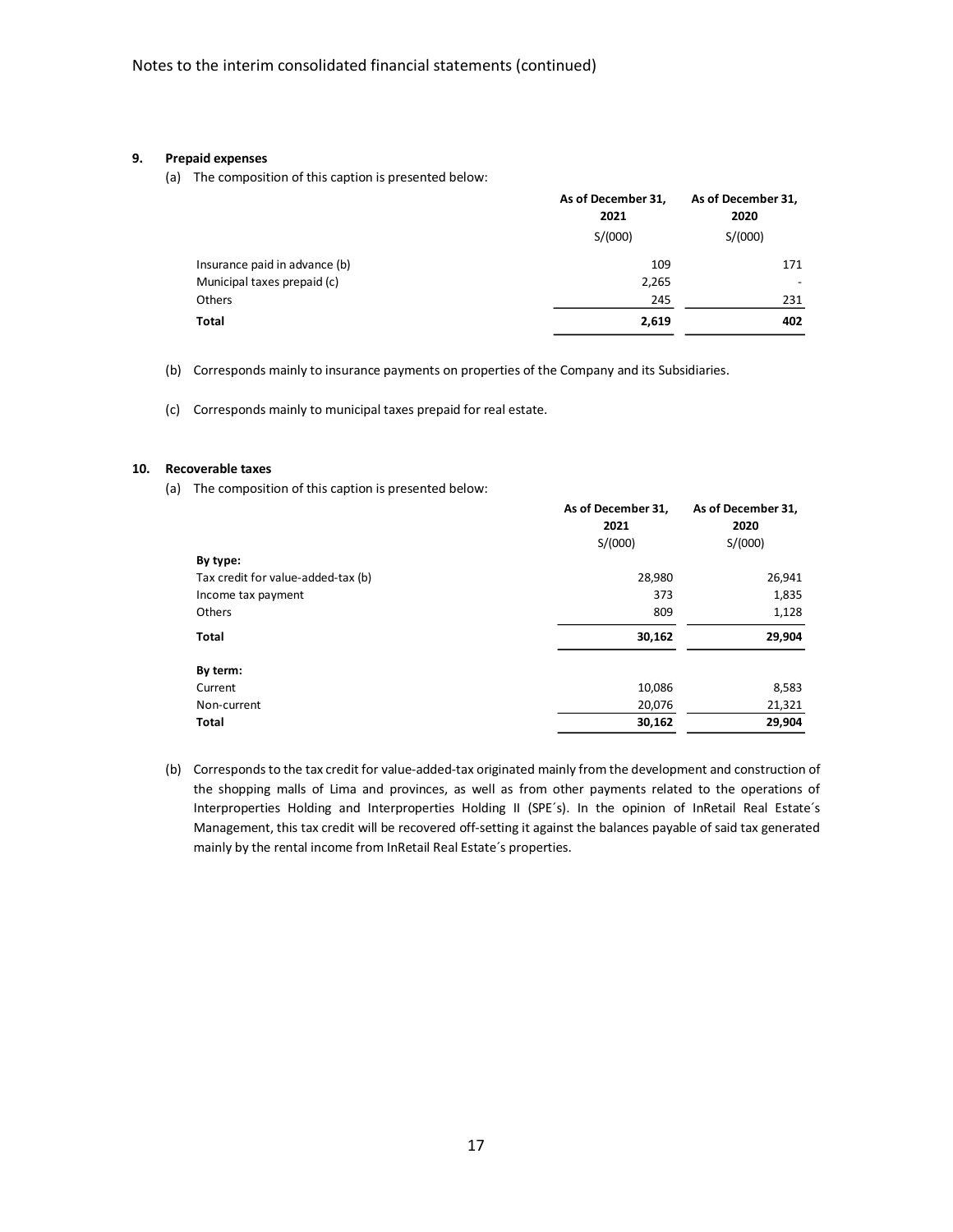#### **11. Facilities, furniture and equipment, net**

(a) The movement of cost and accumulated depreciation is presented below:

|                                        | <b>Facilities</b> | <b>Furniture</b><br>and fixtures | Transport<br>units       | Equipment<br>miscellaneous | Total   |
|----------------------------------------|-------------------|----------------------------------|--------------------------|----------------------------|---------|
|                                        | S/(000)           | S/(000)                          | S/(000)                  | S/(000)                    | S/(000) |
| Cost                                   |                   |                                  |                          |                            |         |
| Balance as of January 1, 2021          | 7,263             | 4,225                            | 506                      | 22,636                     | 34,630  |
| <b>Additions</b>                       | 1                 |                                  | 173                      | 3,483                      | 3,657   |
| Transfer                               | 54                | 5                                | $\overline{\phantom{a}}$ | 4                          | 63      |
| Disposals and/or sales                 |                   |                                  | (337)                    |                            | (337)   |
| Balance as of December 31, 2021        | 7,318             | 4,230                            | 342                      | 26,123                     | 38,013  |
| <b>Accumulated depreciation</b>        |                   |                                  |                          |                            |         |
| Balance as of January 1, 2021          | 5,766             | 3,570                            | 298                      | 13,360                     | 22,994  |
| Depreciation of the period, Note 23(b) | 212               | 161                              | 58                       | 5,079                      | 5,510   |
| Transfer                               | 54                | 5                                |                          | 4                          | 63      |
| Disposals and/or sales                 |                   |                                  | (288)                    |                            | (288)   |
| Balance as of December 31, 2021        | 6,032             | 3,736                            | 68                       | 18,443                     | 28,279  |
| Net cost as of December 31, 2021       | 1,286             | 494                              | 274                      | 7,680                      | 9,734   |
| Net cost as of December 31, 2020       | 1,497             | 655                              | 208                      | 9,276                      | 11,636  |

- (b) As of December 31, 2021 and December 31, 2020, there are no pledges or guarantees provided to third parties on the facilities, furniture and equipment of InRetail Real Estate.
- (c) As of December 31, 2021 and December 31, 2020, InRetail Real Estate´s Management performed an assessment of the facilities, furniture and equipment, and has not found any impairment indicator on those assets. In its opinion, the book value of the facilities, furniture and equipment is recoverable with the income generated by InRetail Real Estate.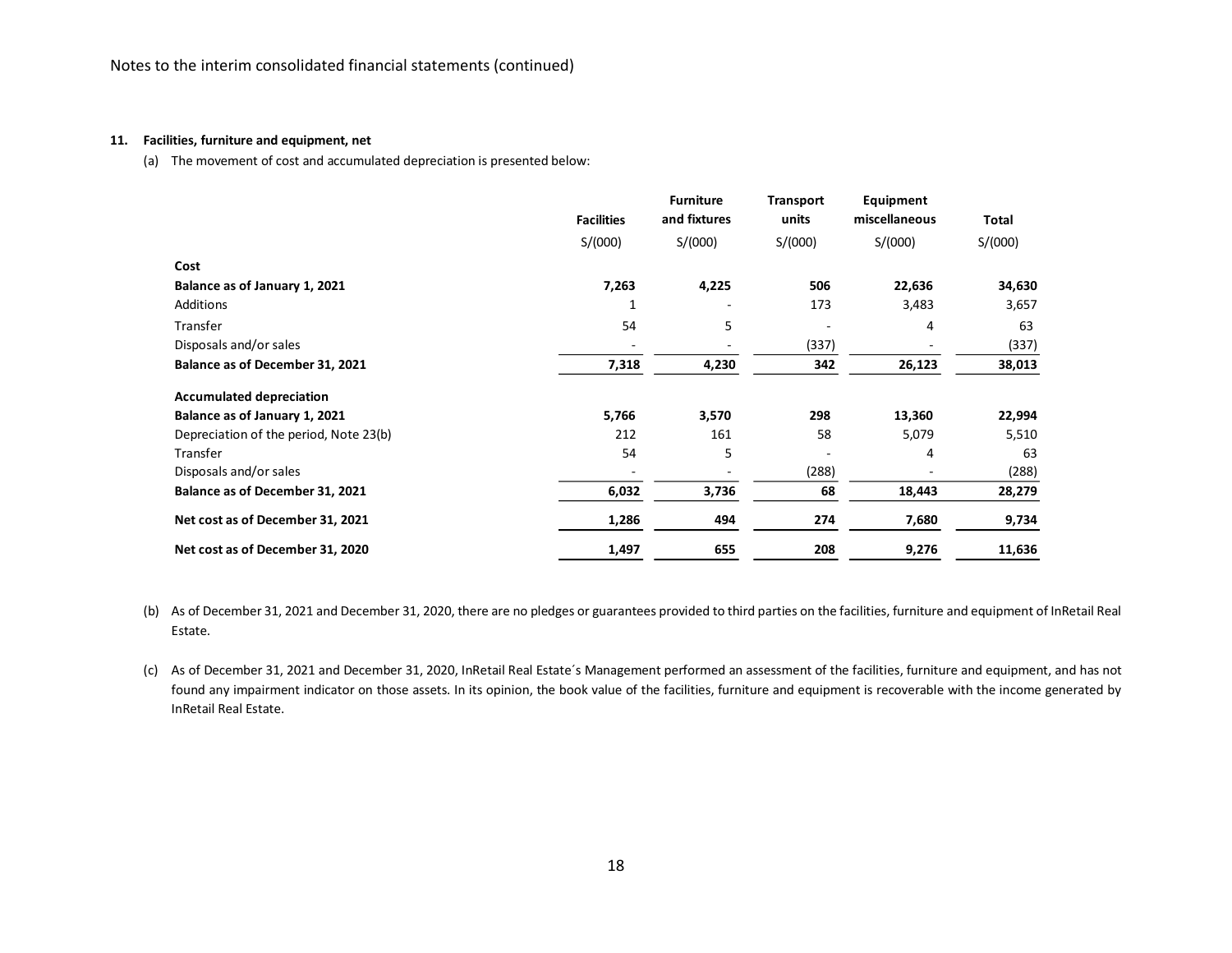#### **12. Investment properties**

(a) The composition of this caption is presented below:

|                                            | As of December 31, | As of December 31, |
|--------------------------------------------|--------------------|--------------------|
|                                            | 2021               | 2020               |
|                                            | S/(000)            | S/(000)            |
| Real Plaza Puruchuco shopping mall         | 637,415            | 638,809            |
| Real Plaza Salaverry shopping mall (i)     | 498,139            | 485,624            |
| Real Plaza Cusco shopping mall (i)         | 366,370            | 319,745            |
| Real Plaza Chiclayo shopping mall          | 364,482            | 318,403            |
| Real Plaza Piura shopping mall             | 299,035            | 270,917            |
| Real Plaza Trujillo shopping mall          | 281,596            | 243,871            |
| Real Plaza Centro Cívico shopping mall (i) | 241,227            | 240,019            |
| Real Plaza Primavera shopping mall         | 252,350            | 234,446            |
| Real Plaza Huancayo shopping mall (i)      | 164,544            | 159,821            |
| Real Plaza Pucallpa shopping mall          | 138,483            | 136,762            |
| Real Plaza Huánuco shopping mall (i)       | 141,075            | 132,887            |
| Real Plaza Santa Clara shopping mall       | 132,913            | 130,483            |
| Real Plaza Pro shopping mall               | 134,999            | 116,138            |
| Real Plaza Cajamarca shopping mall         | 115,014            | 101,234            |
| Real Plaza Juliaca shopping mall (i)       | 94,934             | 95,976             |
| Real Plaza Chorrillos shopping mall        | 86,409             | 78,902             |
| Real Plaza Arequipa shopping mall (i)      | 79,506             | 76,685             |
| Real Plaza Sullana shopping mall           | 54,327             | 53,848             |
| Real Plaza Nuevo Chimbote shopping mall    | 50,992             | 46,425             |
| Jirón de la Unión                          | 12,179             | 14,262             |
| Others (ii)                                | 284,554            | 329,080            |
| <b>Total</b>                               | 4,430,543          | 4,224,337          |

- (i) For the construction of these shopping malls and properties, surface rights contracts were subscribed with the Arzobispado de Cusco (on land in Cusco "San Antonio"), Municipalidad provincial de Huánuco (on land of "Real Plaza Huánuco" shopping mall), Oficina de Normalización Provisional – ONP (Centro Cívico), Ferrovías Central Andina S.A. (Huancayo), the Association denominated "Religiosas del Sagrado Corazón de Jesús" (Arequipa), Ferrocarril Trasandino S.A. (Juliaca), and the Marina de Guerra del Perú (Salaverry). The terms of these contracts range from 20 to 70 years.
- (ii) Corresponds mainly to lands on which real estate projects will be developed, mainly shopping malls branded "Real Plaza". In the opinion of InRetail Real Estate´s Management the book values of these investment properties do not differ significantly from their fair values as of December 31, 2021 and December 31, 2020.

"Real Plaza" shopping malls comprise a hypermarket, department store, home improvement store, commercial premises, a cinema complex and entertainment zone for which there have been subscribed contracts that include minimum monthly fixed rental payments and variable rent based on the retail sales of the tenants.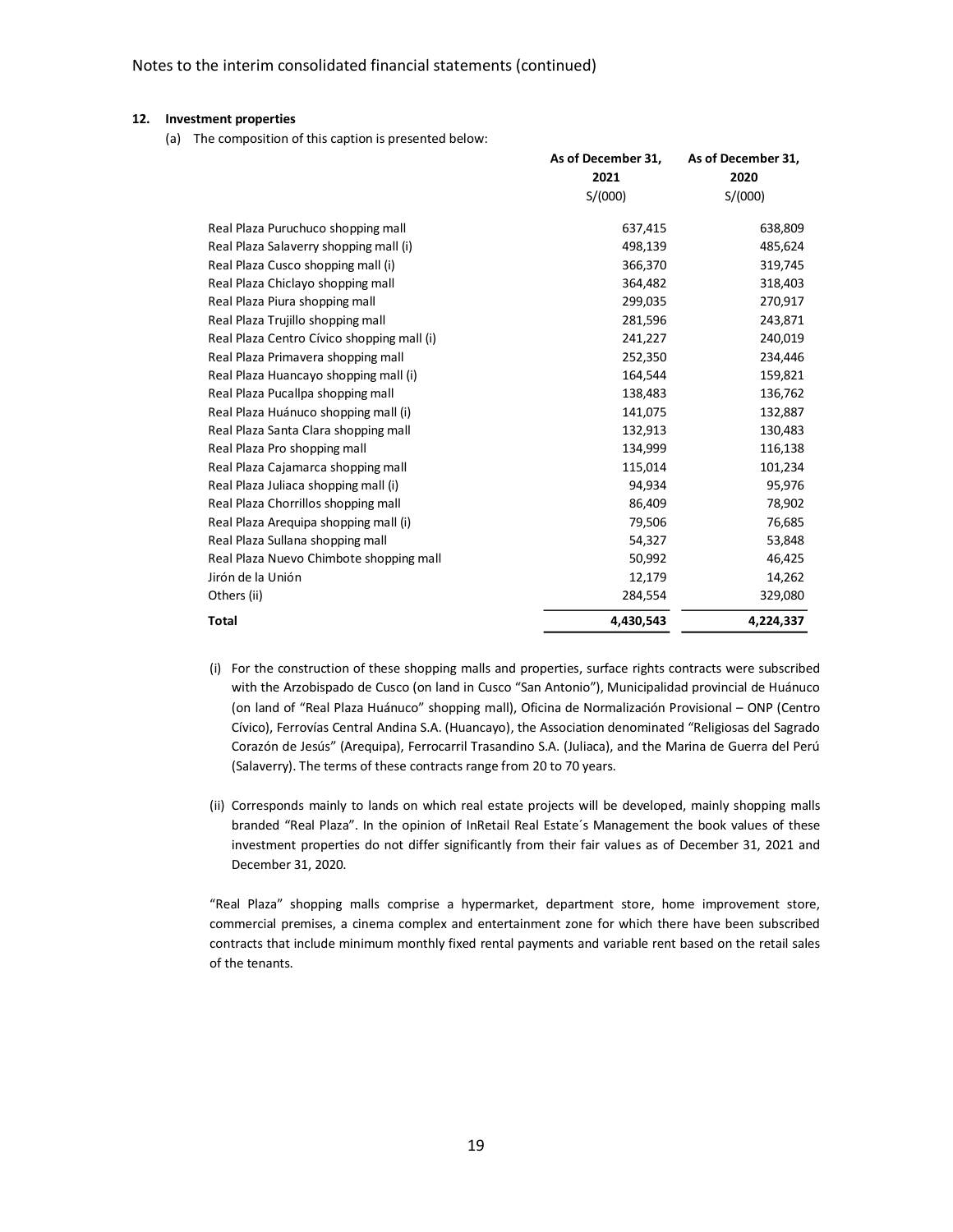(b) The movement of this caption for the twelve-month period ended as of December 31, 2021 and 2020 is as follows:

|                                      | 2021      | 2020      |  |
|--------------------------------------|-----------|-----------|--|
|                                      | S/(000)   | S/(000)   |  |
| Balance at the beginning of the year | 4,224,337 | 4,210,315 |  |
| Additions                            | 75,215    | 96,770    |  |
| Disposal                             | (37, 487) |           |  |
| Fair value adjustment                | 168,478   | (82, 748) |  |
| Balance at the end of the period     | 4,430,543 | 4,224,337 |  |

The fair value of the investment properties has been determined by InRetail Real Estate´s Management on the basis of the discounted cash flows method and/or by the value assigned by an independent appraiser in the case of the land of investment properties under construction and for those held to operate in the future. The valuation is prepared on an aggregate and deleveraged basis. In order to estimate the fair value of investment properties, Management has used its market knowledge and professional judgment, aside from historical comparable transactions.

### **13. Derivative financial instruments**

As of December 31, 2021 and December 31, 2020, thisitem comprises a principal Call Spread and Full Cross-Currency Swap, both contracts were designated to hedge cash flows and were recorded at its fair value. The detail of this operation is as follows:

|                 |                      |            |                                  |                              | <b>Book value of</b> |                           |                           |
|-----------------|----------------------|------------|----------------------------------|------------------------------|----------------------|---------------------------|---------------------------|
| Counterparty    | <b>Nominal value</b> | Due        | <b>Receives fixed</b><br>rate at | <b>Pavs fixed</b><br>rate at | the hedged<br>item   | <b>Fair value</b><br>2021 | <b>Fair value</b><br>2020 |
|                 | US\$(000)            |            | %                                | %                            | S/(000)              | S/(000)                   | S/(000)                   |
| J.P. Morgan (a) | 350,000              | April 2028 |                                  | 1.05                         | 1,268,400            |                           | 100,174                   |
| J.P. Morgan (a) | 250,000              | April 2028 | ٠                                | 1.05                         | 999.500              | 79.606                    |                           |
| J.P. Morgan (a) | 100.000              | April 2028 | 5.75                             | 8.75                         | 399.800              | 30,148                    | $\overline{\phantom{0}}$  |
| <b>Total</b>    |                      |            |                                  |                              |                      | 109,754                   | 100,174                   |

(a) In March 2018, Patrimonio en Fideicomiso D.S. 093-2002-EF InRetail Shopping Malls, Subsidiary of the Company, decided to carry out hedging operations through a Foreign Currency Call Spread for the financial obligations it holds for the "Senior Notes Unsecured", that were issued in April 2018. From the date of issue of the "Senior Notes Unsecured" for the purposes of IFRS 9, it was classified as an effective hedging instrument.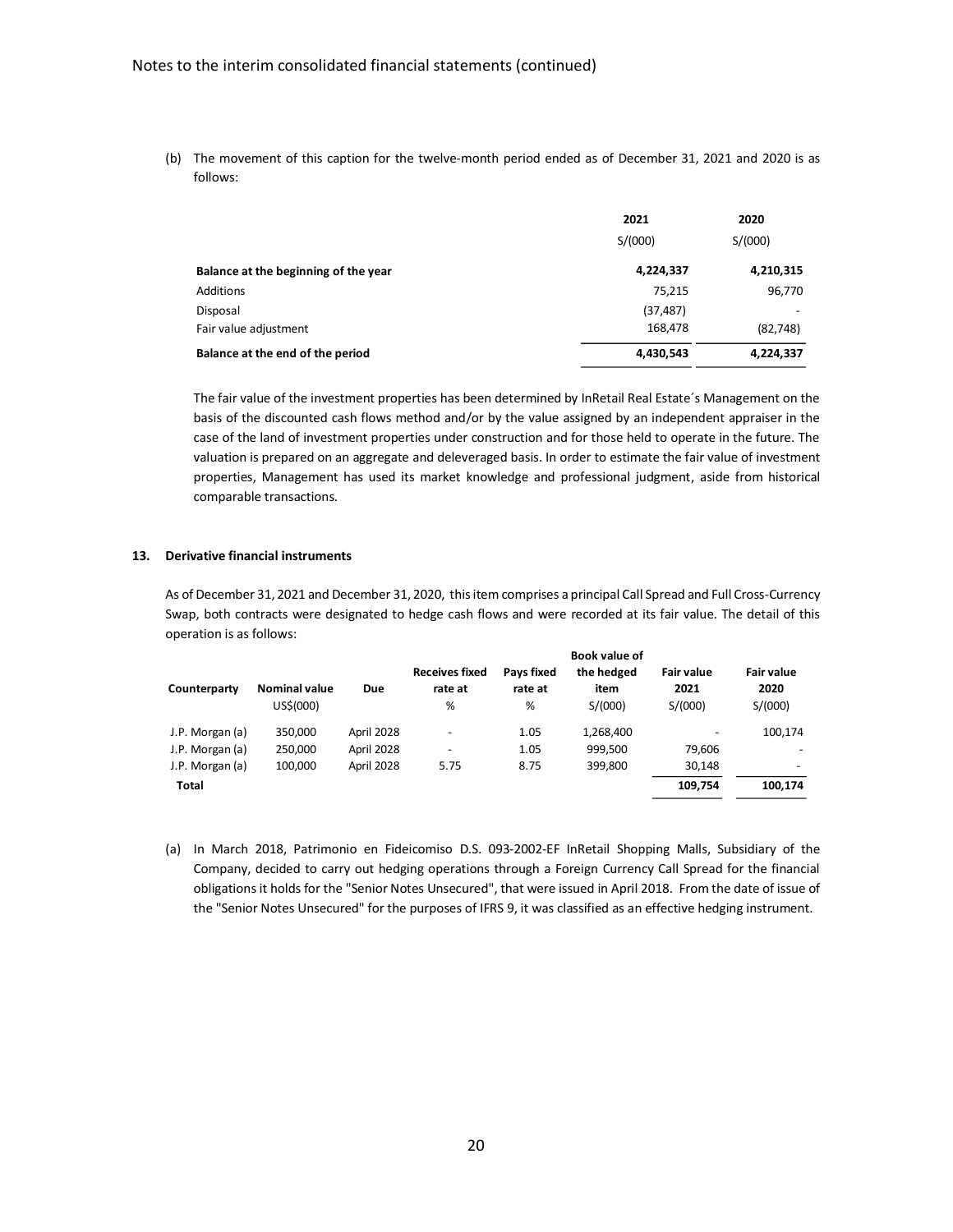On July 1, 2021, the Company decided to replace US\$100,000,000 of the Call Spread for US\$100,000,000 of a Full Cross-Currency Swap on the issuance of its Senior Notes Unsecured, which establishes the currency exchange at an exchange rate of S/3.887 per dollar, which for the purposes of IFRS 9, qualifies as an effective hedging instrument.

The early settlement of the derivative financial instrument includes the partial settlement of the liability from the financing received from J.P. Morgan for the acquisition of the derivative financial instrument. As a result of this transaction, a total net expense of S/38,826,000 was recorded.

As of December 31, 2021, the Call Spread covers US\$250,000,000 (as of December 31, 2020, covers 100 percent) of the exposure in foreign currency of the principal of the issuance and protects exchange rate variations between S/3.26 and S/3.75 per US\$1.00. During the year 2021, the exchange rate has suffered increases that have not been covered by the Call Spread, said exchange rate variation is recorded in the consolidated statement of income.The premium price was financed in installments equal to the issuance.

### **14. Trade payables**

(a) The composition of this caption is presented below:

|                                    | As of December 31,<br>2021 | As of December 31,<br>2020 |  |
|------------------------------------|----------------------------|----------------------------|--|
|                                    | S/(000)                    | S/(000)                    |  |
| Bills payable to third parties (b) | 46,141                     | 61,131                     |  |
| Provision of services unbilled (c) | 8,877                      | 8,385                      |  |
| Total                              | 55,018                     | 69,516                     |  |
| By term:                           |                            |                            |  |
| Current                            | 48,209                     | 64,021                     |  |
| Non-current                        | 6,809                      | 5,495                      |  |
|                                    | 55,018                     | 69,516                     |  |

- (b) As of December 31, 2021 and December 31, 2020, trade payables mainly comprise the liabilities with contractors for the construction works and/or refurbishing of shopping malls. Bills payables are denominated in Soles and US Dollars, do not accrue interests and their maturities don't exceed the current period.
- (c) Correspond to provisions for services received but unbilled by suppliers, mainly from services provided by construction companies. In the opinion of InRetail Real Estate´s Management, provisions are enough to fulfill the liabilities once they are billed.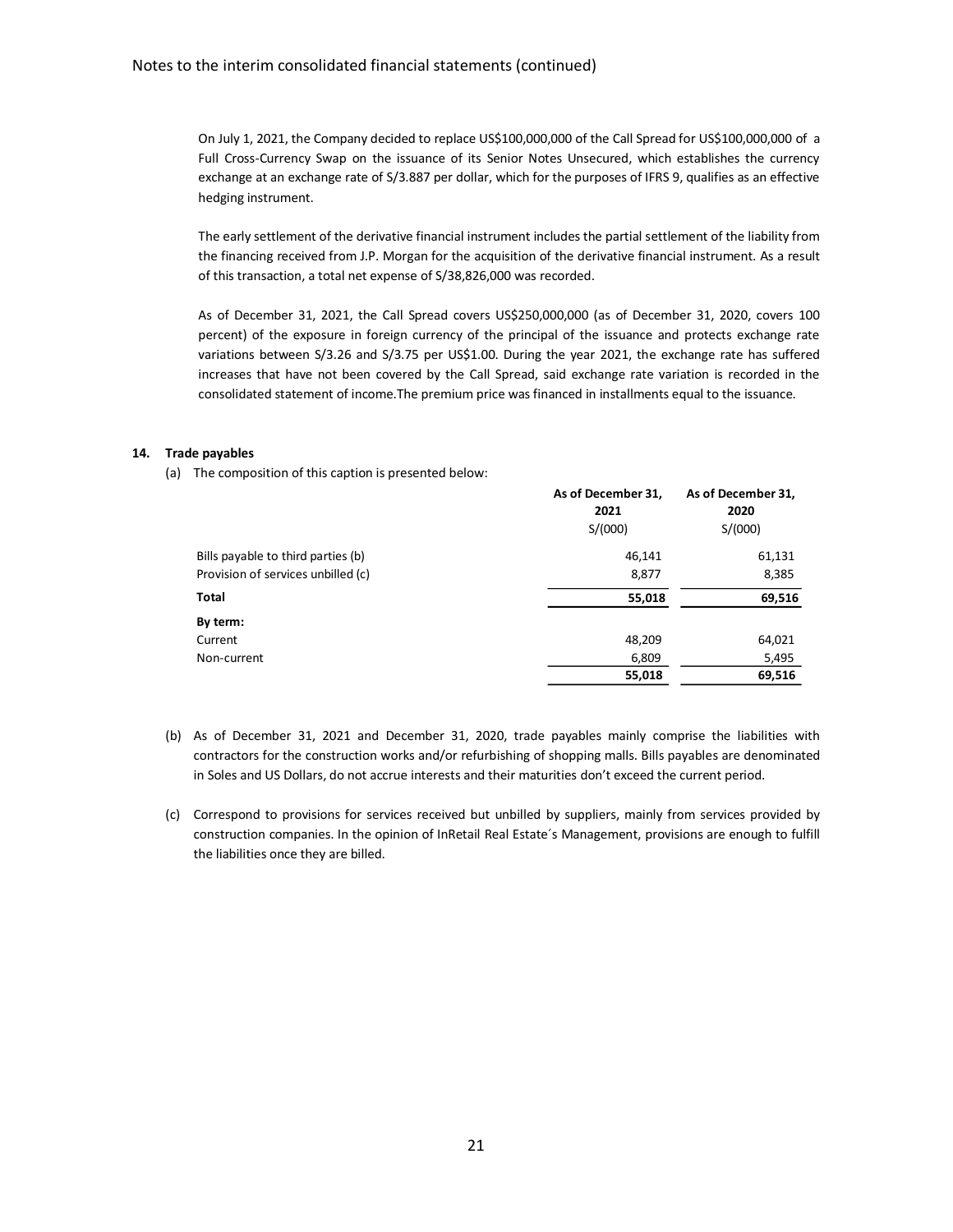#### **15. Other liabilities**

(a) The composition of this caption is presented below:

|                                              | As of December 31, | As of December 31, |
|----------------------------------------------|--------------------|--------------------|
|                                              | 2021               | 2020               |
|                                              | S/(000)            | S/(000)            |
| By type:                                     |                    |                    |
| Interest payable (c)                         | 32,050             | 30,544             |
| Deferred income (b)                          | 20,538             | 22,131             |
| Value added tax                              | 3,862              | 2,238              |
| Deposits from third parties (d)              | 3,412              | 3,360              |
| Workers' profit sharing                      |                    | 240                |
| Remunerations and social benefits to be paid | 3,758              | 2,271              |
| Tax payables                                 | 1,945              | 817                |
| Vacations                                    | 1,207              | 676                |
| Other payables                               | 16,058             | 10,984             |
| Total                                        | 82,830             | 73,261             |
| By term:                                     |                    |                    |
| Current                                      | 69,070             | 57,715             |
| Non-current                                  | 13,760             | 15,546             |
| <b>Total</b>                                 | 82,830             | 73,261             |

(b) The composition of the deferred income caption is presented below:

|                 | As of December 31, | As of December 31, |
|-----------------|--------------------|--------------------|
|                 | 2021               | 2020               |
|                 | S/(000)            | S/(000)            |
| Key money (b.1) | 17,149             | 19,683             |
| Others          | 3,389              | 2,448              |
| <b>Total</b>    | 20,538             | 22,131             |

(b.1) As of December 31, 2021 and December 31, 2020, corresponds to the payment of key money from several tenants that operate in the Real Plaza shopping malls.

- (c) As of December 31, 2021 and 2020, corresponds mainly to interest payable originated from the private offering of "Senior Notes Unsecured" maturing in 2028 and 2034 that accrue an annual interest rate of 5.75, 6.5625 and 7.875 percent.
- (d) As of December 31, 2021 and December 31, 2020, it mainly corresponds to deposits from the tenants of the Real Plaza shopping malls Arequipa, Primavera, Pro, Santa Clara, Huancayo, Huánuco, Trujillo, Cajamarca, Juliaca, Salaverry, Pucallpa, Centro Cívico and Nuevo Chimbote.

These deposits do not accrue interest and will be refunded in the original currency at the end of the lease contract.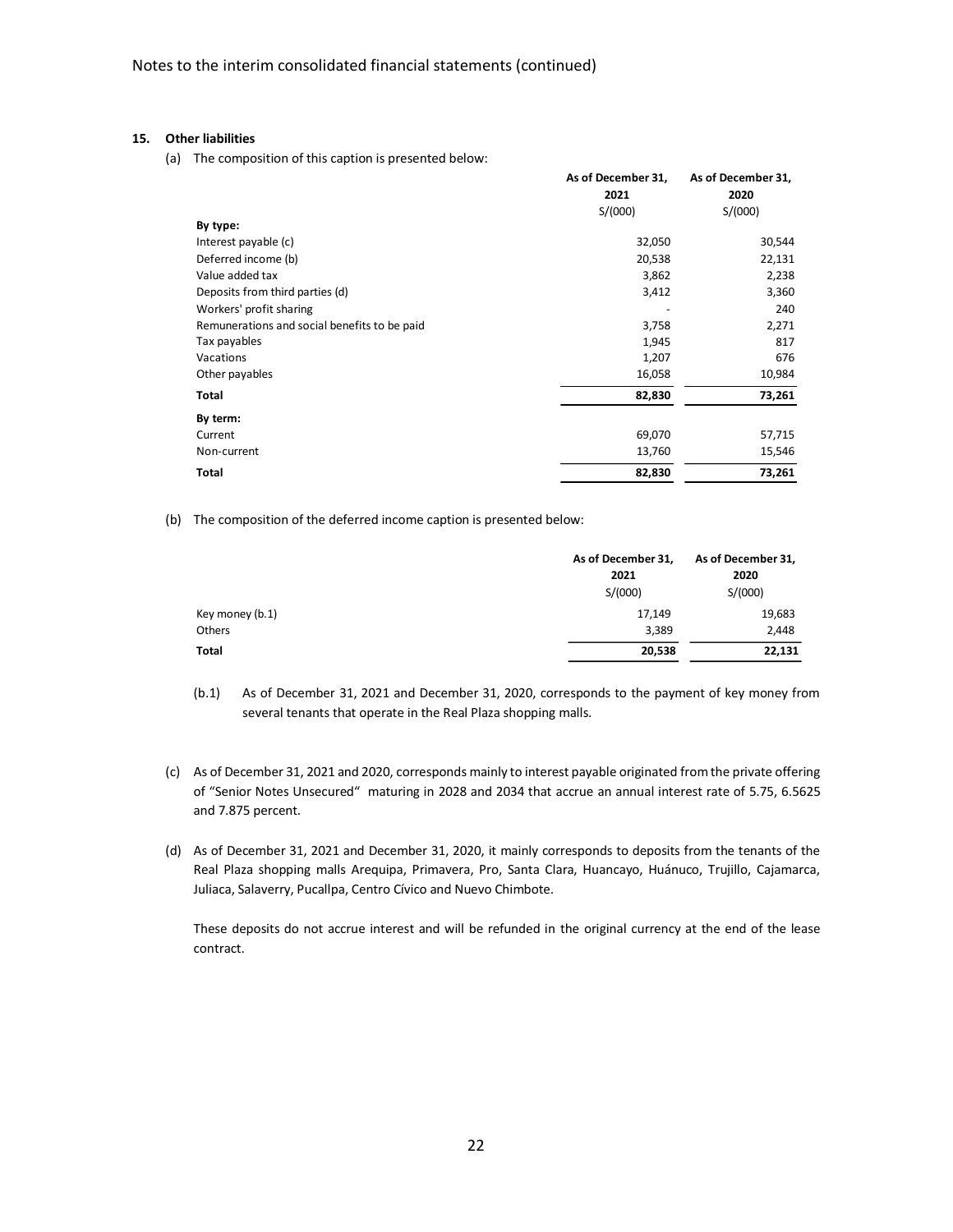### **16. Leases**

(a) The InRetail Real Estate Group maintains leasing contracts for land, buildings and facilities used for its operations. Leases of land, buildings and facilities generally have terms of 1 to 40 years. The InRetail Real Estate Group's obligations under its leases are guaranteed by the lessor's title of the leased assets.

Several leases include extension and termination options and variable payments. The InRetail Real Estate Group has also entered into certain leases of premises with terms of 12 months or less and leases of low-value office equipment. The InRetail Real Estate Group applies the short-term and low-value lease exemptions for this kind of leases.

(b) The movement of this caption for the twelve-month period ended as of December 31, 2021 and December 31, 2020, is as follows:

|                                 |         | <b>Buildings</b> | As of           | As of           |
|---------------------------------|---------|------------------|-----------------|-----------------|
|                                 |         | infrastructure   | <b>December</b> | <b>December</b> |
|                                 | Land    | and facilities   | 31, 2021        | 31, 2020        |
|                                 | S/(000) | S/(000)          | S/(000)         | S/(000)         |
| Cost                            |         |                  |                 |                 |
| <b>Initial balance</b>          | 150,864 | 933              | 151,797         | 150,865         |
| Additions                       | 9,857   |                  | 9,857           | 932             |
| <b>Final balance</b>            | 160,721 | 933              | 161,654         | 151,797         |
| <b>Accumulated depreciation</b> |         |                  |                 |                 |
| <b>Initial balance</b>          | 14,749  | 525              | 15,274          | 7,663           |
| Additions. Note 22(a)           | 7,514   | 262              | 7,776           | 7,611           |
| <b>Final balance</b>            | 22,263  | 787              | 23,050          | 15,274          |
| Net book value                  | 138,458 | 146              | 138,604         | 136,523         |

Depreciation expense for the twelve-month period ended December 31, 2021 and 2020, was recorded as follows in the income statement:

| 2021<br>S/(000) | 2020<br>S/(000) |
|-----------------|-----------------|
| 7,776           | 7,611           |
| 7,776           | 7,611           |
|                 |                 |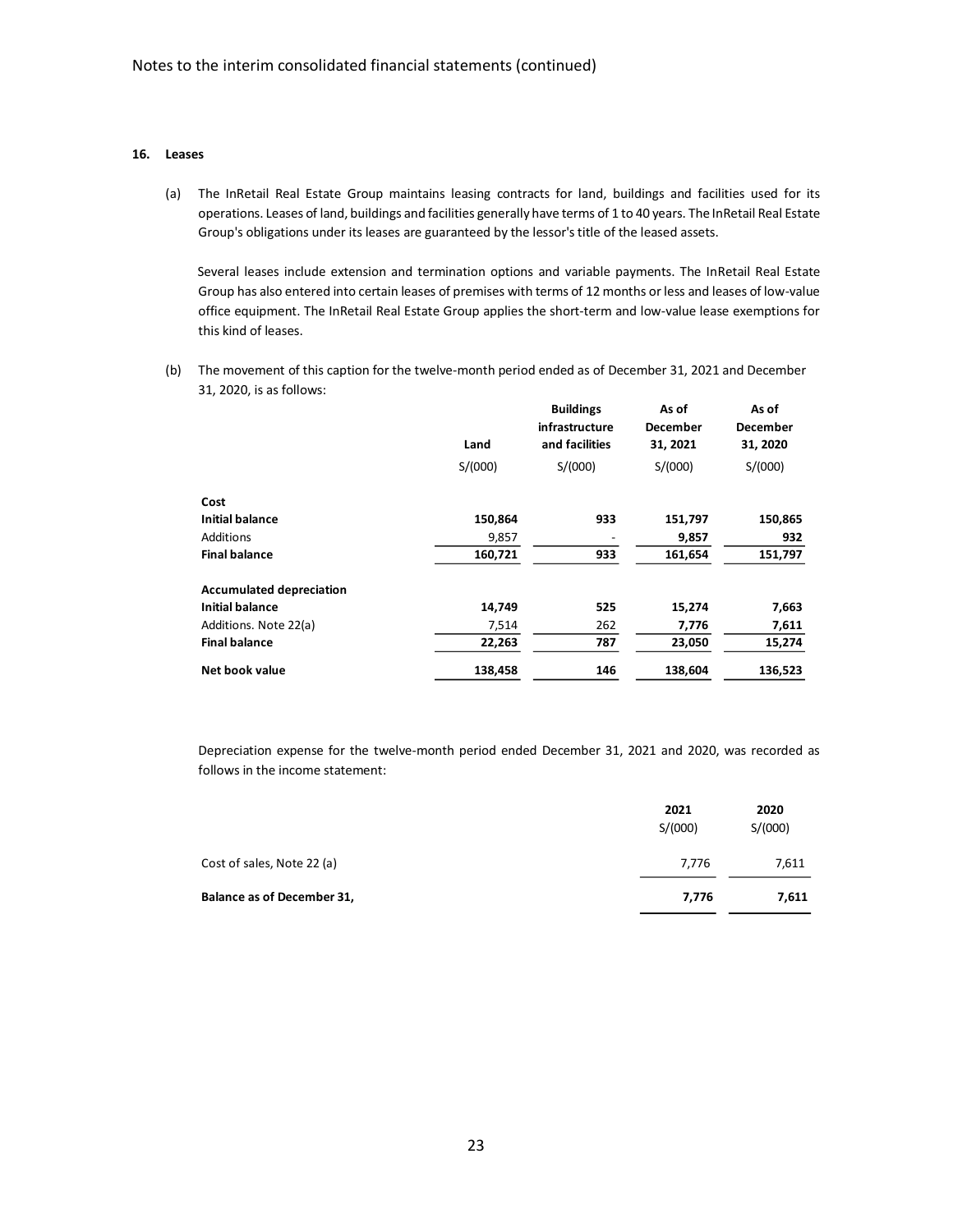(c) The movement of the lease liability caption, as of December 31, 2021 and December 31, 2020, is as follows**:**

|                                        | <b>As of December</b><br>31, 2021<br>S/(000) | As of December 31,<br>2020<br>S/(000) |
|----------------------------------------|----------------------------------------------|---------------------------------------|
| <b>Initial balance</b>                 | 212,085                                      | 202,626                               |
| Additions                              | 13,153                                       | 932                                   |
| Increase for accrued interest, Note 24 | 10,714                                       | 9,694                                 |
| Amortization                           | (16, 555)                                    | (14, 107)                             |
| Exchange difference                    | 15,406                                       | 12,940                                |
| <b>Final balance</b>                   | 234,803                                      | 212,085                               |
| Current                                | 4,796                                        | 3,570                                 |
| Non-current                            | 230,007                                      | 208,515                               |
| <b>Final balance</b>                   | 234,803                                      | 212,085                               |

Additionally, in the twelve-month period ended as of December 31, 2021 and 2020, interest related to the lease liability of S/10,714,000 and S/9,694,000 respectively, has been accrued.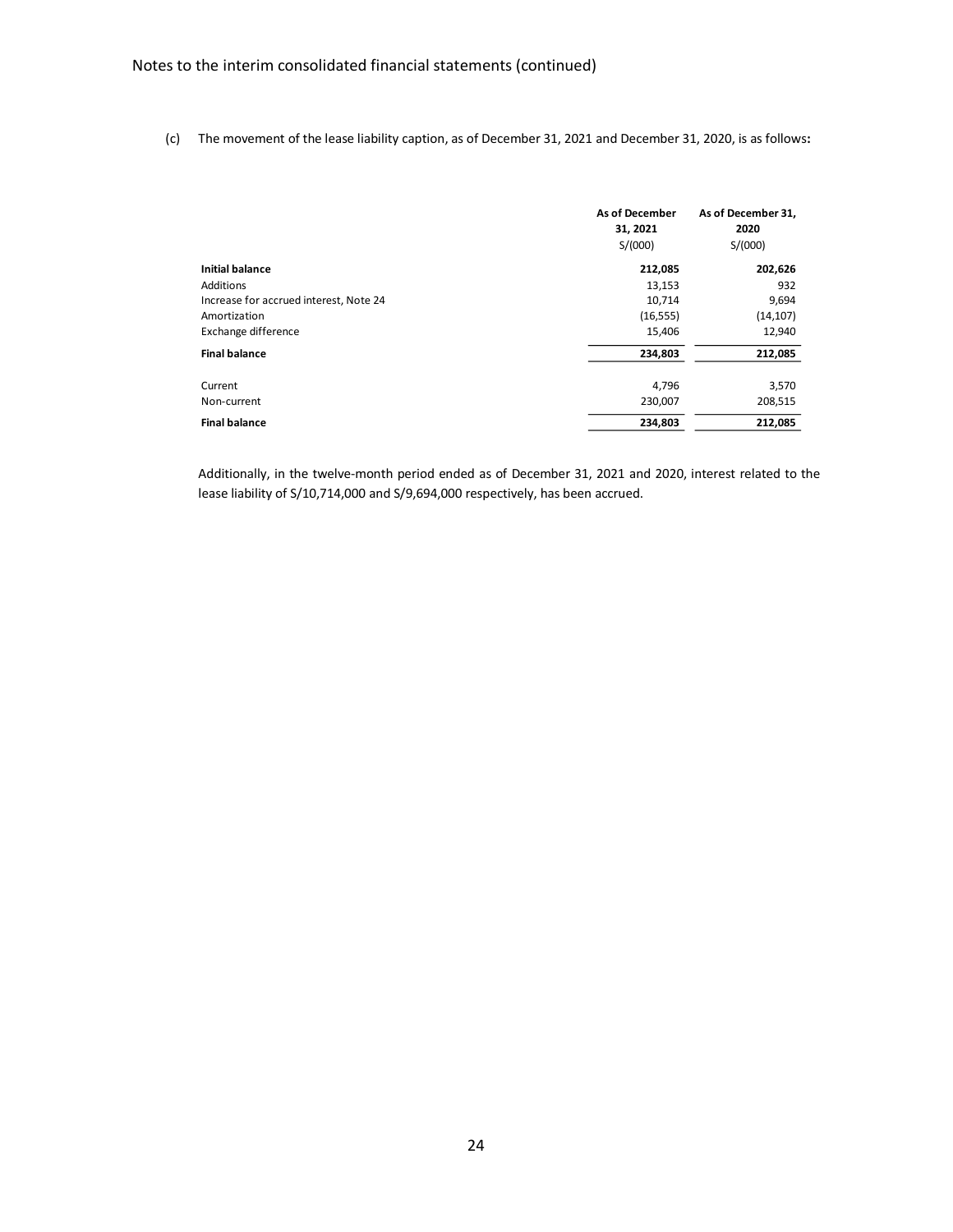# **17. Financial obligations**

(a) The composition of this caption is presented below:

|                                        |            |                         |             |                          |           |                          | Total          | Current                  |                          | Non-current    |                |
|----------------------------------------|------------|-------------------------|-------------|--------------------------|-----------|--------------------------|----------------|--------------------------|--------------------------|----------------|----------------|
|                                        | Original   |                         | Final       |                          |           | As of December           | As of December | As of December           | As of December           | As of December | As of December |
| <b>Type of Obligation</b>              | currency   | <b>Interest Rate %</b>  | maturity    | <b>Original Amount</b>   |           | 31, 2021                 | 31, 2020       | 31, 2021                 | 31, 2020                 | 31, 2021       | 31, 2020       |
|                                        |            |                         |             | US\$ (000)               | S/(000)   | S/(000)                  | S/(000)        | S/(000)                  | S/(000)                  | S/(000)        | S/(000)        |
| <b>Bonds issuance</b>                  |            |                         |             |                          |           |                          |                |                          |                          |                |                |
| Senior Notes Unsecured (b)             | USD        | 5.750                   | 2028        | 350,000                  |           | 1,327,464                | 1,195,204      |                          |                          | 1,327,464      | 1,195,204      |
| Senior Notes Unsecured (c)             | PEN        | 7.875                   | 2034        |                          | 141,000   | 135,668                  | 135,588        |                          |                          | 135,668        | 135,588        |
| Senior Notes Unsecured (b)             | PEN        | 6.563                   | 2028        |                          | 313,500   | 310,569                  | 310,202        |                          | $\sim$                   | 310,569        | 310,202        |
|                                        |            |                         |             | 350,000                  | 454,500   | 1,773,701                | 1,640,994      | $\overline{\phantom{a}}$ | $\sim$                   | 1,773,701      | 1,640,994      |
| Leasings                               |            |                         |             |                          |           |                          |                |                          |                          |                |                |
| <b>Related entities</b>                |            |                         |             |                          |           |                          |                |                          |                          |                |                |
| Banco Internacional del Perú-Interbank | USD        | 4.530                   | 2025        | 50                       |           | 134                      | 60             | 71                       | 31                       | 63             | 29             |
| <b>Non-related entities</b>            |            |                         |             |                          |           |                          |                |                          |                          |                |                |
| Scotiabank Perú S.A.A. (f)             | PEN        | 5.510                   | 2025        | $\sim$                   | 380,000   | 336,480                  | 367,378        | 30,954                   | 30,897                   | 305,526        | 336,481        |
| Hewlett Packard S.A.                   | USD        | Between 2.180 and 6.200 | 2022 - 2024 | 2,729                    |           | 4,970                    | 5,752          | 3,487                    | 2,766                    | 1,483          | 2,986          |
| <b>CSI Renting</b>                     | <b>USD</b> | Between 2.320 and 9.500 | 2022-2025   | 211                      |           | 377                      | 404            | 189                      | 288                      | 188            | 116            |
|                                        |            |                         |             | 2,990                    | 380,000   | 341,961                  | 373,594        | 34,701                   | 33,982                   | 307,260        | 339,612        |
| Promissory notes and loans             |            |                         |             |                          |           |                          |                |                          |                          |                |                |
| <b>Related entities</b>                |            |                         |             |                          |           |                          |                |                          |                          |                |                |
| Banco Internacional del Perú-Interbank | PEN        | 1.760                   | 2021        | ٠                        | 35,000    | $\overline{\phantom{a}}$ | 35,000         |                          | 35,000                   |                |                |
| Banco Internacional del Perú-Interbank | PEN        | 1.850                   | 2022        | ٠                        | 54,500    | 54,500                   | ٠              | 54,500                   |                          |                |                |
| <b>Non-related entities</b>            |            |                         |             |                          |           |                          |                |                          |                          |                |                |
| Scotiabank Perú S.A.A. (d)             | PEN        | 5.250                   | 2027        | ٠                        | 50,000    | 43,484                   | 48,414         | 4,935                    | 4,930                    | 38,549         | 43,484         |
| Banco de Crédito del Perú (e)          | PEN        | 1.480                   | 2023        | ٠                        | 10,000    |                          | 10,000         |                          | 2,884                    |                | 7,116          |
| Scotiabank Perú S.A.A.                 | PEN        | 2.070                   | 2021        | $\overline{\phantom{a}}$ | 17,500    |                          | 17,500         |                          | 17,500                   |                |                |
| Banco de Crédito del Perú              | PEN        | 3.500                   | 2022        | $\overline{\phantom{a}}$ | 39,000    | 39,000                   | ٠              | 39,000                   | $\overline{\phantom{a}}$ |                | $\sim$         |
| Scotiabank Perú S.A.A.                 | PEN        | 4.210                   | 2022        | $\overline{\phantom{a}}$ | 19,000    | 19,000                   |                | 19,000                   | $\overline{\phantom{a}}$ |                |                |
|                                        |            |                         |             |                          |           |                          |                |                          |                          |                |                |
| Call Spread financing, Note 13         |            |                         |             |                          |           |                          |                |                          |                          |                |                |
| JP. Morgan                             | <b>USD</b> | 10.205                  | 2028        | 23,440                   |           | $\overline{\phantom{a}}$ | 70,418         | $\overline{\phantom{a}}$ | 6,707                    |                | 63,711         |
| JP. Morgan                             | <b>USD</b> | 10.205                  | 2028        | 18,147                   |           | 50,204                   |                | 5,817                    | $\overline{\phantom{a}}$ | 44,387         |                |
|                                        |            |                         |             | 41,587                   | 225,000   | 206,188                  | 181,332        | 123,252                  | 67,021                   | 82,936         | 114,311        |
| Total                                  |            |                         |             | 394,577                  | 1,059,500 | 2,321,850                | 2,195,920      | 157,953                  | 101,003                  | 2,163,897      | 2,094,917      |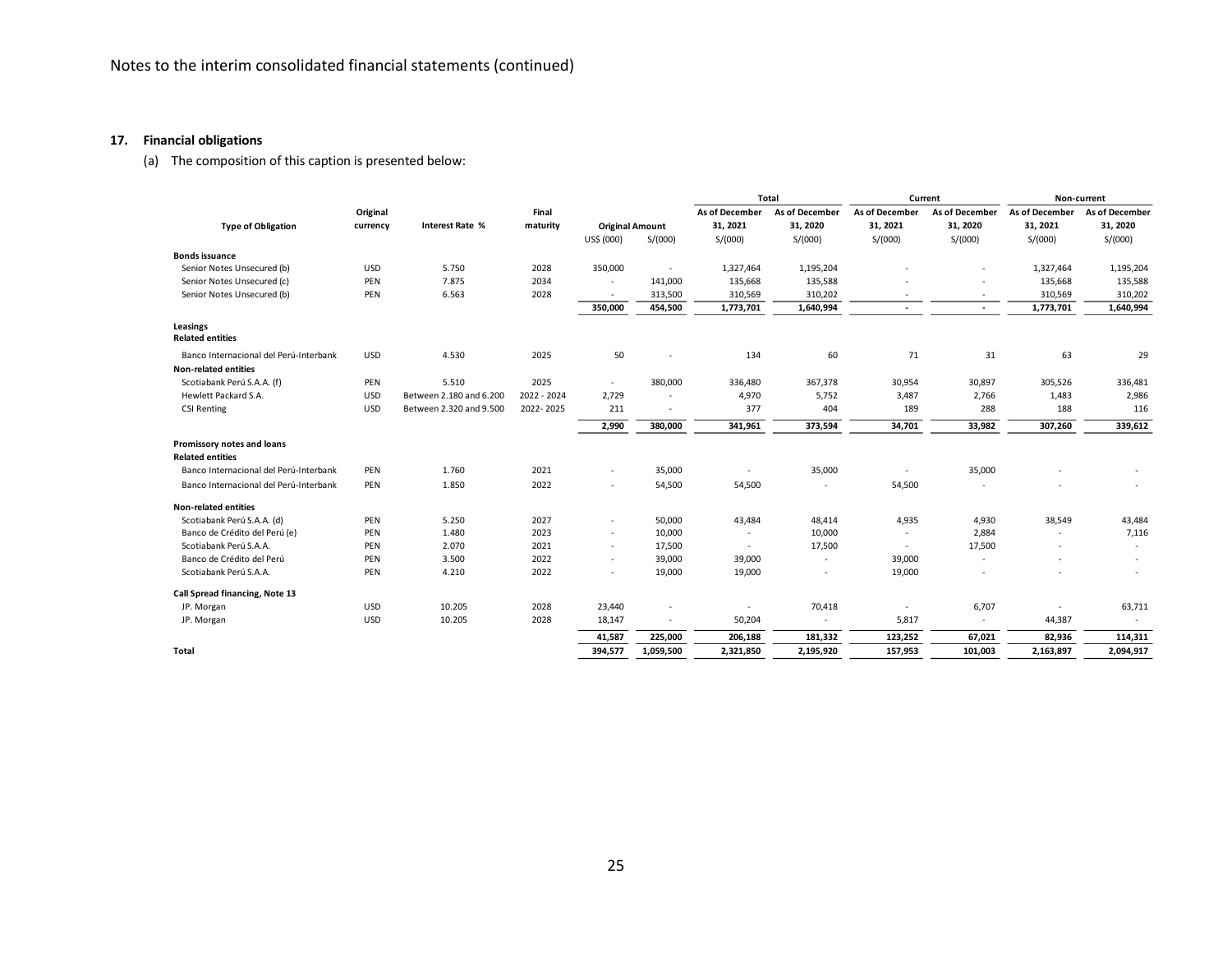(b) In April 2018, Patrimonio en Fideicomiso D.S. 093-2002-EF InRetail Shopping Malls, Subsidiary of the Company, issued debt instruments ("Notes") denominated in US Dollars through a private offer to institutional investors under Rule 144A and Regulation S, for US\$350,000,000, equivalent to S/1,399,300,000 as of December 31, 2021 (S/1,268,400,000 as of December 31, 2020) that accrues an annual interest of 5.75 percent, with a maturity of 10 years, with semi-annual interest payments and the principal in a single installment upon maturity of the securities. This borrowing was recorded in the consolidated financial statement at amortized cost to an effective interest rate of 6.752 percent, after considering the respective up-front fees that amounted to US\$17,968,000 equivalent to approximately S/71,836,000 as of December 31, 2021 (US\$20,198,000 equivalent to approximately S/73,196,000 as of December 31, 2020).

Additionally, in April 2018, the Company's Subsidiary issued debt instruments ("Notes") denominated in Soles for S/313,500,000 that bear an annual interest rate of 6.5625 percent, maturing in 10 years and paying semiannual interest and the principal in a single installment at the expiration of the securities. This borrowing was recorded in the consolidated financial statement at amortized cost to an effective interest rate of 6.730 percent, after considering the respective up-front fees that amounted to S/2,931,000 as of December 31, 2021 (S/3,298,000 as of December 31, 2020).

As a result of these issues, InRetail Shopping Malls must comply, until maturity and full payment, with certain obligations and covenants for these transactions.

As of December 31, 2021, the EBITDA/interest expense covenant was 2.19, above the limit established by the bond Indenture. However, in the context of the pandemic, in the year ended December 31, 2020, this covenant was 1.6, below the limit established by the bond Indenture, without this implying a breach of the obligations assumed by the Company.

All the other covenants from the bond issuance have been complied satisfactorily and are within the agreed limits as of December 31, 2021 and December 31, 2020.

- (c) In July 2014, InRetail Real Estate Corp. issued, through InRetail Shopping Malls, an offering in the local market and abroad of "Senior Notes Unsecured" for S/141,000,000, due in July 2034, at a 7.875 percent nominal interest rate. This borrowing was recorded in the consolidated financial statement at amortized cost to an effective interest rate of 7.988 percent, after considering the respective up-front fees that amounted to S/1,332,000 as of December 31, 2021 (S/1,412,000 as of December 31, 2020). Additionally, as of December 31, 2021 and December 31, 2020, the balance is presented net of S/4,000,000 corresponding to the notes of this issuance held by InRetail Shopping Malls. As of December 31, 2021 and December 31, 2020, the balance of this loan is S/135,668,000 and S/135,588,000, respectively.
- (d) In October 2019, the Company entered into a new loan agreement with Scotiabank del Perú S.A.A. for S/50,000,000. In February 2020, the term of the debt was restructured for a period of seven years, payable in quarterly installments and with accrued annual interest rate of 5.25 percent.

This obligation was recorded in the consolidated financial statements at amortized cost with an effective annual interest rate of 5.442 percent after considering the respective initial charge of approximately S/266,000 as of December 31, 2021 (S/336,000 as of December 31, 2020).

As of December 31, 2021, the Company amortizated a amount of S/6,250,000.

(e) In May 2020, the Company obtained a new loan under the "Reactiva Peru" program with Banco de Crédito del Perú for the amount of S/10,000,000 with an interest rate of 1.48 percent per year, maturing in 2023, including a grace period (non-capitalized interest in the first year).

As of December 31, 2021, the Company amortized the full of the debt.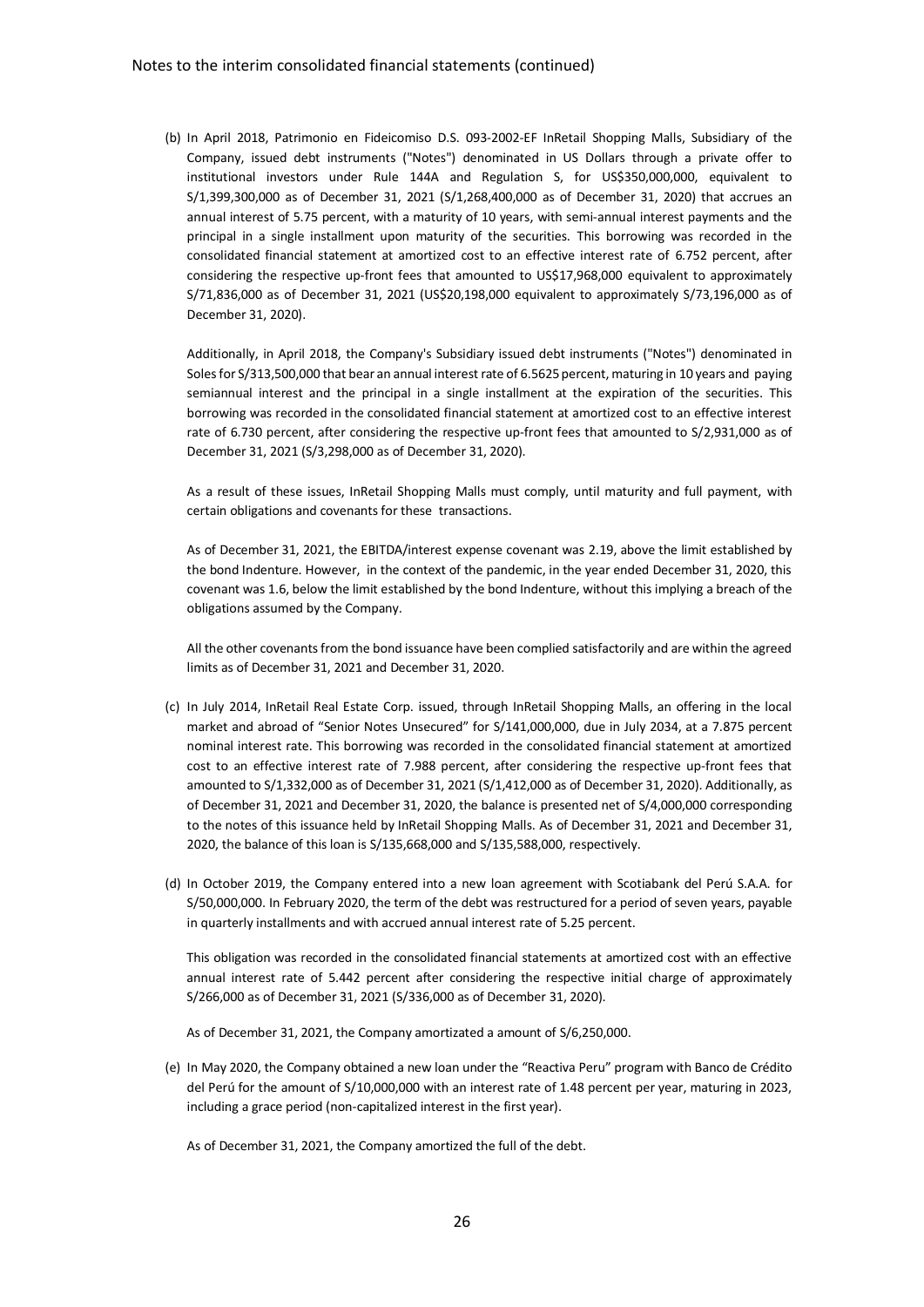(f) In December, 2020, the disbursement of the financial lease mainly for the construction of the Puruchuco shopping center with Banco Scotiabank del Perú S.A.A. was completed, for a total amount of S/380,000,000 and which will be paid in quarterly installments that accrue an interest of 5.510 percent annually and with maturity in 2025.

This obligation was recorded in the consolidated financial statements at amortized cost with an effective annual interest rate of 5.899 percent after considering the respective initial charge of approximately S/3,519,000 as of (S/4,622,000 as of December 31, 2020).

As of December 31, 2021, the Company amortized an amount of S/40,000,000.

As of December 31, 2021, InRetail Real Estate and subsidiaries have complied with the financial requirements ("covenants"). As of December 31, 2020, InRetail Real Estate and subsidiaries had complied with the covenants except for the net interest coverage ratio and the debt service coverage ratio, which were below the minimum required. However, InRetail Real Estate obtained the respective waiver as of December 31,2020 and, in that sense, as of December 31, 2021 and December 31, 2020, the debt classification has been made in accordance with the payment schedule originally agreed with the bank.

(g) Financial obligations are payable as follows:

|              | As of December 31,<br>2021 | As of December 31,<br>2020 |
|--------------|----------------------------|----------------------------|
|              | S/(000)                    | S/(000)                    |
| 2021         |                            | 101,003                    |
| 2022         | 157,953                    | 50,814                     |
| 2023         | 43,853                     | 46,751                     |
| 2024         | 43,332                     | 45,082                     |
| 2025         | 256,214                    | 258,268                    |
| 2026 onwards | 1,820,498                  | 1,694,002                  |
| Total        | 2,321,850                  | 2,195,920                  |

#### **18. Income tax**

(a) The Deferred Income Tax assets and liabilities presented in the consolidated statements as of December 31, 2021 and December 31, 2020, as well as those presented in the consolidated statement of income for the twelve months periods ended December 31, 2021 and 2020, are detailed as follows:

| <b>Statements of financial position</b> | As of December 31, 2021  |                               | As of December 31, 2020  |                               |
|-----------------------------------------|--------------------------|-------------------------------|--------------------------|-------------------------------|
|                                         | <b>Assets</b><br>S/(000) | <b>Liabilities</b><br>S/(000) | <b>Assets</b><br>S/(000) | <b>Liabilities</b><br>S/(000) |
| Real Plaza S.R.L.                       | 6.198                    |                               | 4.491                    |                               |
| Inversiones Real Estate S.A.            |                          | 632                           |                          | 632                           |
| Centro Comercial Estación Central S.A.  | 10                       |                               | 5                        |                               |
| Inmobiliaria Puerta del Sol S.A.        |                          | 33.084                        |                          | 28,996                        |
| <b>Total</b>                            | 6,208                    | 33,716                        | 4.496                    | 29,628                        |

#### **Statements of comprehensive income**

#### **Income tax for the twelve-month period ended December 31, 2021 and 2020**

|          | 2021      | 2020    |  |  |
|----------|-----------|---------|--|--|
|          | S/(000)   | S/(000) |  |  |
| Current  | (54, 886) | (875)   |  |  |
| Deferred | (2, 377)  | 9,427   |  |  |
| Total    | (57, 263) | 8,552   |  |  |
|          |           |         |  |  |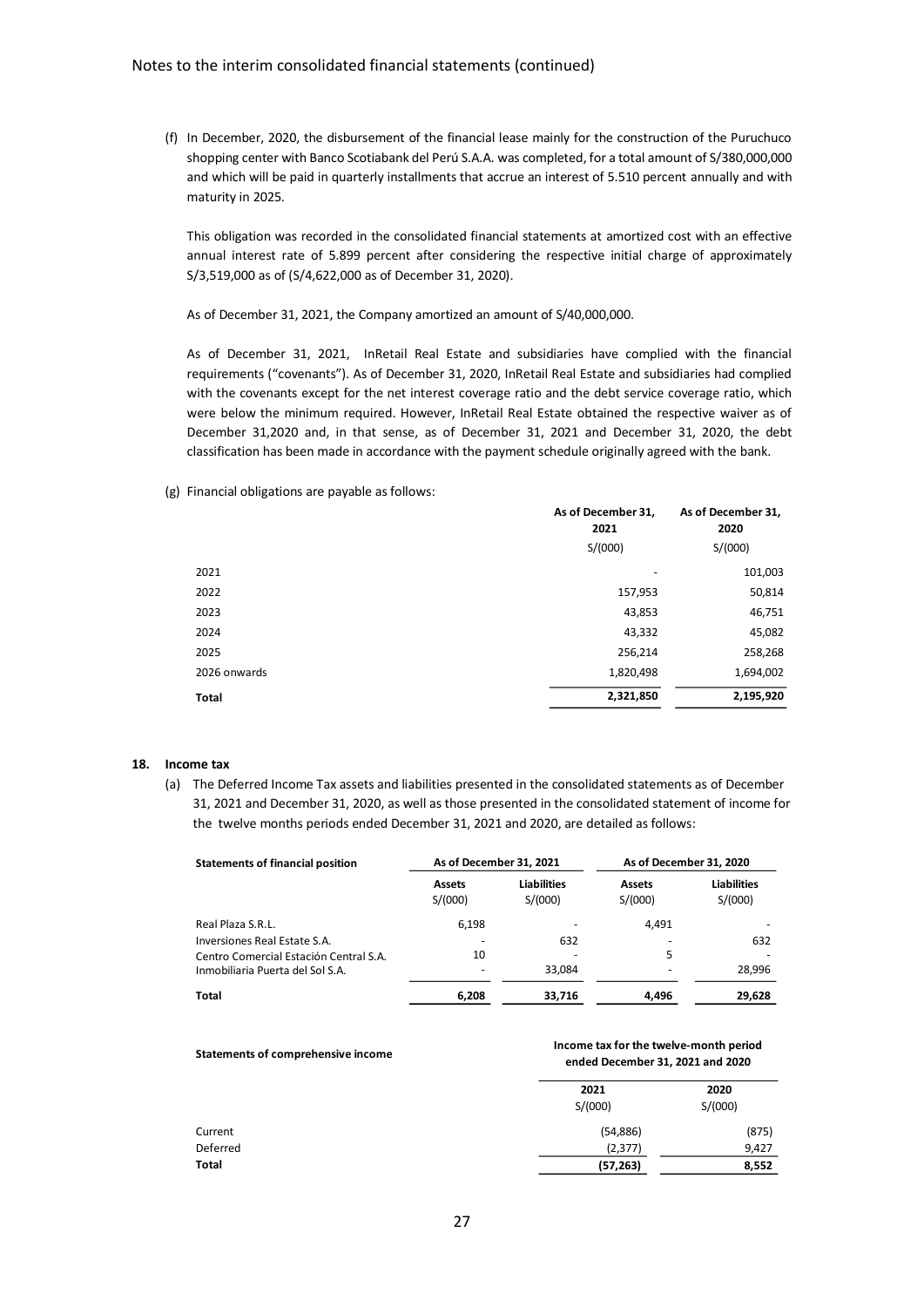### **19. Commitments**

As of December 31, 2021, corresponds to guarantee letters in favor of third parties for approximately S/9,020,000 and US\$3,150,000 (S/9,240,000 and US\$3,972,000 as of December 31, 2020), which guarantee the compliance of obligations from contractual agreements related to the real estate projects of Interproperties Holding and Interproperties Holding II.

#### **20. Equity**

(a) Capital stock

As of December 31, 2021 and December 31, 2020, the capital stock of InRetail Real Estate Corp. amounts to S/1,475,706,000 approximately, represented by 568,201,039 shares, issued at a nominal value of US\$1.00 each.

#### (b) Earnings per share

Earnings per share are calculated by dividing the income of the period attributable to the common shareholders of InRetail Real Estate Corp. by the weighted average number of shares outstanding during the year. Because outstanding instruments with dilutive effect are not held, basic and diluted earnings per share are the same.

The calculation of basic and diluted earnings per share is presented as follows:

|                                | Ordinary shares       |                                           |                                  |  |  |
|--------------------------------|-----------------------|-------------------------------------------|----------------------------------|--|--|
|                                | Outstanding<br>shares | <b>Effective days until</b><br>period-end | Weighted<br>average of<br>shares |  |  |
| Number as of January 1, 2020   | 568,201,039           |                                           | 568,201,039                      |  |  |
| Number as of December 31, 2020 | 568,201,039           | 365                                       | 568,201,039                      |  |  |
|                                |                       |                                           |                                  |  |  |
| Number as of January 1, 2021   | 568,201,039           |                                           | 568,201,039                      |  |  |
| Number as of December 31, 2021 | 568,201,039           | 365                                       | 568,201,039                      |  |  |

|                                    | For the twelve-month period ended December 31, 2021 |                                                     |            |  |  |
|------------------------------------|-----------------------------------------------------|-----------------------------------------------------|------------|--|--|
|                                    | Net profit                                          | <b>Shares</b>                                       | Profit per |  |  |
|                                    | (numerator)                                         | (denominator)                                       | share      |  |  |
|                                    | S/                                                  |                                                     | S/         |  |  |
| Basic and diluted profit per share | 134,301,000                                         | 568,201,039                                         | 0.236      |  |  |
|                                    |                                                     |                                                     |            |  |  |
|                                    |                                                     | For the twelve-month period ended Decmeber 31, 2020 |            |  |  |
|                                    | <b>Net loss</b>                                     | <b>Shares</b>                                       | Loss per   |  |  |
|                                    | (numerator)                                         | (denominator)                                       | share      |  |  |
|                                    | S/                                                  |                                                     | S/         |  |  |
| Basic and diluted loss per share   | (28,980,000)                                        | 568,201,039                                         | (0.051)    |  |  |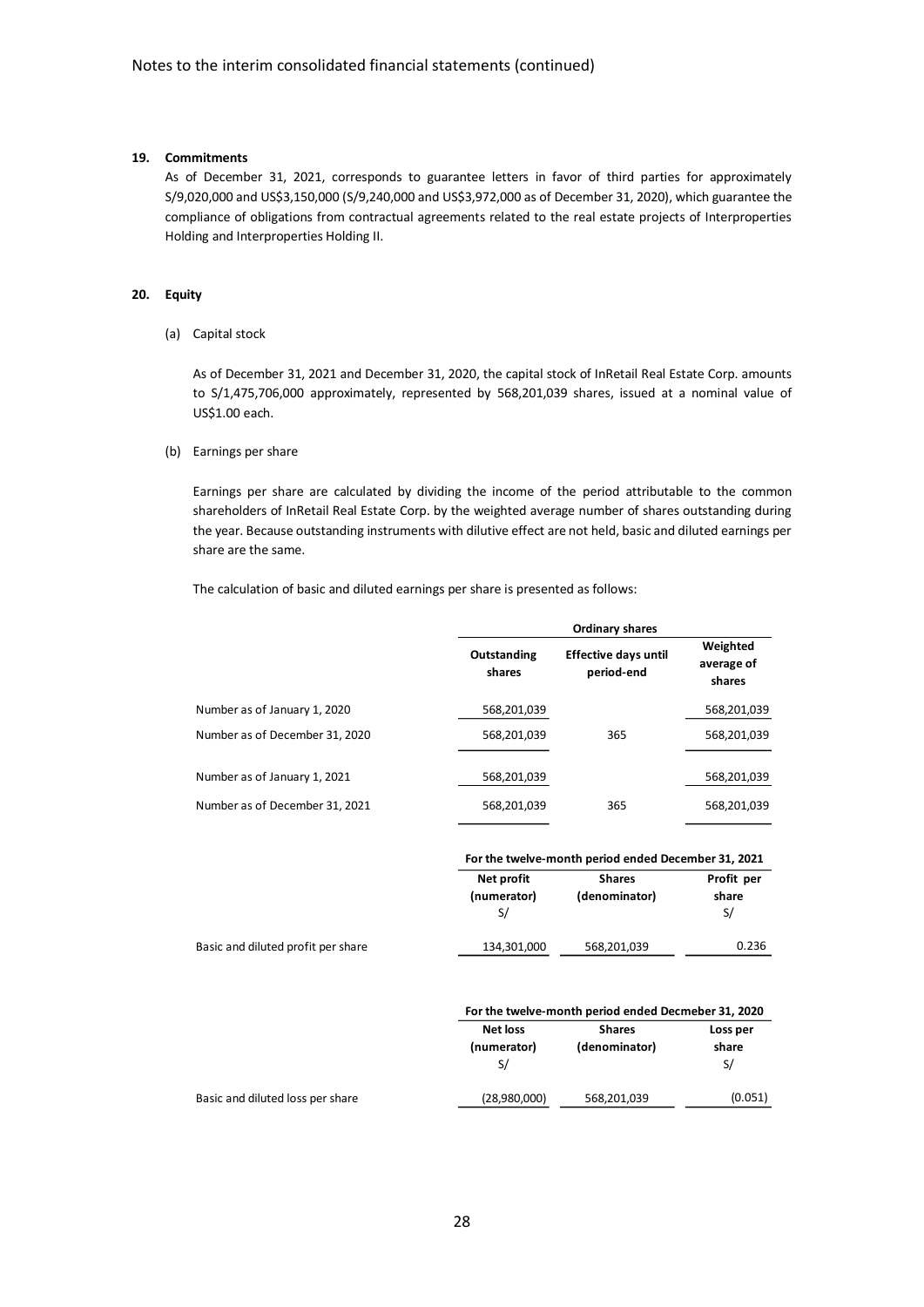#### **21. Income from real estate service**

(a) The composition of the balance for the twelve-month period ended as of December 31, 2021 and 2020 is presented below:

|                                 | 2021    | 2020    |
|---------------------------------|---------|---------|
|                                 | S/(000) | S/(000) |
| <b>Rental income</b>            |         |         |
| Rental income (b)               | 345,533 | 238,349 |
| Rent of space for publicity     | 10,588  | 5,249   |
| Key money                       | 4,898   | 6,186   |
| Total                           | 361,019 | 249,784 |
| Income from management services |         |         |
| Common expenses (c)             | 80,180  | 71,692  |
| Electricity and water (d)       | 53,799  | 44,060  |
| Promotion and advertisement (e) | 21,517  | 12,066  |
| Parking                         | 5,770   | 3,779   |
| Management services             | 1,224   | 709     |
| Others                          | 7,726   | 2,960   |
| <b>Total</b>                    | 170,216 | 135,266 |

(b) As of December 31, 2021 and 2020, corresponds to rental income from the economic exploitation of the "Real Plaza" shopping malls.

The composition of the rental income is presented below:

|                        | 2021    | 2020    |
|------------------------|---------|---------|
|                        | S/(000) | S/(000) |
| Fixed rental income    | 283,792 | 202,545 |
| Variable rental income | 61.741  | 35,804  |
| <b>Total</b>           | 345,533 | 238,349 |

- (c) Corresponds to income from common expenses including expenses of maintenance, safety management and supervision of shopping malls, which are billed to each tenant according to the terms established in the lease contract.
- (d) Corresponds to income from electricity and water that are assumed by the Company and are then billed to every tenant of the shopping malls.
- (e) Corresponds to income from advertising and promotional activities of the Real Plaza shopping malls, which are billed to every tenant of the shopping malls according to the terms established in the lease contract.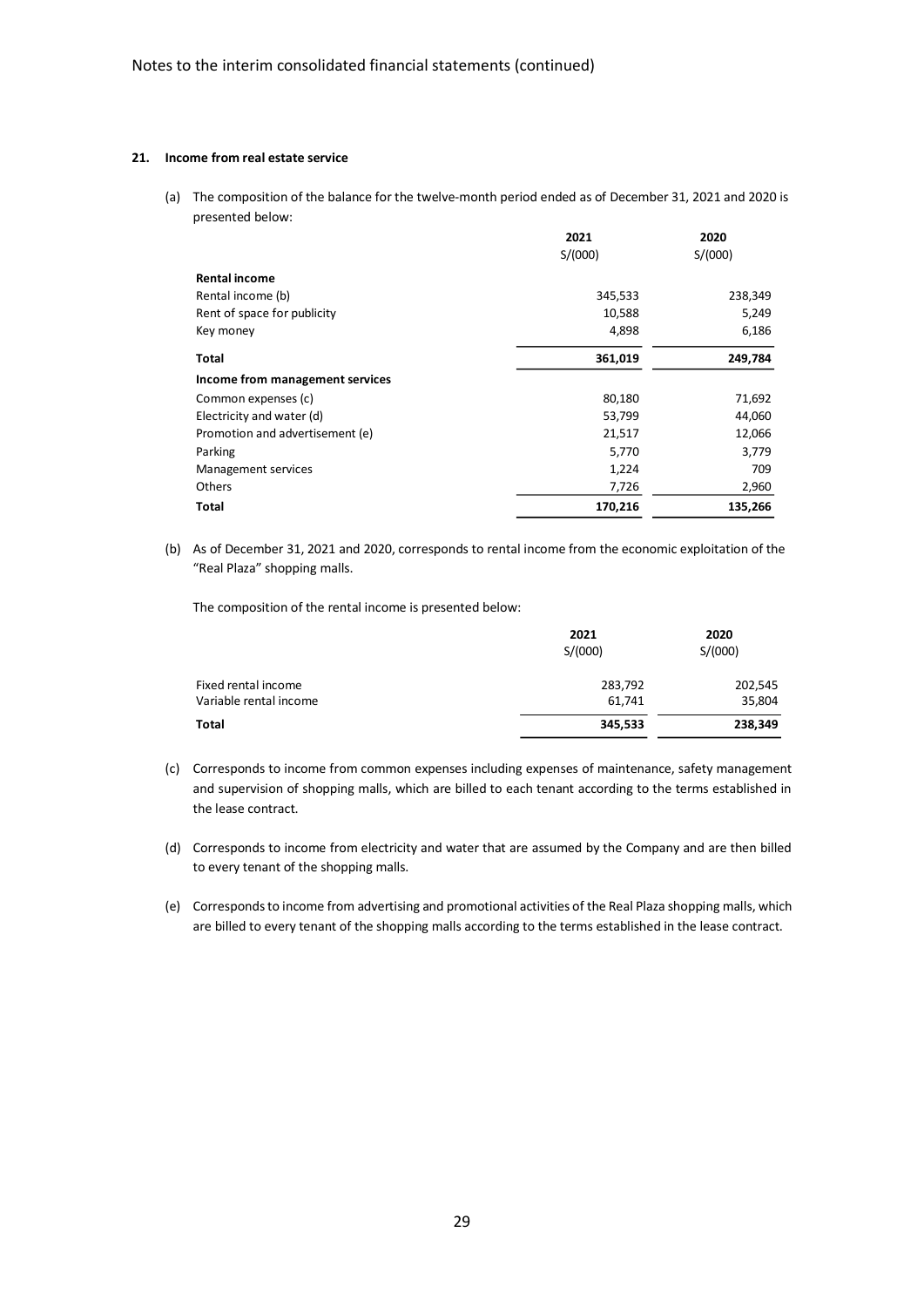#### **22. Costs of rental income and management services**

(a) The composition of this caption for the twelve-month period ended as of December 31, 2021 and 2020 is presented below:

|                                                  | 2021    | 2020    |
|--------------------------------------------------|---------|---------|
|                                                  | S/(000) | S/(000) |
| <b>Cost of rental income</b>                     |         |         |
| Cost of variable lease (b)                       | 12,400  | 8,296   |
| Depreciation from right-of-use asset, Note 16(b) | 7,776   | 7,611   |
| Property tax and duties                          | 19,705  | 18,702  |
| Property insurance costs                         | 6,528   | 6,807   |
| Others                                           | 711     | 569     |
| <b>Total</b>                                     | 47,120  | 41,985  |
| Cost related to income from management services  |         |         |
| Electricity and water                            | 45,586  | 37,722  |
| Maintenance and administration of parking lot    | 20,623  | 14,947  |
| Advertising and marketing                        | 14,289  | 10,206  |
| Personnel expenses                               | 19,322  | 17,555  |
| <b>Cleaning services</b>                         | 11,011  | 9,824   |
| Safety services                                  | 12,531  | 13,227  |
| Leases, professional fees and communications     | 11,299  | 3,341   |
| Other costs                                      | 3,007   | 2,721   |
| <b>Total</b>                                     | 137,668 | 109,543 |

(b) Corresponds to the leases of land over which Interproperties Holding and Interproperties Holding II have built or have a shopping mall under construction.

### **23. Selling and administrative expenses**

(a) The composition of this caption for the twelve-month period ended as of December 31, 2021 and 2020 is presented below:

|                         | 2021    | 2020    |
|-------------------------|---------|---------|
|                         | S/(000) | S/(000) |
| Administrative expenses | 35,090  | 31,117  |
| Selling expenses        | 16.902  | 19,571  |
| Total                   | 51,992  | 50,688  |
|                         |         |         |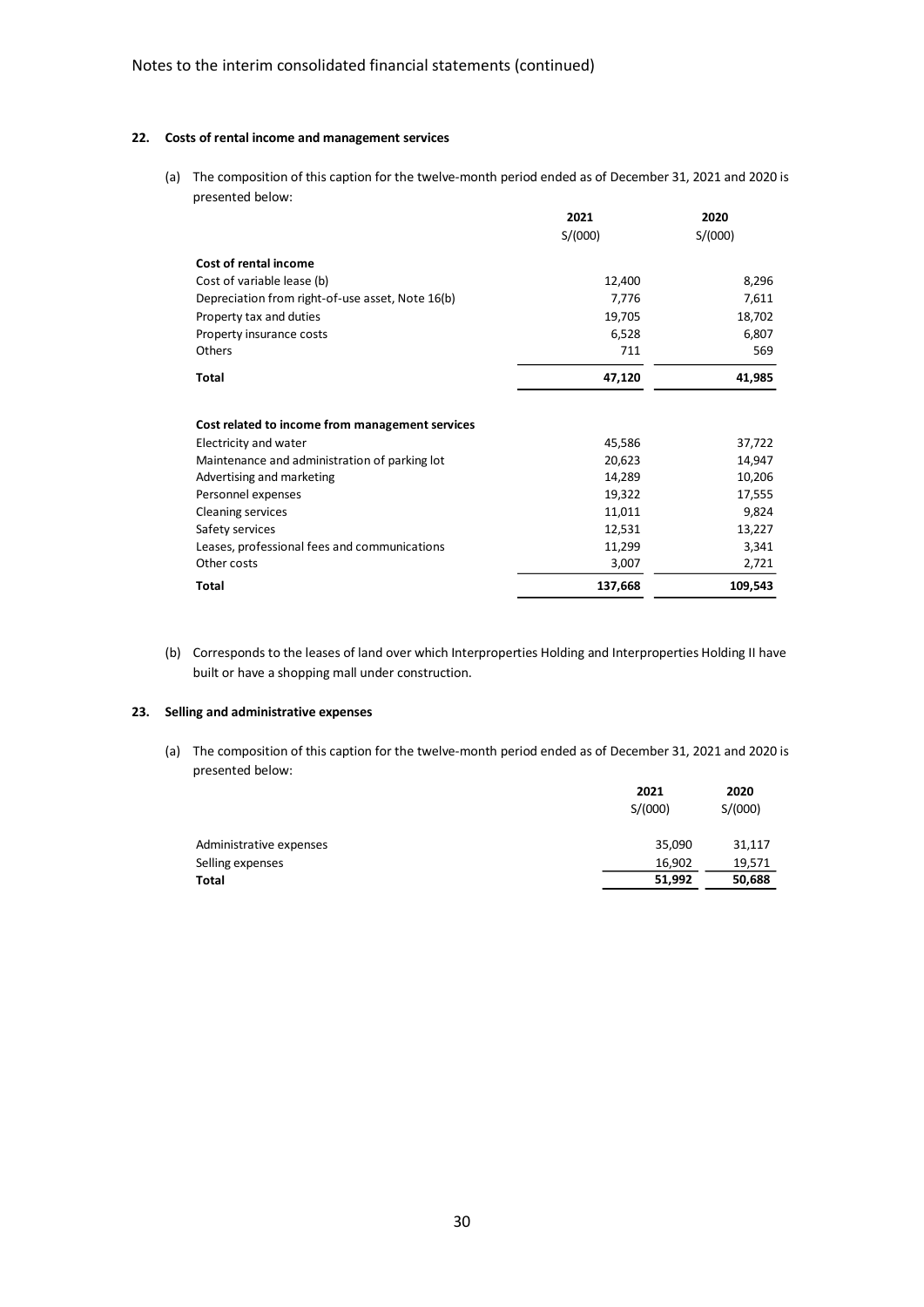(b) The components of operating expenses included in the selling and administrative expenses captions are presented below:

|                                                         |                            | 2021                              |           |
|---------------------------------------------------------|----------------------------|-----------------------------------|-----------|
|                                                         | <b>Selling</b><br>expenses | <b>Administrative</b><br>expenses | Total     |
|                                                         | S/(000)                    | S/(000)                           | S/(000)   |
| Personnel expenses                                      | 9,468                      | 16,228                            | 25,696    |
| Depreciation, Note 11 (a)                               |                            | 5,510                             | 5,510     |
| Amortization                                            |                            | 2,507                             | 2,507     |
| Services provided by third parties                      | 981                        | 10,024                            | 11,005    |
| Allowance for doubtful accounts, Note 7 (e)             | 19,140                     |                                   | 19,140    |
| Allowance for doubtful accounts related                 | 3,114                      |                                   | 3,114     |
| Recovery of allowance for doubtful accounts, Note 7 (e) | (15, 925)                  |                                   | (15, 925) |
| Other charges                                           | 124                        | 821                               | 945       |
| <b>Total</b>                                            | 16,902                     | 35,090                            | 51,992    |

|                                                         |                            | 2020                              |         |
|---------------------------------------------------------|----------------------------|-----------------------------------|---------|
|                                                         | <b>Selling</b><br>expenses | <b>Administrative</b><br>expenses | Total   |
|                                                         | S/(000)                    | S/(000)                           | S/(000) |
| Personnel expenses                                      | 8,098                      | 16,667                            | 24,765  |
| Depreciation, Note 11 (a)                               |                            | 4,937                             | 4,937   |
| Amortization                                            |                            | 1.661                             | 1,661   |
| Services provided by third parties                      | 463                        | 7.392                             | 7,855   |
| Allowance for doubtful accounts, Note 7 (e)             | 10,880                     |                                   | 10,880  |
| Recovery of allowance for doubtful accounts, Note 7 (e) | (259)                      |                                   | (259)   |
| Other charges                                           | 389                        | 460                               | 849     |
| Total                                                   | 19,571                     | 31,117                            | 50,688  |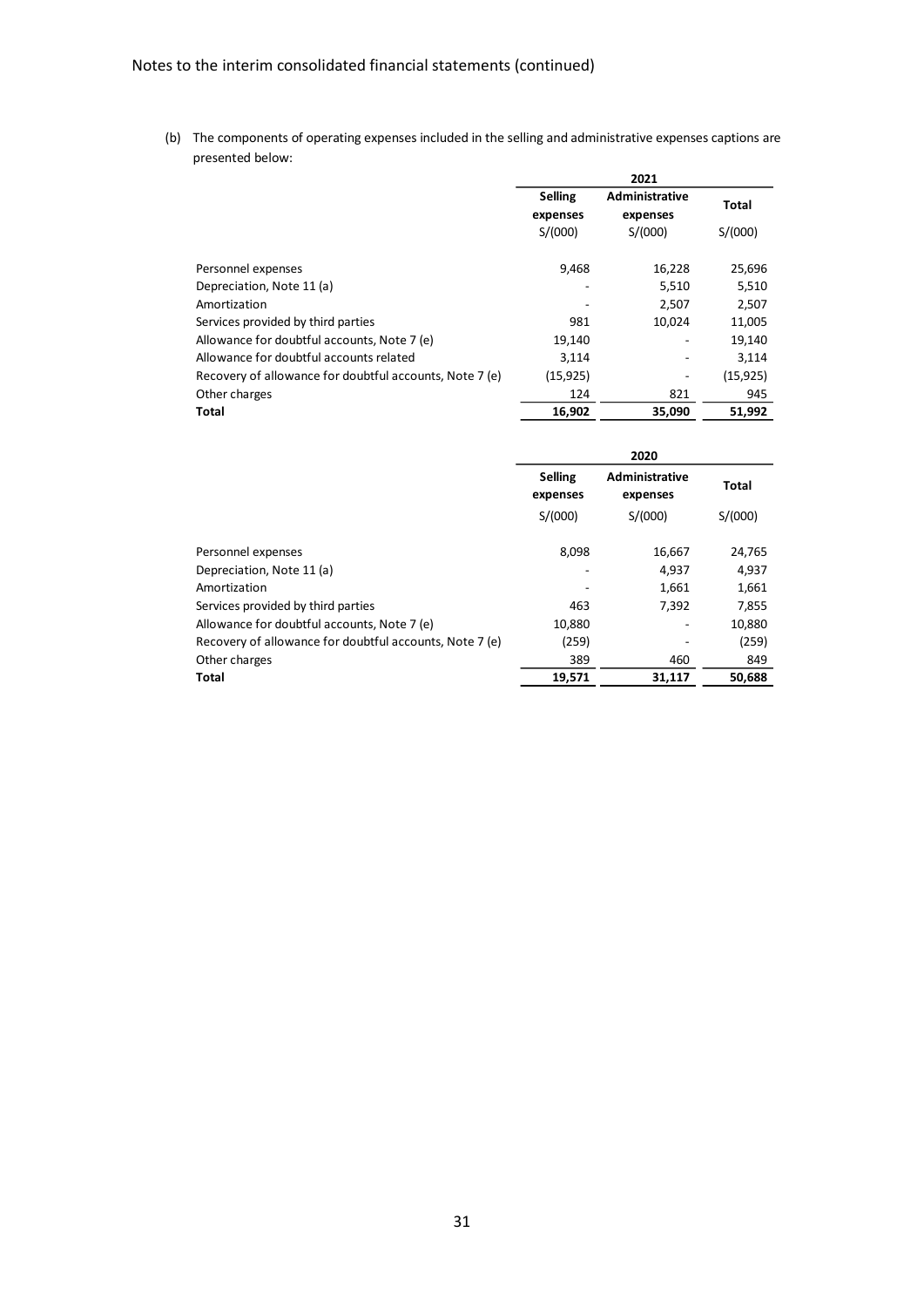#### **24. Financial income and expenses**

(a) The composition of this caption for the twelve-month period ended as of December 31, 2021 and 2020 is presented below:

| S/(000)<br>S/(000)<br>Income<br>423<br>88<br>Interest on deposits<br>27,916<br>28,249<br>Interest from loans granted to related parties<br>Dividend income<br>2,635<br>7,309<br>Income on investments at fair value through profit or loss<br>133<br>1,102<br>Income from reversal of leasing option expense<br>2,900<br>Others<br>728<br>583<br><b>Total</b><br>39,409<br>32,657<br>2021<br>2020<br>S/(000)<br>S/(000)<br><b>Expenses</b><br>109,990<br>102,181<br>Bond interest expenses<br>Premium for early settlement of Call spread, Note 13 (a)<br>38,826<br>Interest from leasing and others<br>26,093<br>20,368<br>Interest from swap<br>9,022<br>Debt structuring expenses<br>10,337<br>8,762<br>Accrual of the Call Spread premium<br>9,688<br>9,474<br>Interest from lease liabilities, Note 16 (c)<br>10,714<br>9,694<br>Other<br>3,658<br>3,577<br><b>Total</b><br>218,328<br>154,056 | 2021 | 2020 |
|-----------------------------------------------------------------------------------------------------------------------------------------------------------------------------------------------------------------------------------------------------------------------------------------------------------------------------------------------------------------------------------------------------------------------------------------------------------------------------------------------------------------------------------------------------------------------------------------------------------------------------------------------------------------------------------------------------------------------------------------------------------------------------------------------------------------------------------------------------------------------------------------------------|------|------|
|                                                                                                                                                                                                                                                                                                                                                                                                                                                                                                                                                                                                                                                                                                                                                                                                                                                                                                     |      |      |
|                                                                                                                                                                                                                                                                                                                                                                                                                                                                                                                                                                                                                                                                                                                                                                                                                                                                                                     |      |      |
|                                                                                                                                                                                                                                                                                                                                                                                                                                                                                                                                                                                                                                                                                                                                                                                                                                                                                                     |      |      |
|                                                                                                                                                                                                                                                                                                                                                                                                                                                                                                                                                                                                                                                                                                                                                                                                                                                                                                     |      |      |
|                                                                                                                                                                                                                                                                                                                                                                                                                                                                                                                                                                                                                                                                                                                                                                                                                                                                                                     |      |      |
|                                                                                                                                                                                                                                                                                                                                                                                                                                                                                                                                                                                                                                                                                                                                                                                                                                                                                                     |      |      |
|                                                                                                                                                                                                                                                                                                                                                                                                                                                                                                                                                                                                                                                                                                                                                                                                                                                                                                     |      |      |
|                                                                                                                                                                                                                                                                                                                                                                                                                                                                                                                                                                                                                                                                                                                                                                                                                                                                                                     |      |      |
|                                                                                                                                                                                                                                                                                                                                                                                                                                                                                                                                                                                                                                                                                                                                                                                                                                                                                                     |      |      |
|                                                                                                                                                                                                                                                                                                                                                                                                                                                                                                                                                                                                                                                                                                                                                                                                                                                                                                     |      |      |
|                                                                                                                                                                                                                                                                                                                                                                                                                                                                                                                                                                                                                                                                                                                                                                                                                                                                                                     |      |      |
|                                                                                                                                                                                                                                                                                                                                                                                                                                                                                                                                                                                                                                                                                                                                                                                                                                                                                                     |      |      |
|                                                                                                                                                                                                                                                                                                                                                                                                                                                                                                                                                                                                                                                                                                                                                                                                                                                                                                     |      |      |
|                                                                                                                                                                                                                                                                                                                                                                                                                                                                                                                                                                                                                                                                                                                                                                                                                                                                                                     |      |      |
|                                                                                                                                                                                                                                                                                                                                                                                                                                                                                                                                                                                                                                                                                                                                                                                                                                                                                                     |      |      |
|                                                                                                                                                                                                                                                                                                                                                                                                                                                                                                                                                                                                                                                                                                                                                                                                                                                                                                     |      |      |
|                                                                                                                                                                                                                                                                                                                                                                                                                                                                                                                                                                                                                                                                                                                                                                                                                                                                                                     |      |      |
|                                                                                                                                                                                                                                                                                                                                                                                                                                                                                                                                                                                                                                                                                                                                                                                                                                                                                                     |      |      |
|                                                                                                                                                                                                                                                                                                                                                                                                                                                                                                                                                                                                                                                                                                                                                                                                                                                                                                     |      |      |
|                                                                                                                                                                                                                                                                                                                                                                                                                                                                                                                                                                                                                                                                                                                                                                                                                                                                                                     |      |      |
|                                                                                                                                                                                                                                                                                                                                                                                                                                                                                                                                                                                                                                                                                                                                                                                                                                                                                                     |      |      |
|                                                                                                                                                                                                                                                                                                                                                                                                                                                                                                                                                                                                                                                                                                                                                                                                                                                                                                     |      |      |

#### **25. Tax situation**

(a) InRetail Real Estate Corp. is incorporated in Panama; therefore, it is not subject to any Income Tax.

Entities and individuals not domiciled in Peru are subject to retention of an additional tax on dividends received. In this regard, attention to Legislative Decree N° 1261, published on December 10, 2017 and effective from January 1, 2017, the additional tax on dividend income generated is as follows:

- 4.1 percent of the profits generated until December 31, 2014.
- 6.8 percent for the profits generated in the years 2015 and 2016.
- 5.0 percent for the profits generated since January 1, 2017.
- (b) Real Plaza and Inmobiliaria Puerta del Sol are domiciled in Perú and are subject to the Peruvian tax system and, in compliance with current Peruvian legislation calculate their income tax on the basis of their separated financial statements. As of December 31, 2021 and December 31, 2020, the statutory income tax rate was 29.5 percent on tax payable income, after calculating the employees' profit sharing, which according to prevailing standards is computed with a rate between 5 to 8 percent.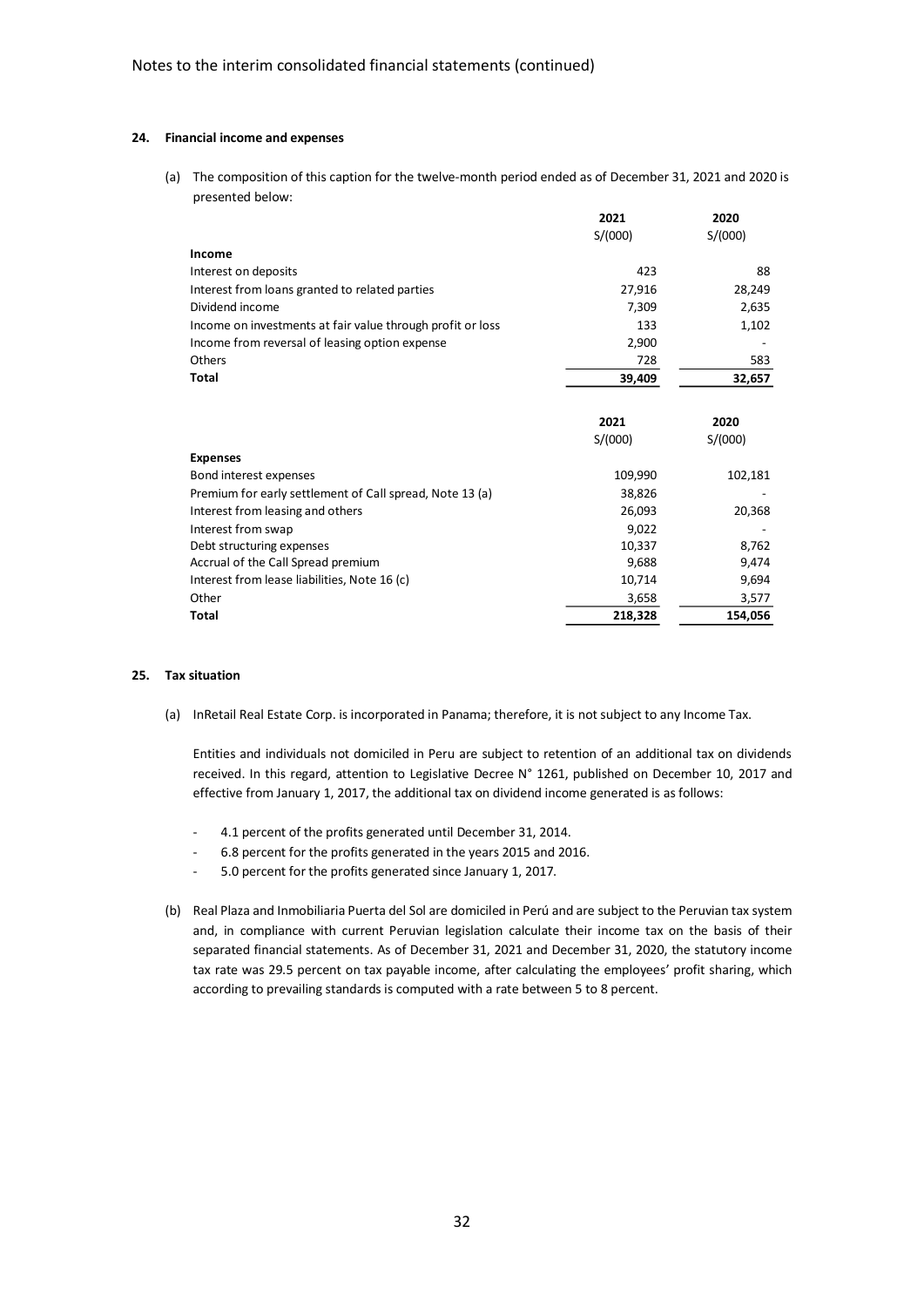- (c) According to the text of the Law on Income Tax, as amended by Law 29663 and 29757, since the year 2012, among the transactions subject to capital duty, are those obtained by the indirect sale of shares of Peruvian companies. For these purposes, an indirect transfer is set when two instances occur together:
	- (i) In first place, the market value of the shares of the Peruvian society must represent 50 percent or more of the market value of non-domiciled, in any period of twelve-months and,
	- (ii) In second place, 10 percent or more of the shares of the non-resident must be sold in any twelve-month period;
- (d) Transactions entered within related parties and/or with tax heaven residents fall into the scope of the Peruvian Transfer Pricing rules. Such rules are based on the application of the arm´s length principle, as understood by the OECD. It is important to mention that Transfer Pricing rules are only applicable for Income Tax purposes, and adjustments are allowed under certain conditions only. Based on the analysis of operations of InRetail Real Estate, its Management and legal advisors believe that the implementation of these standards does not generate any significant contingencies for InRetail Real Estate as of December 31, 2021 and December 31, 2020.
- (e) The Peruvian Tax Authority is legally entitled to perform tax audit procedures on local taxpayers for up to four years subsequent to the year of the presentation of the tax return. The Tax Authority is entitled to challenge the Income Tax calculation performed by such taxpayers. Following are the years subject to review by the tax authority of the Subsidiaries of InRetail Real estate Corp. incorporated in Perú:

|                                        | Income            | Value added       |  |
|----------------------------------------|-------------------|-------------------|--|
|                                        | Tax               | tax               |  |
| Real Plaza S.R.L.                      | From 2017 to 2021 | From 2017 to 2021 |  |
| Inmobiliaria Puerta del Sol S.A.       | From 2017 to 2021 | From 2017 to 2021 |  |
| Inversiones Real Estate S.A.           | From 2017 to 2021 | From 2017 to 2021 |  |
| Centro Comercial Estación Central S.A. | From 2017 to 2021 | From 2017 to 2021 |  |

In accordance with Peruvian law, InRetail Shopping Malls, Interproperties Holding and Interproperties Holding II, Special Purpose Entities, are not considered to be taxpayers due to their conditions as trusts but they attribute their obtained income, net losses and tax credits on their foreign source income to the holders of their certificates of participation. Therefore, to reflect this obligation, the Company has provisioned 30 percent of long term income tax over the profits earned to date. As of December 31, 2021 and December 31, 2020, the accrued income tax amounted to S/416,979,000 and S/407,172,000, respectively.

Due to the possible interpretations that the Tax Auditory may give to the legal regulations currently in force, it is not possible to determine, to date, whether the examinations performed will or will not result in liabilities for InRetail Real Estate and its Subsidiaries. Thus, any higher tax or charges that could result from eventual tax examinations would be applied to the results of the period in which such tax or surcharge are determined.

In the opinion of the Management of InRetail Real Estate and of its legal advisors, any subsequent additional settlement of taxes would not be significant for the consolidated financial statements as of December 31, 2021 and December 31, 2020.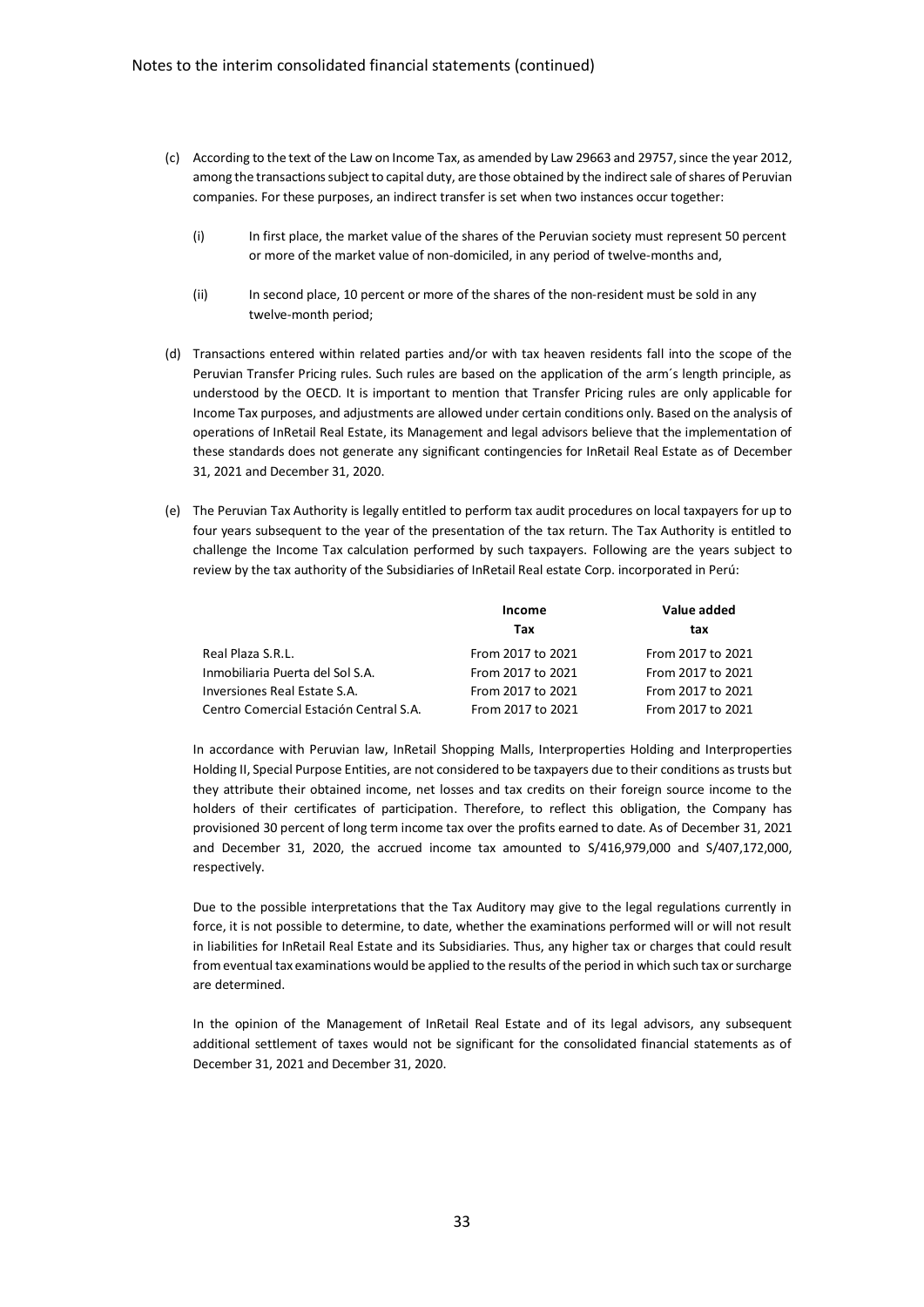### **26. Transactions with related companies**

(a) As a result of transactions with related parties, InRetail Real Estate presents the following balances in the consolidated statements of financial position as of December 31, 2021 and December 31, 2020:

|                                                | As of December 31, | As of December 31, |
|------------------------------------------------|--------------------|--------------------|
|                                                | 2021               | 2020               |
|                                                | S/(000)            | S/(000)            |
| <b>Receivables</b>                             |                    |                    |
| InRetail Perú Corp. (d)                        | 409,517            | 409,517            |
| Tiendas Peruanas Oriente S.A.C.                | 359                | 6,571              |
| Tiendas Peruanas S.A.                          | 4,466              | 6,322              |
| EP de Franquicias S.A.C.                       | 5,171              | 2,885              |
| Homecenters Peruanos S.A. (e)                  | 28,055             | 29,227             |
| Supermercados Peruanos S.A. (e)                | 33,359             | 32,275             |
| Bembos S.A.C.                                  | 3,016              | 751                |
| Interseguro Compañía de Seguros S.A.           | 1,366              | 314                |
| IR Management S.R.L.                           | 3                  | 320                |
| Cineplex S.A.                                  | 4,815              | 3,841              |
| Homecenters Peruanos Oriente S.A.C.            | 18                 | 59                 |
| Banco Internacional del Perú S.A.A.- Interbank | 1,986              | 4,127              |
| Plaza Vea Oriente S.A.C.                       | 162                | 341                |
| InRetail Pharma S.A.                           | 298                | 1,000              |
| Mifarma S.A.C.                                 | 56                 | 191                |
| Others                                         | 13,452             | 4,631              |
| <b>Total</b>                                   | 506,099            | 502,372            |
|                                                |                    |                    |
| Current                                        | 45,528             | 43,497             |
| Non-current                                    | 460,571            | 458,875            |
| <b>Total</b>                                   | 506,099            | 502,372            |
|                                                | As of December 31, | As of December 31, |
|                                                | 2021               | 2020               |
|                                                | S/(000)            | S/(000)            |
| <b>Payables</b>                                |                    |                    |
| Supermercados Peruanos S.A.                    | 205                | 215                |
| Homecenters Peruanos S.A.                      | 251                | 86                 |
| IR Management S.R.L.                           | 338                | 50                 |
| Tiendas Peruanas S.A.                          | 695                |                    |
| IR Digital S.A.C.                              | 358                | $\overline{2}$     |
| Others                                         | 33                 | 58                 |
| <b>Total</b>                                   | 1,880              | 411                |
| <b>Financial Obligations</b>                   |                    |                    |
| Leasing:                                       |                    |                    |
| Banco Internacional del Perú - Interbank       | 134                | 60                 |

InRetail Real Estate's policy with related parties is to establish transactions on similar terms and conditions to those made with third parties.

(b) As of December 31, 2021 and December 31, 2020, InRetail Real Estate holds balances with its related entity Banco International del Perú S.A.A. – Interbank in the cash and cash equivalent caption for an amount of S/183,845,000 and S/13,904,000, respectively.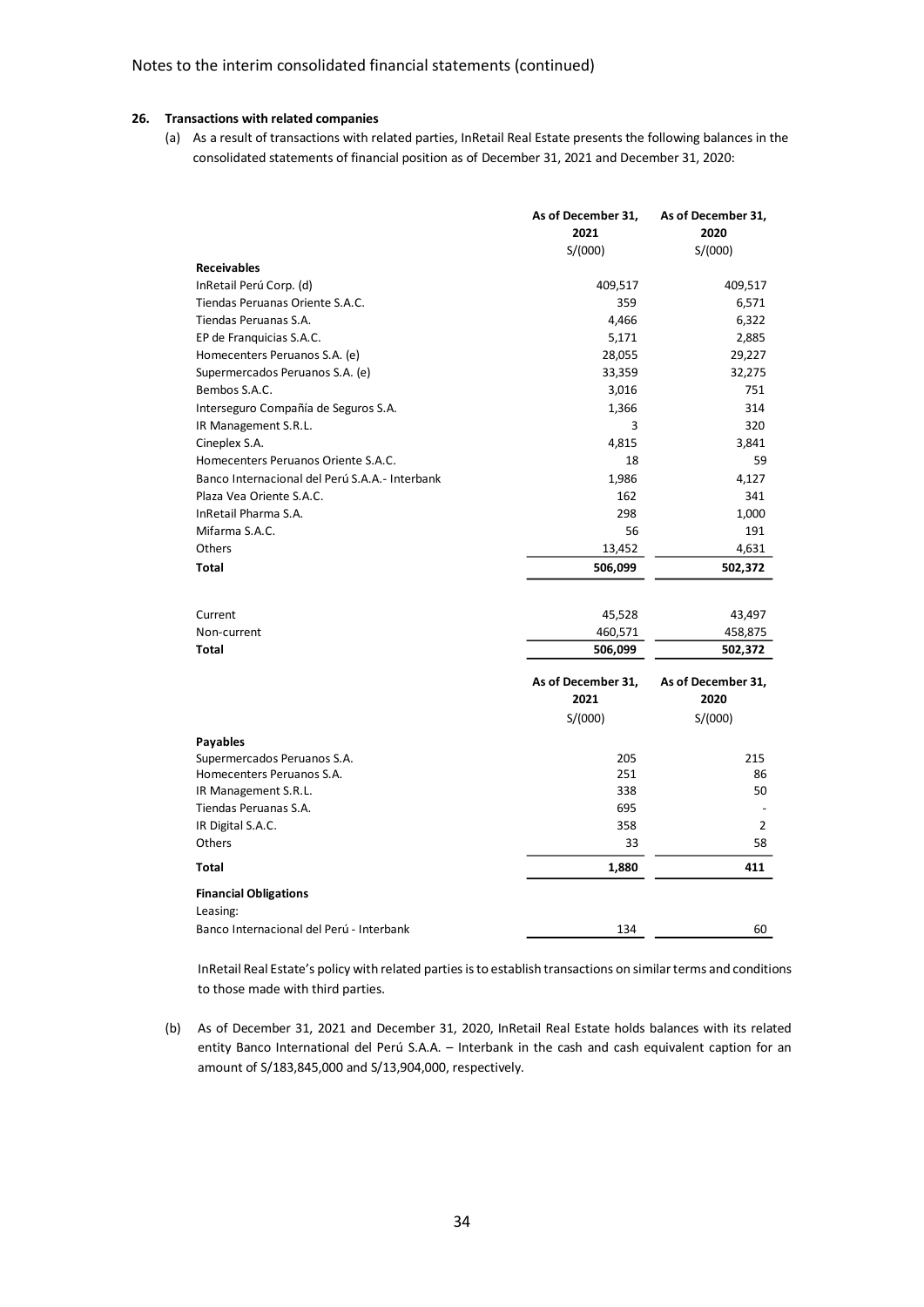- (c) Transactions with related companies have been performed under normal market conditions. The taxes that these transactions generated, as well as the calculation bases for their determination, are the usual ones in the industry and they are settled in accordance with the current tax regulations.
- (d) In April 2018, InRetail Shopping Malls, subsidiary of the Company, granted a loan to InRetail Perú Corp. of S/402,500,000 that accrues an effective annual interest rate of 6.90 percent and matures in March 2028.

In March and September 2021 and 2020, the Company collected an interest fee of S/27,761,000 which is presented in the consolidated statement of cash flows.

For the twelve months ended December 31, 2021 and 2020, an interest of S/20,761,000 and S/27,799,000 was earned, respectively, which was recorded in the "financial income" caption of the consolidated statement of comprehensive income. As of December 31, 2021, accumulated interest receivable of S/7,017,000, is maintained.

(e) As of December 31, 2021 and December 31, 2020, it corresponds mainly to the account receivable that Interproperties Perú maintains with Supermercados Peruanos S.A. and Homecenters Peruanos S.A. for an amount of S/30,639,000 and S/27,432,000, respectively (S/29,811,000 and S/26,564,000 as of December 31, 2020, respectively). These accounts receivable are due to the fact that Interproperties Peru acts as an intermediary between the lessor (unrelated third party) and the related companies to whom the property is leased to.

#### **27. Financial risks management**

The activities of InRetail Real Estate are exposed to a variety of financial risks, which include the effects of the changes in the exchange rates, interest rate, credit and liquidity. The program of risk management of InRetail Real Estate tries to minimize the potential adverse effects on its financial performance.

InRetail Real Estate´s Board of Directors is responsible for the overall risk management approach and for the approval of the policies and strategies currently in place. The Board provides principles for overall risk management, as well as policies covering specific areas, such as foreign exchange risk, interest rate risk and credit risk, among others.

The most important aspects for the management of these risks are:

(a) Market risk

It is the risk that the fair values of the future cash flows of a financial instrument fluctuate due to changes in market prices. Market prices comprise three types of risk: interest rate risk, currency risk and investments in shares risk. In the case of InRetail Real Estate, the financial instruments affected by market risks include loans, which are exposed to currency risk and interest rate risk.

(i) Interest rate risk

It is the risk that the fair values or future cash flows of a financial instrument fluctuate due to changes in market interest rates. InRetail Real Estate manages its interest rate risk through the obtainment of debt with fixed interest rate. As of December 31, 2021 and December 31, 2020, InRetail Real Estate does not maintain debts at variable rate, which would be exposed to the risk of change in the interest rate.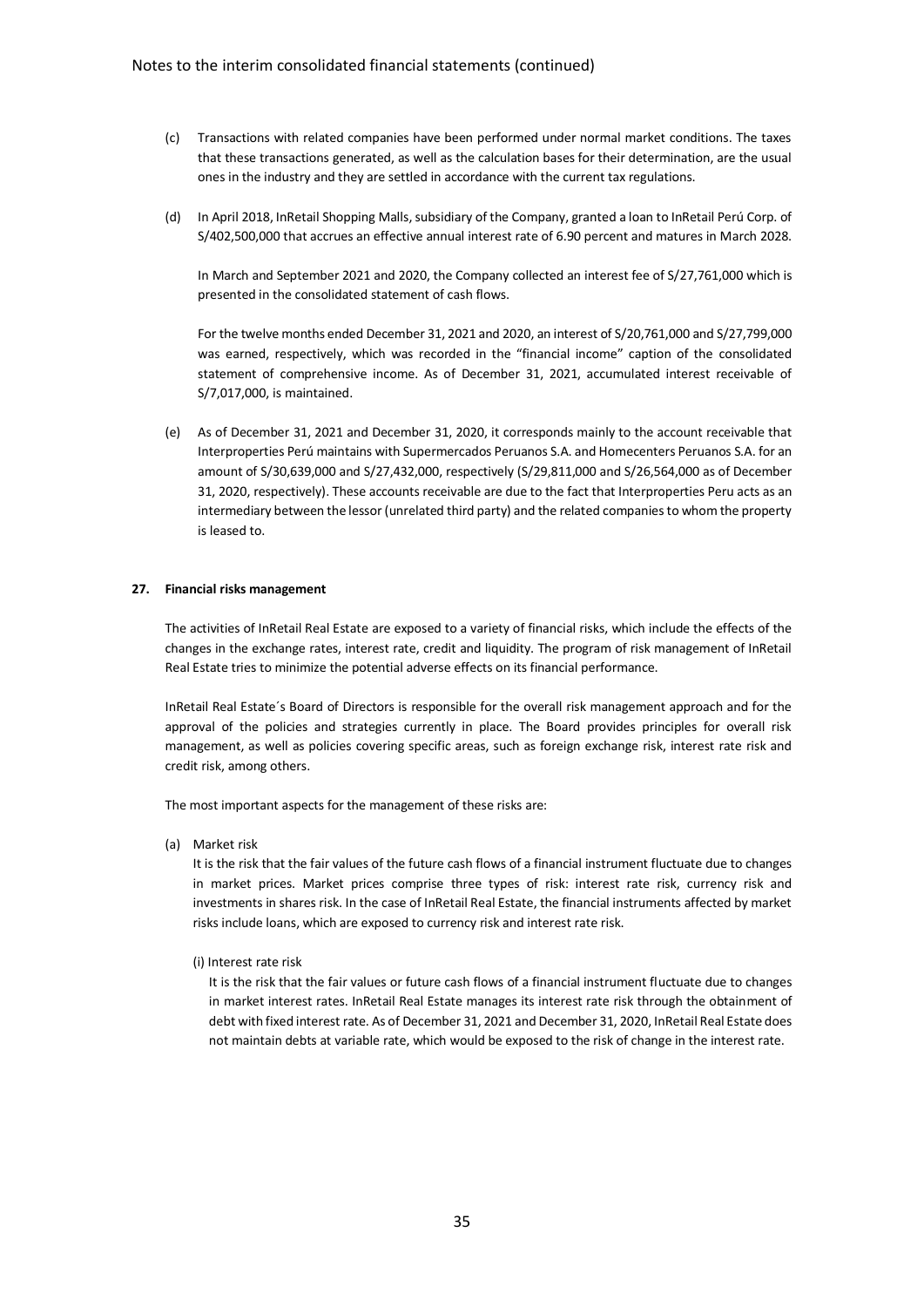#### (ii) Exchange rate risk

It is the risk that the fair values of future cash flows of a financial instrument fluctuate due to changes in exchange rates. The exposure of InRetail Real Estate to exchange rate risk is related mainly to the operating activities of InRetail Real Estate related to rental income in foreign currency and financial obligations.

As of December 31, 2021 and December 31, 2020, assets and liabilities maintained in foreign currency were the following (expressed in thousands US Dollars):

|                                                 | As of December | <b>As of December</b> |
|-------------------------------------------------|----------------|-----------------------|
|                                                 | 31, 2021       | 31, 2020              |
|                                                 | US\$(000)      | US\$(000)             |
| <b>Assets</b>                                   |                |                       |
| Cash and cash equivalents                       | 29,321         | 1,723                 |
| Investment at fair value through profit or loss | 10,515         | 1,425                 |
| Investments at fair value through equity        | 47,840         | 53,658                |
| Trade receivables, net                          | 1,381          | 489                   |
| Other receivables                               | 5              | 15                    |
| Accounts receivables from related parties       | 1,323          | 993                   |
| <b>Total assets</b>                             | 90,385         | 58,303                |
| <b>Liabilities</b>                              |                |                       |
| Trade payables                                  | (2, 183)       | (2,759)               |
| Other liabilities                               | (5,577)        | (5,607)               |
| Accounts payable to related parties             | (3)            | (2)                   |
| Lease liability                                 | (41,350)       | (41, 575)             |
| Financial obligations                           | (345,960)      | (350,948)             |
| <b>Total liabilities</b>                        | (395,073)      | (400,891)             |
| Hedge amount                                    | 350,000        | 350,000               |
| <b>Net asset position</b>                       | 45,312         | 7,412                 |
|                                                 |                |                       |

As of December 31, 2021 and December 31, 2020, InRetail Real Estate and its Subsidiaries have decided to reduce its exchange rate risk by entering into hedging operationsthrough a Call Spread and a Full Cross-Currency Swap written over its "Senior Notes Unsecured", which are considered an effective hedging instruments.

The Call Spread is written over a nominal amount of US\$250,000,000 and the Full Cross-Currency Swap over an amount of US\$100,000,000 as of December 31, 2021 (Call Spread of US\$350,000,000 as of December 31, 2020) and will be effective until maturity of the "Senior Notes Unsecured". See further detail in Note 13 and 17.

Transactions in foreign currency are performed at free market exchange rates. As of December 31, 2021, the market end of period exchange rate for transactions in US Dollars was S/3.975 per US\$1.00 bid and S/3.998 per US\$1.00 ask (S/3.618 per US\$1.00 bid and S/3.624 per US\$1.00 ask as of December 31, 2020).

For the twelve-month period ended as of December 31, 2021 and 2020, InRetail Real Estate has incurred in the following results for exchange difference:

|                                                                  | 2021<br>S/(000) | 2020<br>S/(000) |
|------------------------------------------------------------------|-----------------|-----------------|
| Exchange difference generated by hedged assets and liabilities   | (55,200)        | (107, 450)      |
| Compensation of exchange difference for hedging derivative       | 55.200          | 107,450         |
| Exchange difference generated by unhedged assets and liabilities | (84, 390)       | (15,509)        |
| Net loss                                                         | (84,390)        | (15,509)        |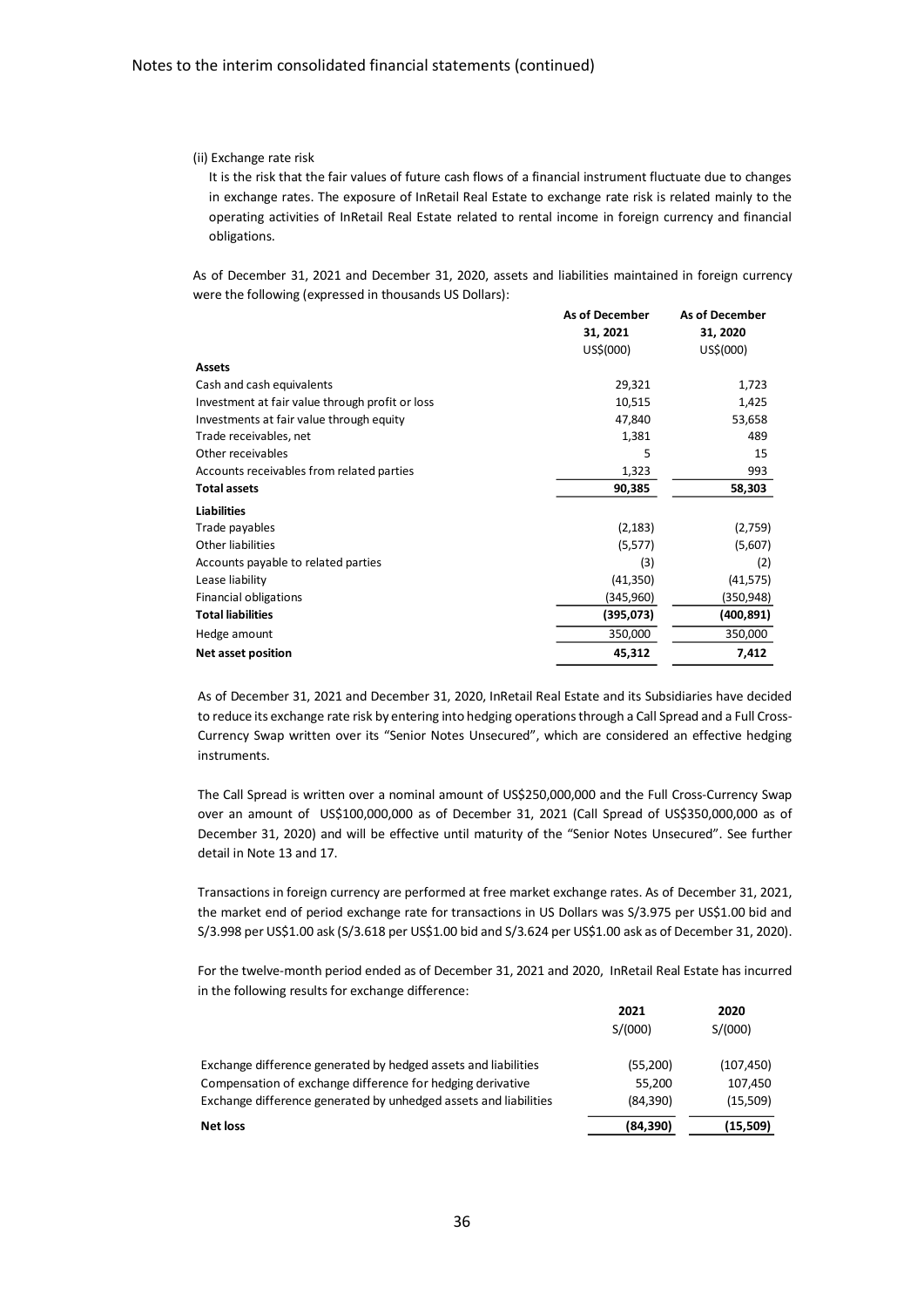(b) Credit risk

It is the risk that a counterparty cannot comply with its obligations regarding a financial instrument or sales contract, thus generating a financial loss. InRetail Real Estate is exposed to credit risk for its operating activities (mainly accounts receivable and loans) and for its financing activities, including bank deposits.

#### Credit risk related to accounts receivable

The credit risk of clients is managed by Management, and it is subject to policies, procedures and controls properly established. The pending balances on accounts receivable are reviewed periodically to assure their recovery. The maximum exposure to credit risk at the date of the consolidated statement of financial position is the book value of each class of financial asset.

#### Credit risk related to financial instruments and bank deposits

The credit risk of bank balances is managed by Management in accordance with the policies of InRetail Real Estate. The investments of cash surpluses are performed through a first-level related financial institution. The maximum exposure to credit risk as of December 31, 2021 and December 31, 2020, is the book value of the balances of cash and cash equivalent.

(c) Liquidity risk

Liquidity is controlled through the matching of the maturities of assets and liabilities, the obtaining of credit lines and/or maintaining of liquidity surpluses, which allows InRetail Real Estate to develop its activities in a normal way.

Managing liquidity risk implies maintaining sufficient cash and financing availability, through a suitable amount of committed credit sources and the ability to settle transactions, mainly of indebtedness. In this matter, Management directs its efforts to maintain financing sources through the availability of credit lines.

### **28. Fair value of financial instruments**

Fair value is defined as the amount at which an asset could be exchanged or a liability settled between knowledgeable, willing parties in an arm´s length transaction, assuming an on-going enterprise.

When a financial instrument is traded on an active and liquid market, its quoted market price in an actual transaction provides the best evidence of its fair value. When a quoted market price is not available, or may not be indicative of the fair value of the financial instrument to determine such fair value it is possible to use the current fair value of another financial instrument that is substantially similar, discounted cash flow analysis or other techniques applicable thereto, all of which are significantly affected by the assumptions applied. Although Management uses its best judgment in estimating the fair value of these financial instruments, there are inherent weaknesses in any estimation technique. As a result, the fair value may not be indicative of the net realizable value of settlement value of the financial instrument.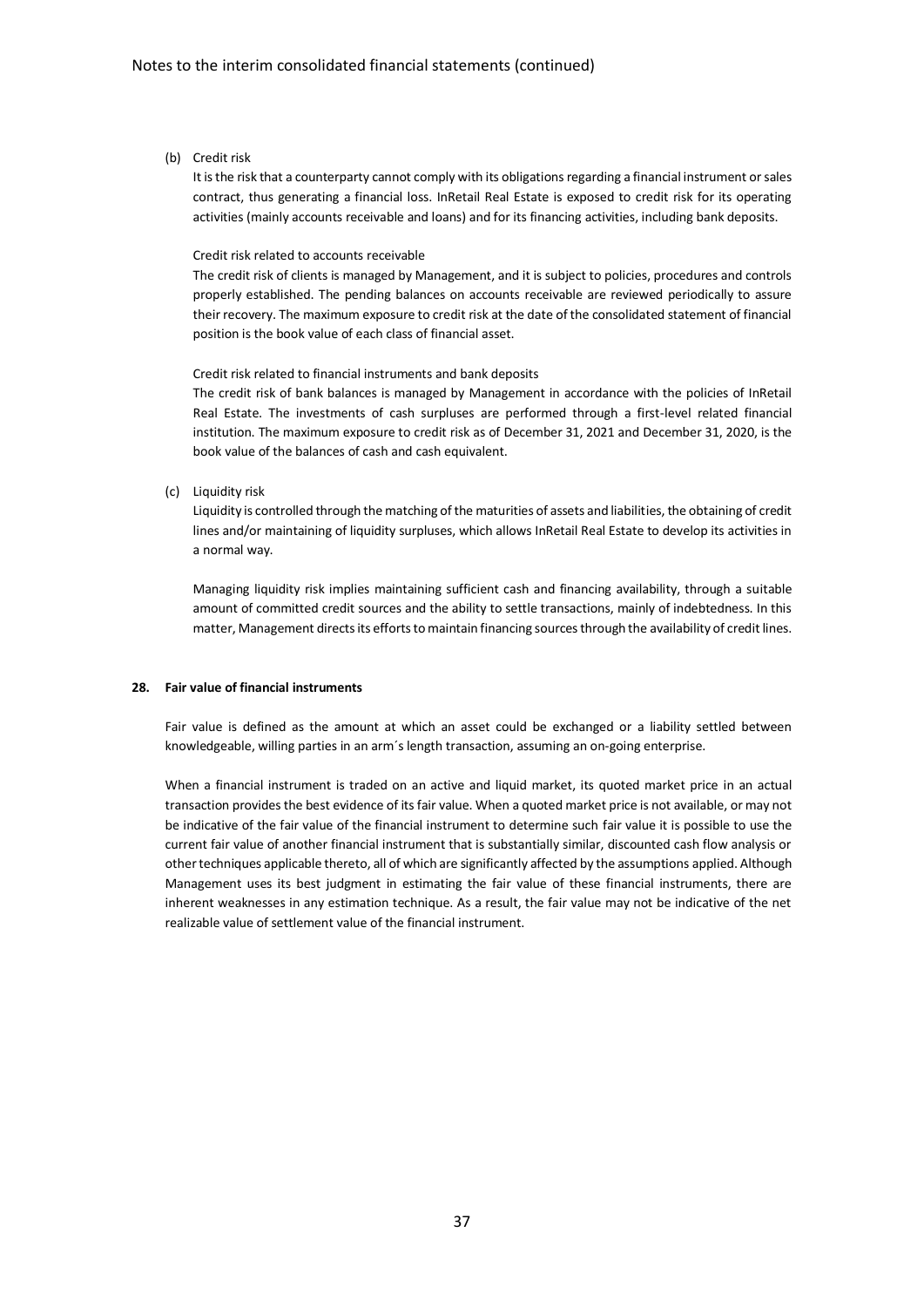The following methods and assumptions were used to estimate the fair values of the financial instruments:

(a) Financial instruments whose fair value is similar to their book value

For financial assets and liabilities that are liquid or have short-term maturities (less than three-months), such as cash and cash equivalents, trade receivables, accounts receivable to related parties and other receivables, trade accounts payable and other current liabilities, it is deemed that their book values are similar to their fair values.

(b) Financial instruments at fixed rate

The fair value of the financial assets and liabilities at fixed rate and at amortized cost is determined by comparing the market interest rate at the moment of their initial recognition to the current market rates related to similar financial instruments. The estimated fair value of financial obligations that accrue interests is determined through discounted cash flows by using the currently available rates for debts with similar conditions, credit risk and maturities.

(c) Investment to fair value through equity

Fair value of investment though equity is derived from quoted market prices in active markets, if available. Fair value of unquoted available-for-sale financial assets is estimated using a discounted cash flow technique.

#### Fair value hierarchy

The InRetail Real Estate Group uses the following hierarchy for determining and disclosing the fair value of its financial instrument recorded in the statement of financial position:

Level 1: quoted (unadjusted) prices in active markets for identical assets or liabilities.

Level 2: other techniques for which all inputs which have a significant effect on the recorded fair value are observable, either directly or indirectly.

Level 3: techniques which use inputs that have a significant effect on the recorded fair value that are not based on observable market data.

The InRetail Real Estate Group does not maintain any financial instrument with fair value determination under level 3 and there were no transfers between levels during the twelve-month period ended December 31, 2021 and 2020. The InRetail Real Estate Group maintains the following financial instruments at fair value:

- Investments to fair value through equity which fair value was determined under level 1 hierarchy.

- Derivative instrument which fair value was determined under level 2 hierarchy.

#### **29. Subsequent event**

(a) The Company's management and Susbidiaries continue monitoring the evolution of the situation and the guidance of national and international authorities, since events beyond Management's control may arise that require modifying the established business plan. Further spread of COVID-19 and subsequent measures taken to limit the spread of the disease could affect the ability to conduct business in the normal way and therefore affect financial condition and results of operations.